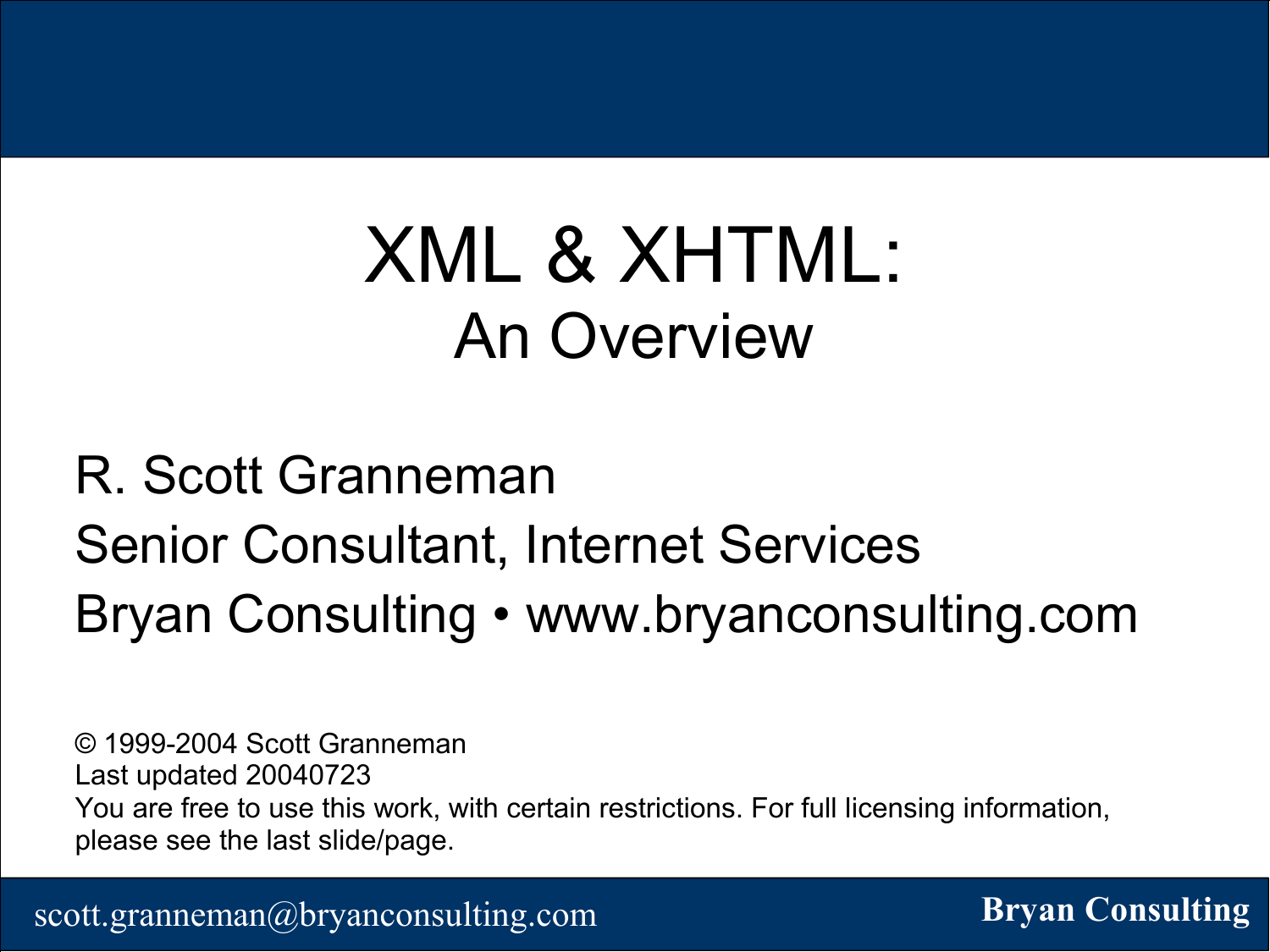# HTML

- HyperText Markup Language
- Standard publishing language of the Web
- 4.01 is the latest spec ... & the *last* spec for HTML, ever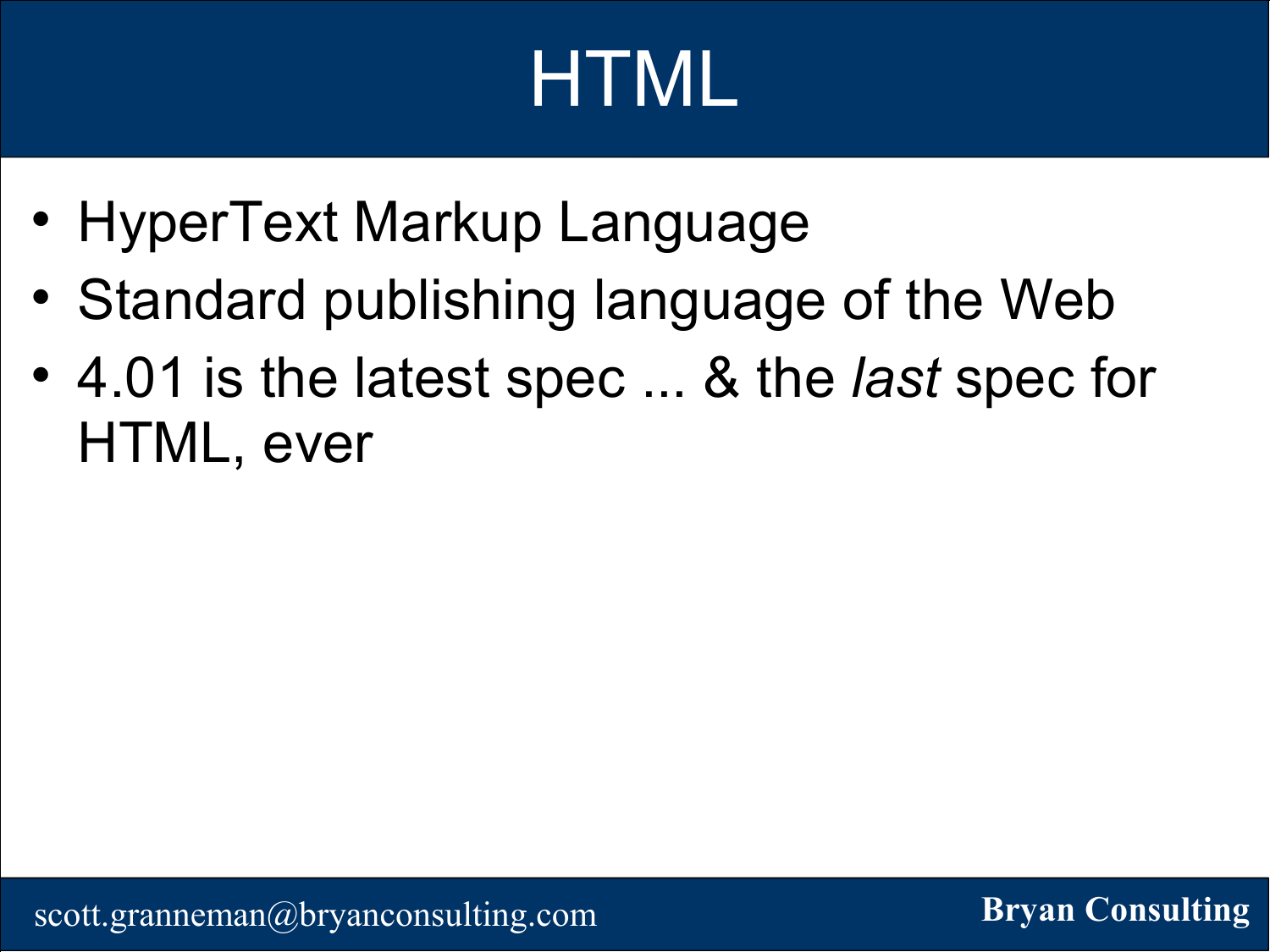#### CSS

- Cascading Style Sheets
- Goal is to separate data from presentation
- Use a single style sheet to apply to all pages on a Web site
	- o Formatting
	- o Positioning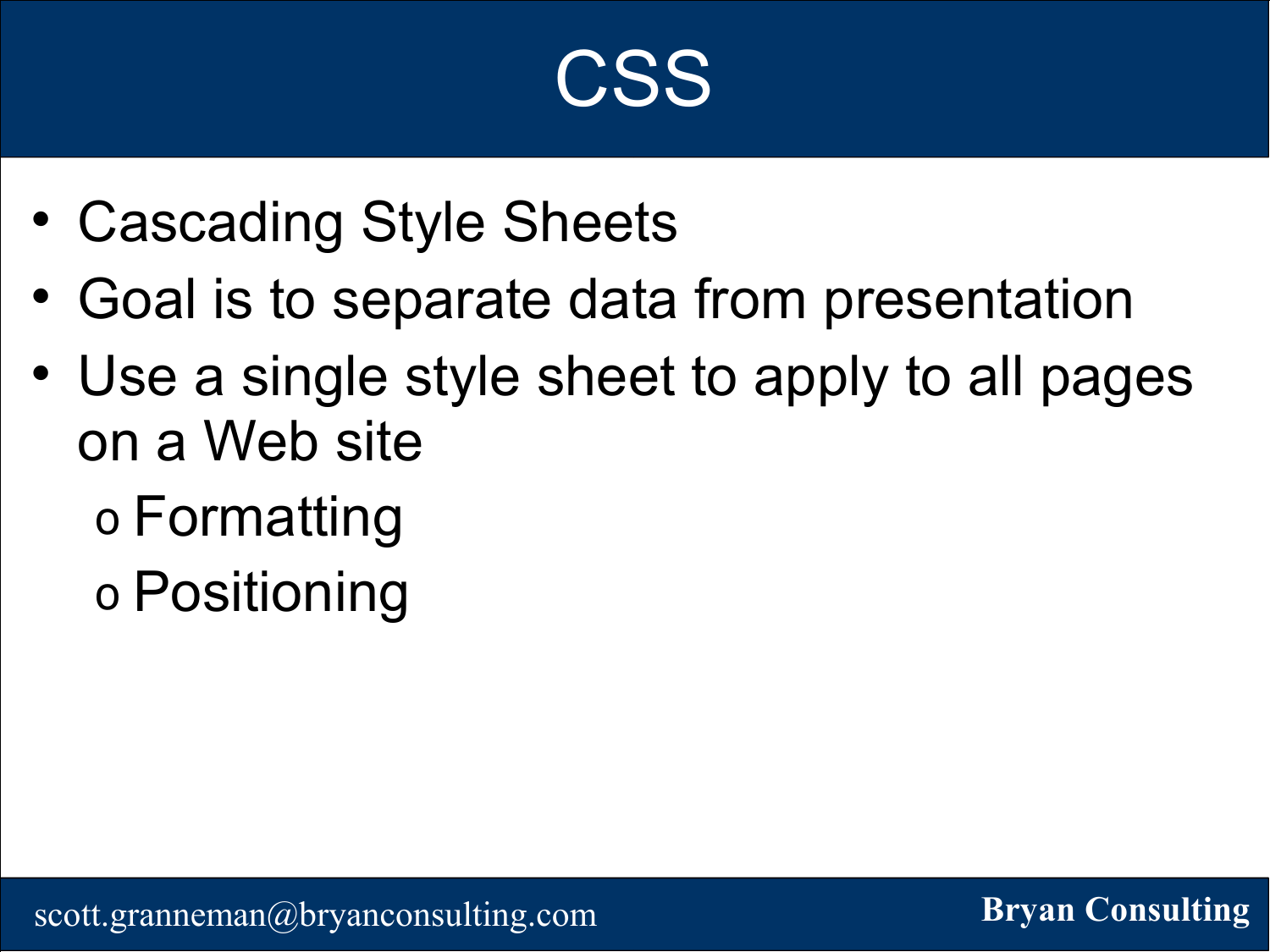# DOM

- Document Object Model
- Allows developer to ...
	- o Name any object on a Web page
	- o Write scripts that interact with & affect any named object
- In other words, it allows developers to exert programatic control over documents
- For more info, see: www.w3.org/TR/WD-DOM/introduction.html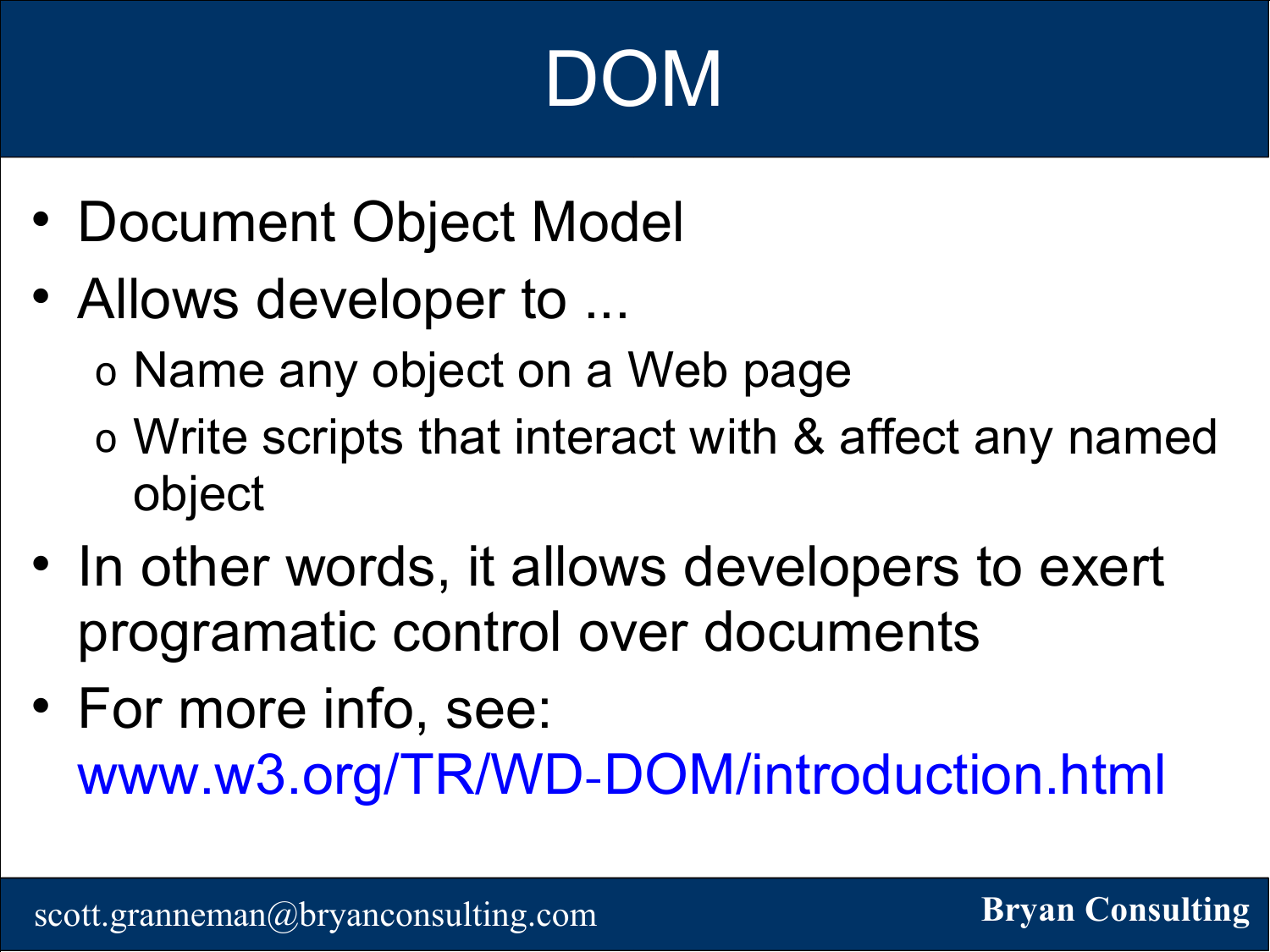## XML

- eXtensible Markup Language
- HTML describes content on a Web page in terms of display and interaction: o <P> or <TABLE> or <FORM>
- XML describes content in terms of what data is being described:

o <AUTHOR> or <GPA> or <FIRSTNAME>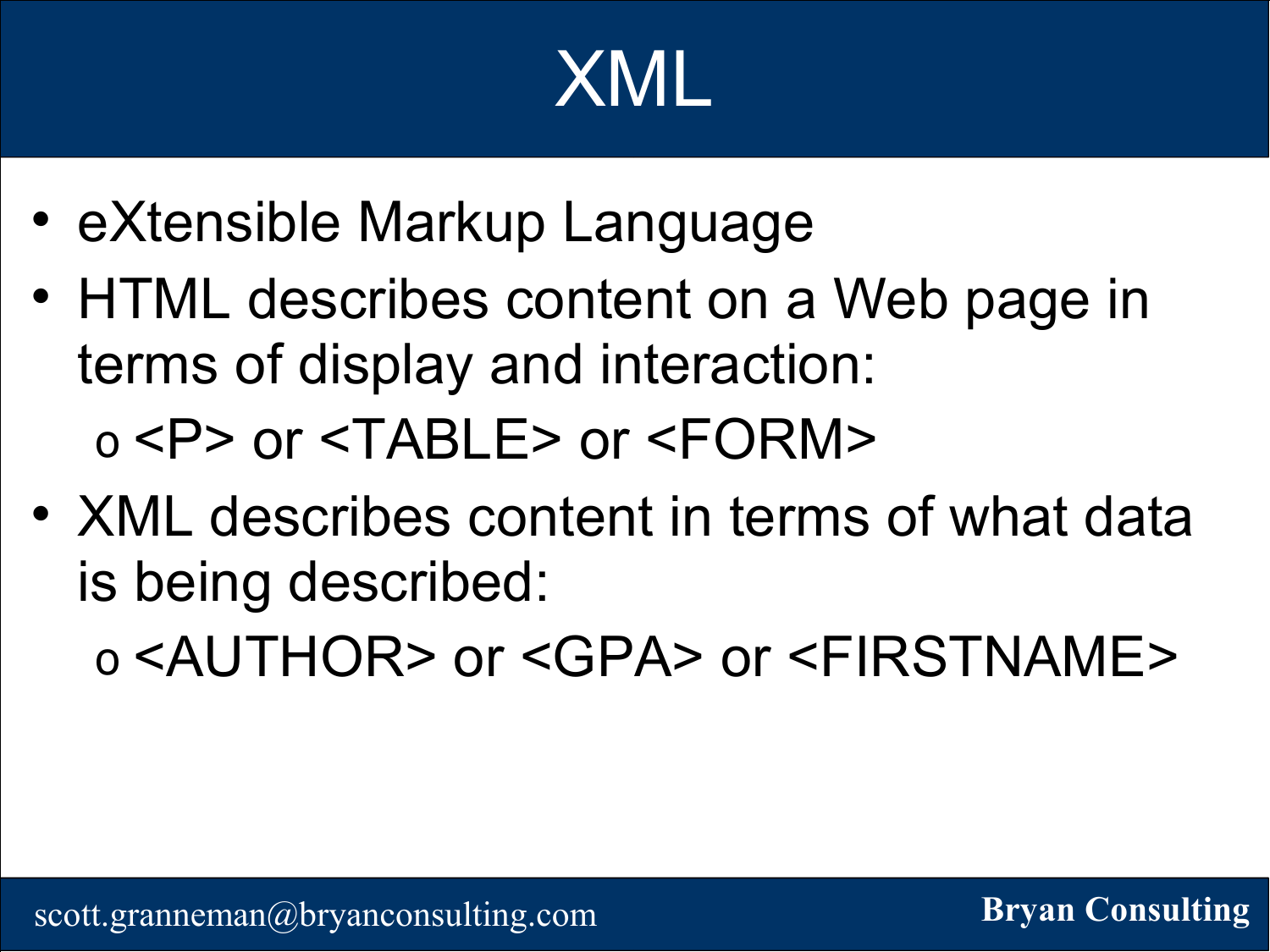#### HTML Compared to XML (The Amazon Example)

#### **HTML**

#### $$p$$

R. Scott Granneman <br>HTML How-To <br>\$10

 $\langle$ /p>

#### XML

<author>

- R. Scott Granneman
- </author>
- $<$ title>
	- HTML How-To
- $\langle$ title>
- <price>

#### \$10

</price>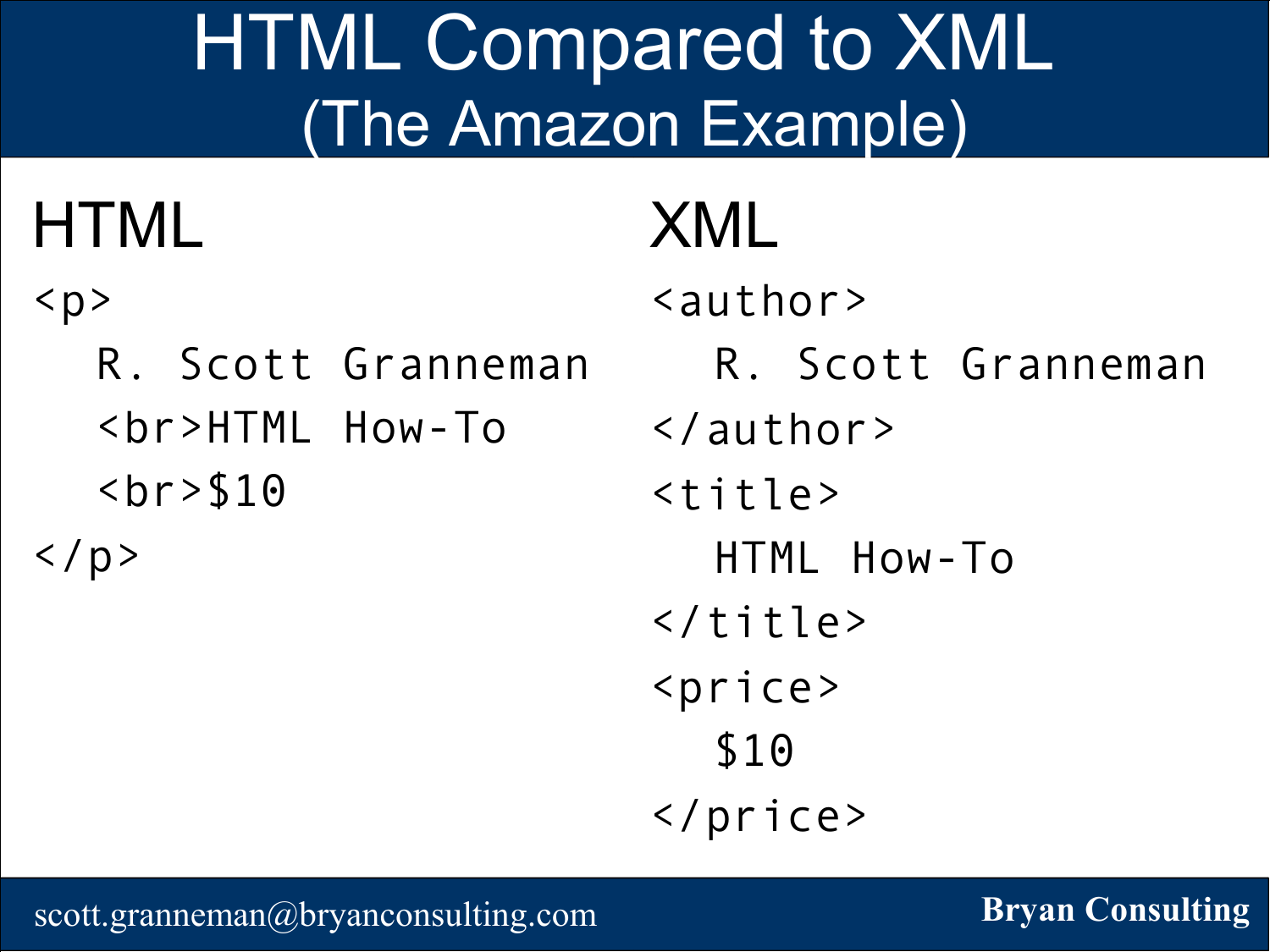#### Sample XML

```
<addressbook>
   <entry>
    <name>Bill Gates</name>
    <email>billg@microsoft.com</email>
  </entry>
  <entry>
    <name>Jerry Bryan</name>
    <email>jerry@bryanconsulting.com</email>
  </entry>
</addressbook>
```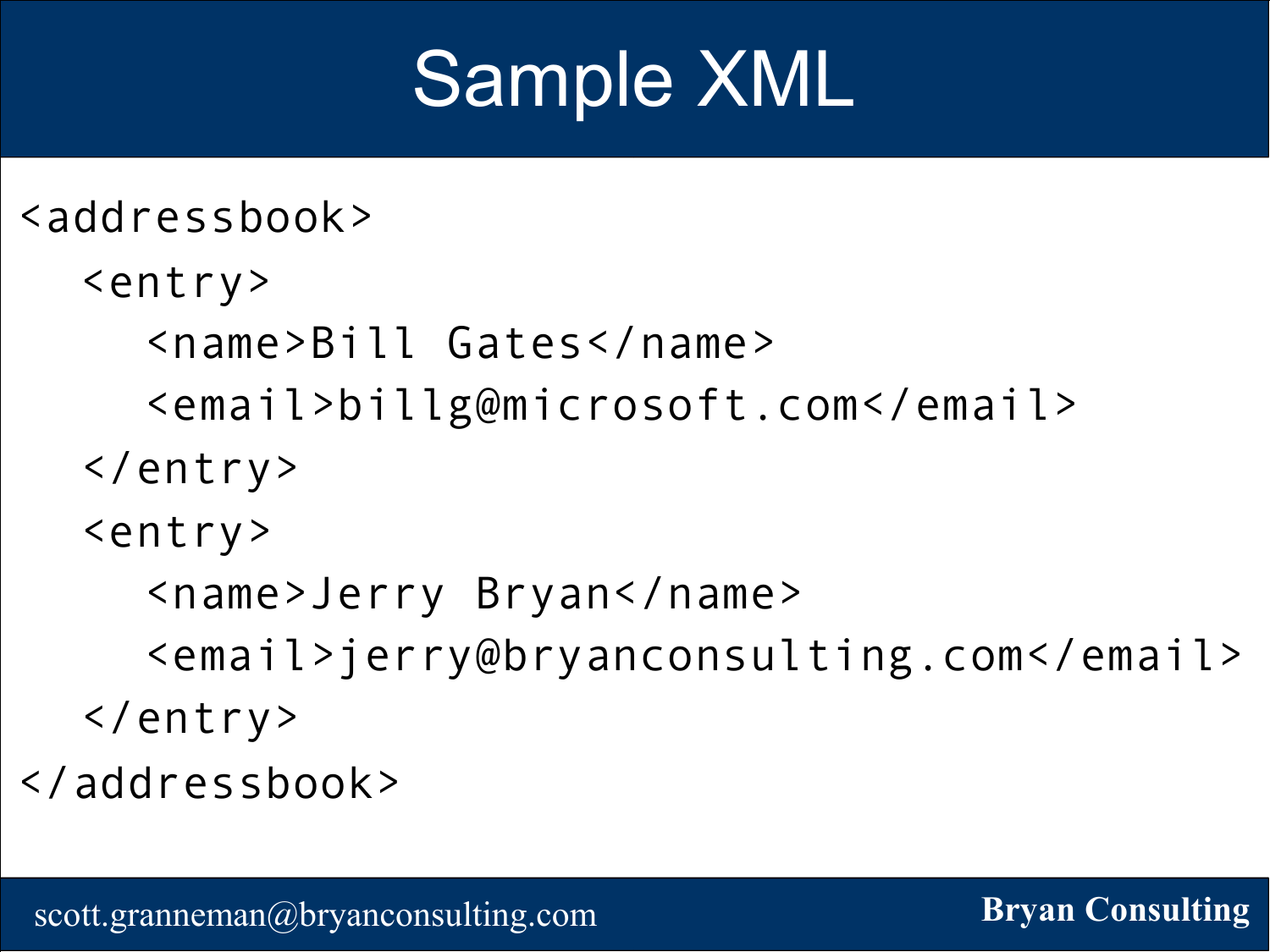#### HTML Works With Other Technologies

- HTML describes data
- CSS describes presentation of that data
- Scripts describe the handling or behavior of that data, as prescribed by the DOM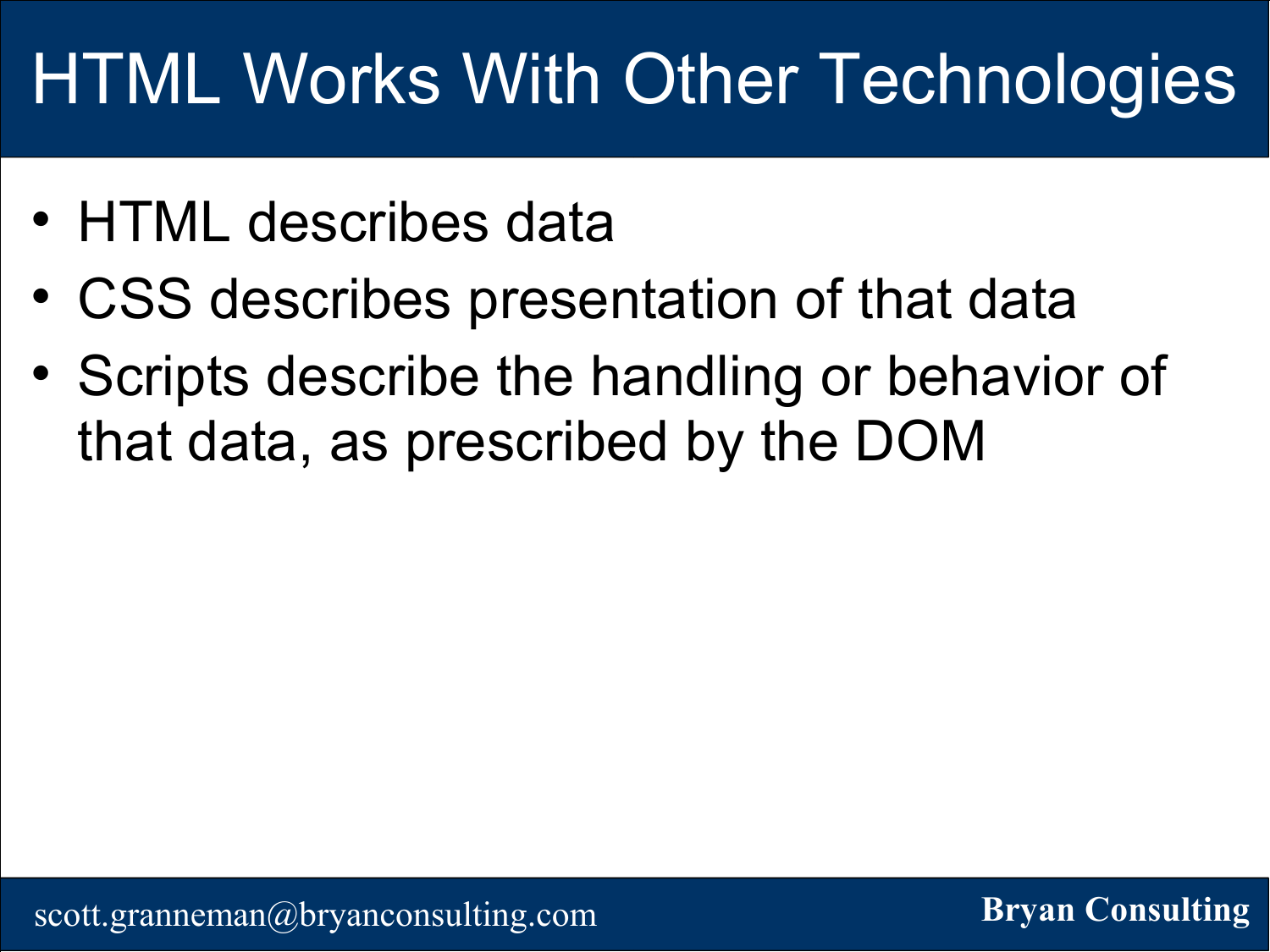#### XML Works With Other Technologies

- XML describes data
- CSS describes presentation of that data
- Scripts describe the handling or behavior of that data, as prescribed by the DOM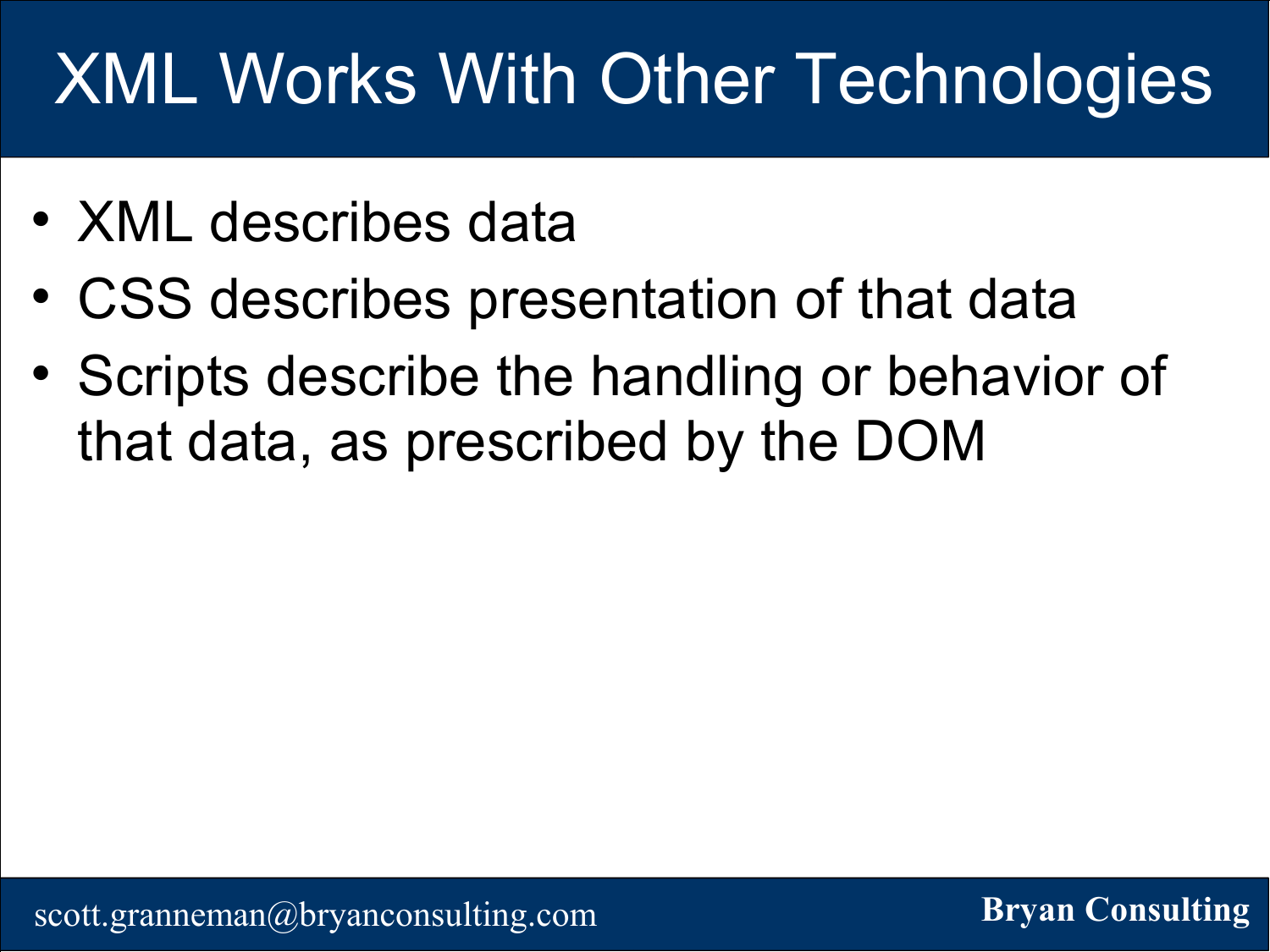#### XML is "Extensible"

- XML is extensible because you or your industry – can create the markup tags you need
- Another bookstore example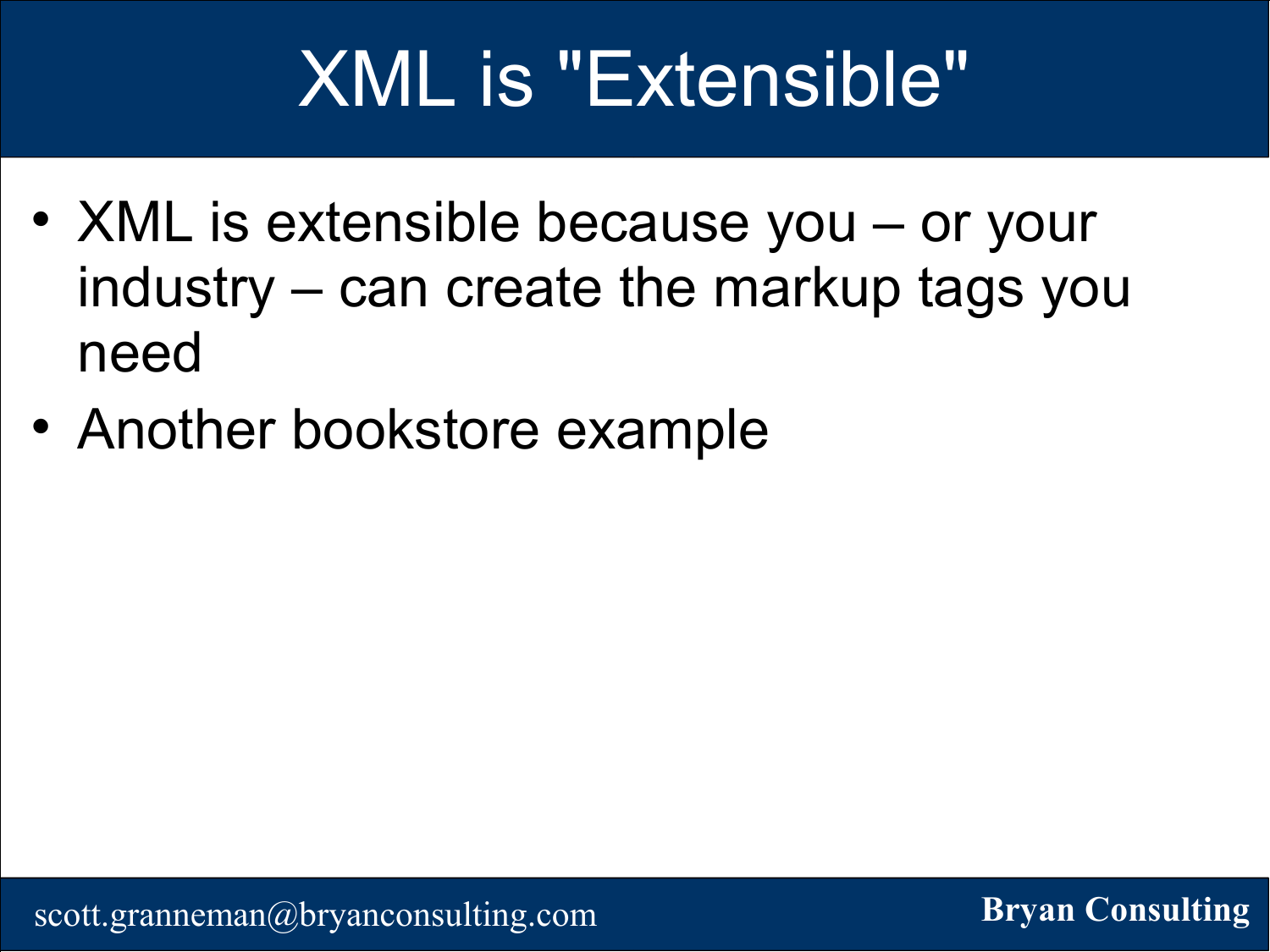## SportsML

• "SportsML aims to be the global XML standard for the interchange of sports data. Designed to be as easy to understand and implement as possible, SportsML allows for the exchange of sports scores, schedules, standings, and statistics for a wide variety of competitions." (www.sportsml.com)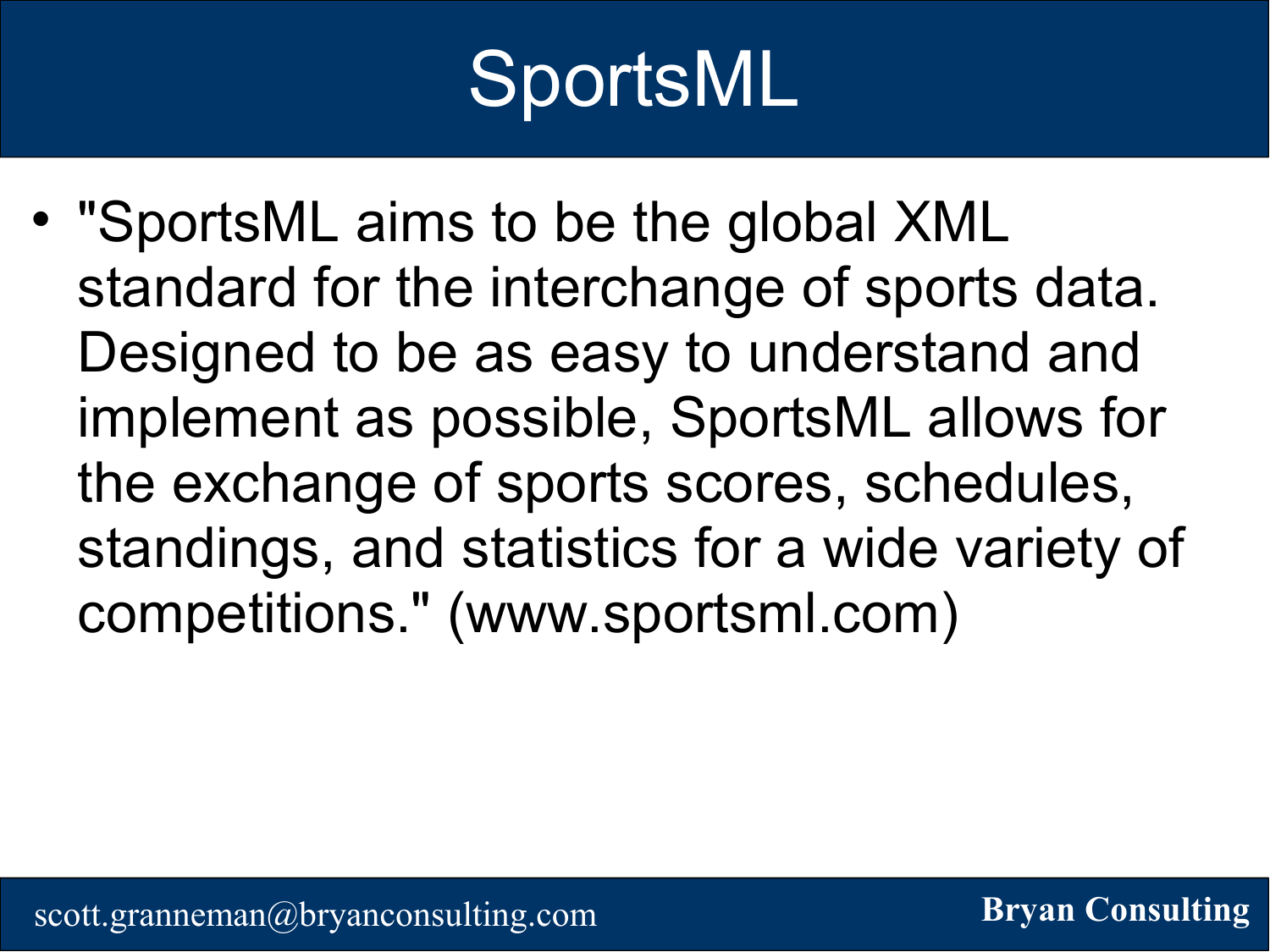#### SportsML Example

<team>

<team-metadata team-key="l.nba.com-t.10" team-source="iptc.org"> <name first="Chicago" last="Bulls"/>

</team-metadata>

<team-stats standing-points=".111" games-back="5.5" streak="L-6"> <outcome-totals wins="1" losses="8"/>

<outcome-totals duration-scope="events-overtime"/>

<outcome-totals competition-scope="division"/>

<outcome-totals/>

<outcome-totals duration-scope="events-most-recent-10" wins="1" losses="8"/>

<outcome-totals alignment-scope="events-home" wins="1" losses="3"/> <outcome-totals alignment-scope="events-home" durationscope="events-overtime"/>

<rank value="8"/>

</team-stats>

 $<$ /team $>$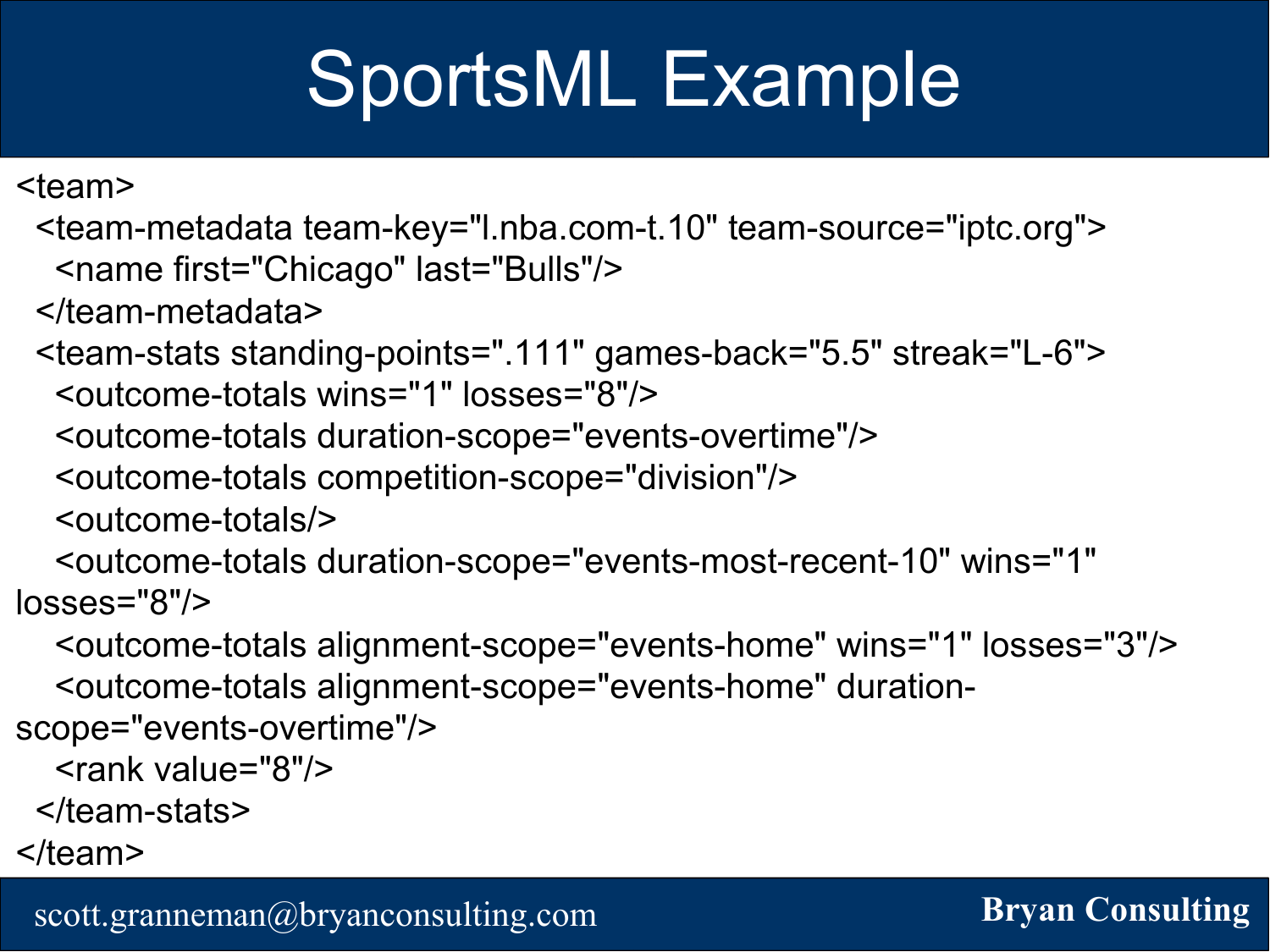#### XML is Flexible

- XML files can be ...
	- o Displayed to humans via Web pages
	- o Processed as data by programs
		- $\bullet$  AKA
			- ➢The "browserless Web" or
			- ➢"3rd generation Internet" or
			- ➢"Semantic Web"
		- Another bookstore example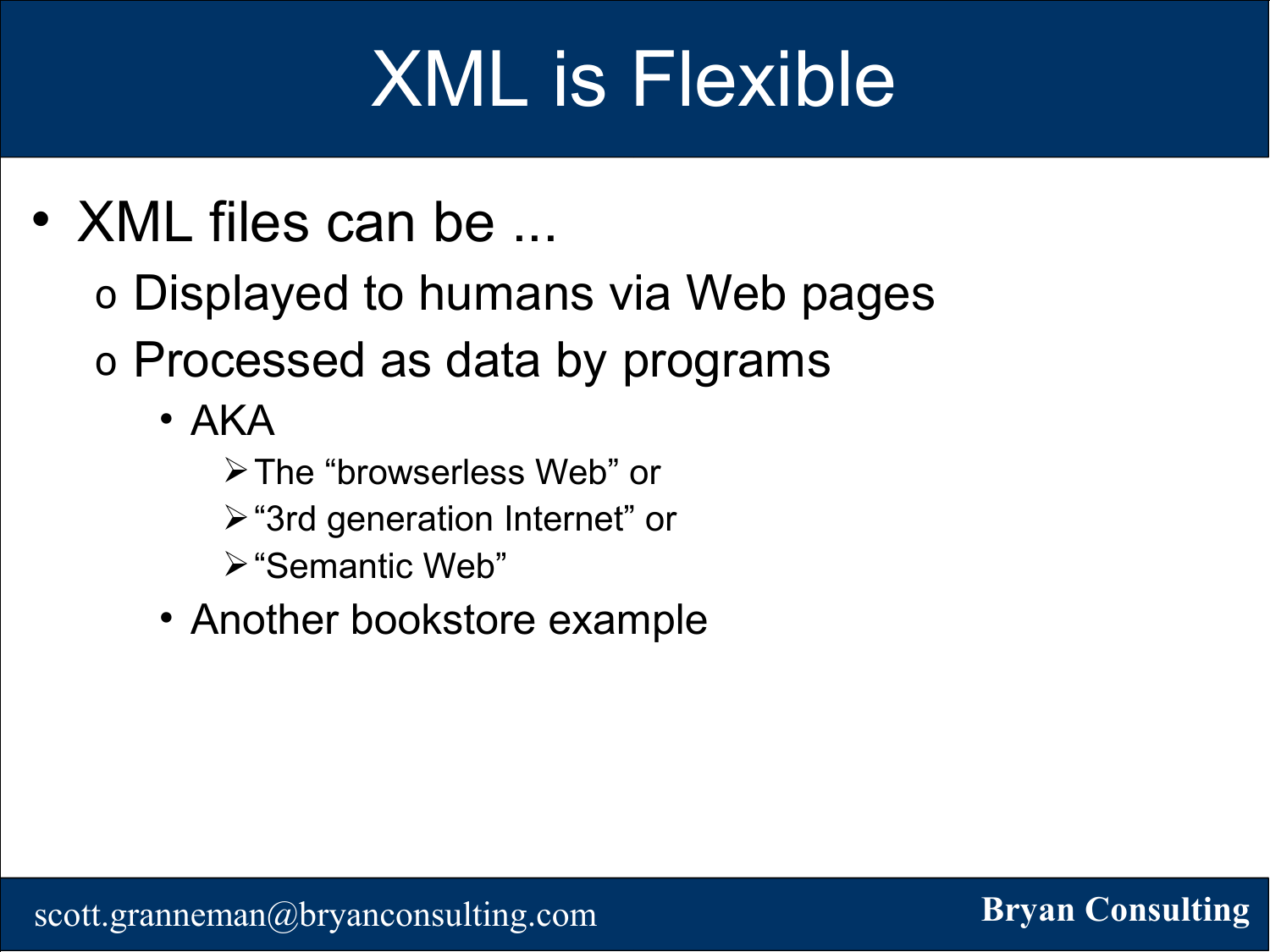#### What is XML Good For?

- Working with structured data
- Interchanging data
- What are some examples?

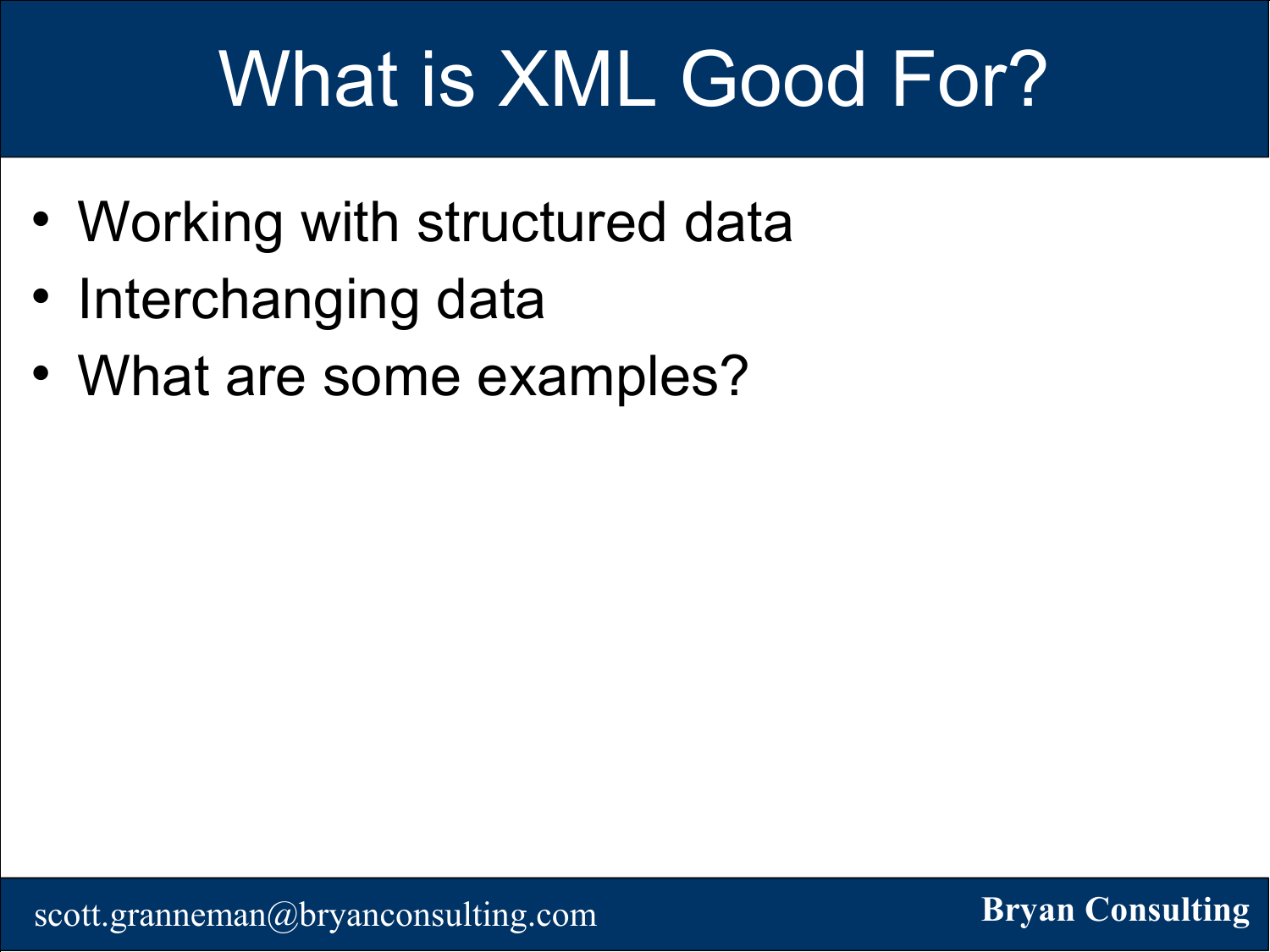## A Note on the Longevity of HTML

- XML is not going to "kill HTML"
- HTML is ideal for many situations
- When should you use XML? HTML?
	- o Family pictures
	- o Contact list
	- o Small online store selling dolls
	- o Essays & opinions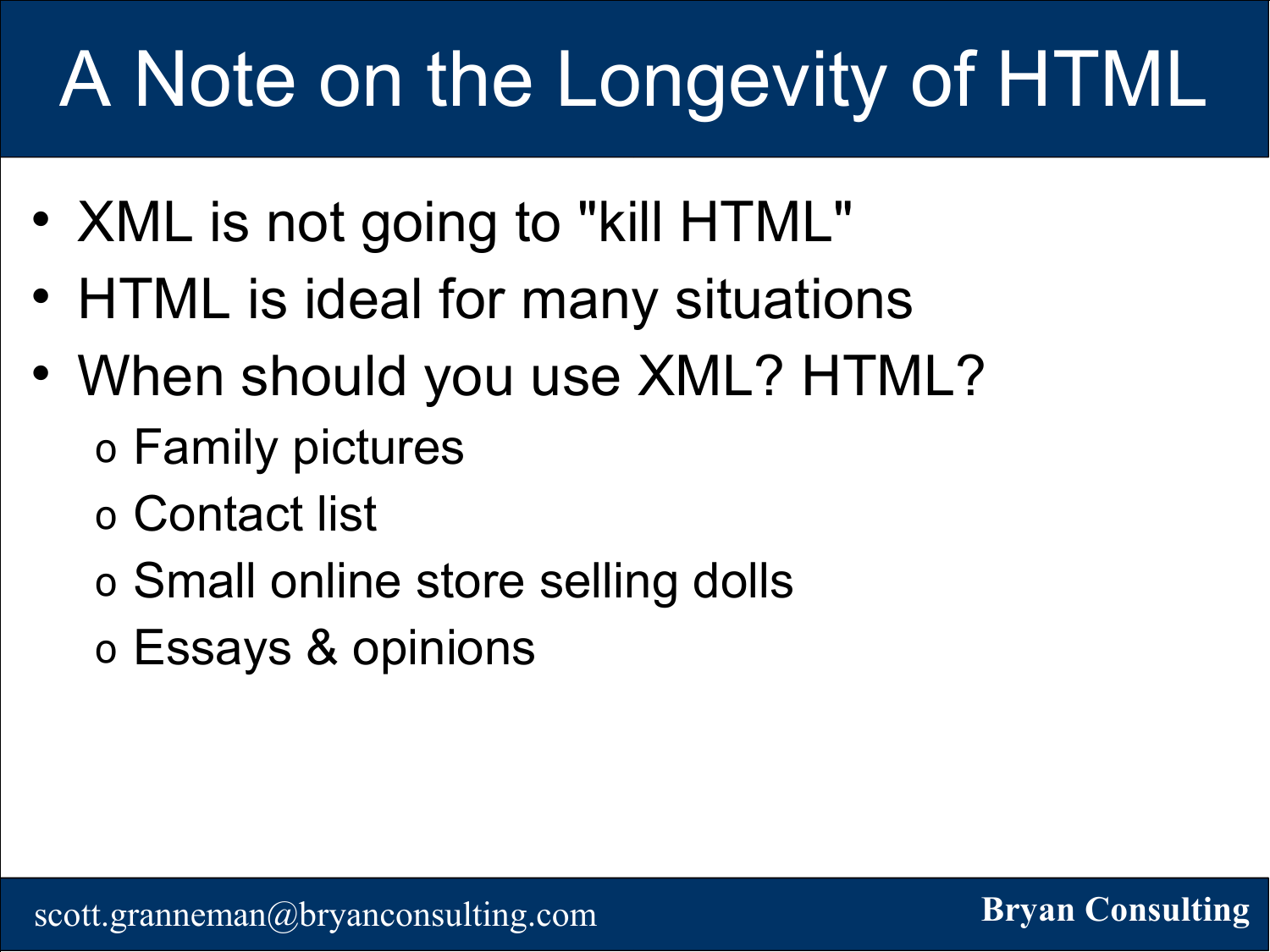## XHTML

- What it is
- Why use it
- Flexibility of XHTML
- DTDs
- HTML to XHTML
- XHTML 1.1
- XHTML 2.0
- Tools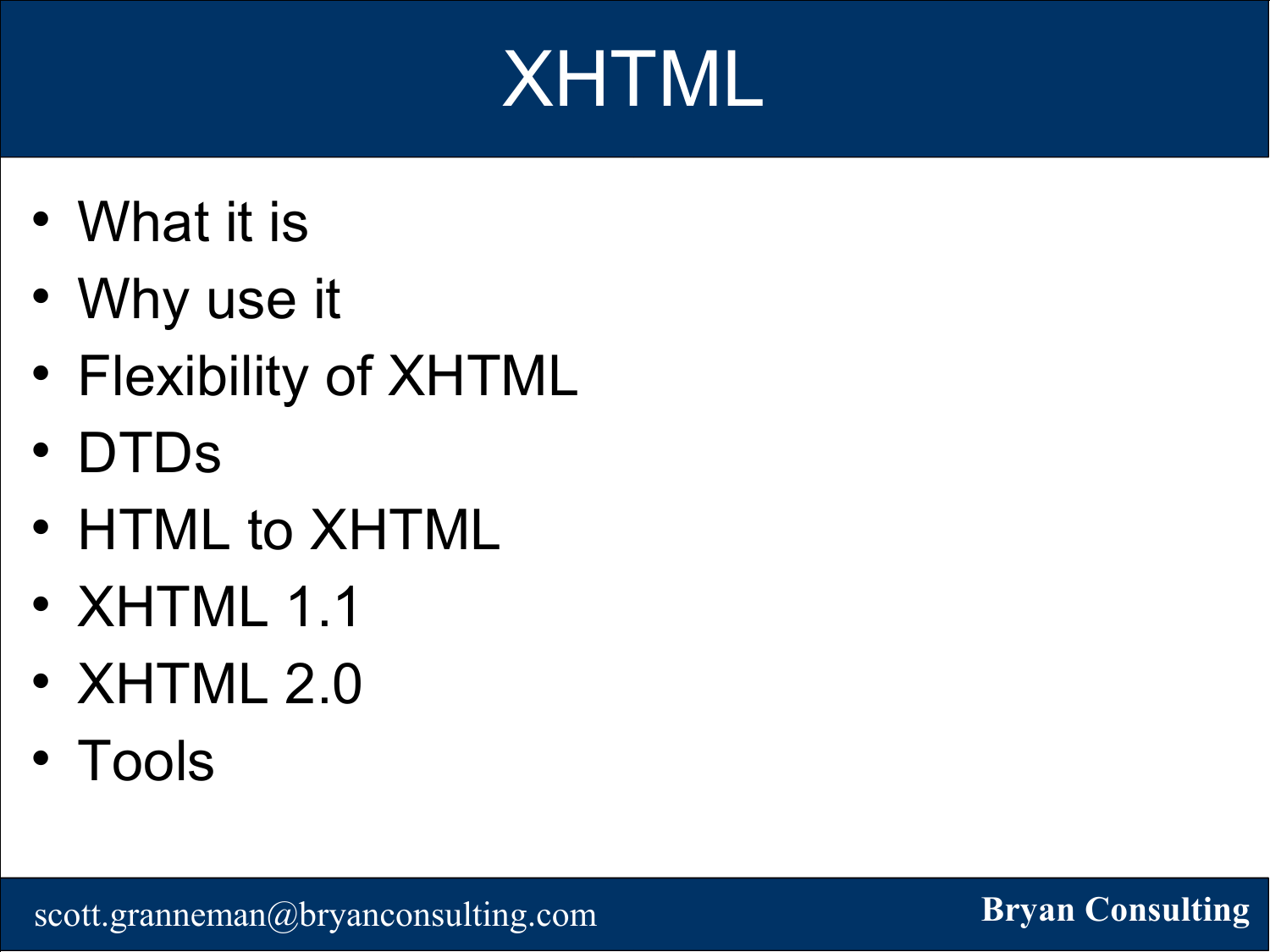# XHTML

- eXtensible HyperText Markup Language
- Reformulation of HTML 4.01 as a subset of XML
- If you know HTML 4.01 & CSS, you shouldn't have any problems
- XHTML 1.0 released on 26 January 2000 as a recommendation by W3C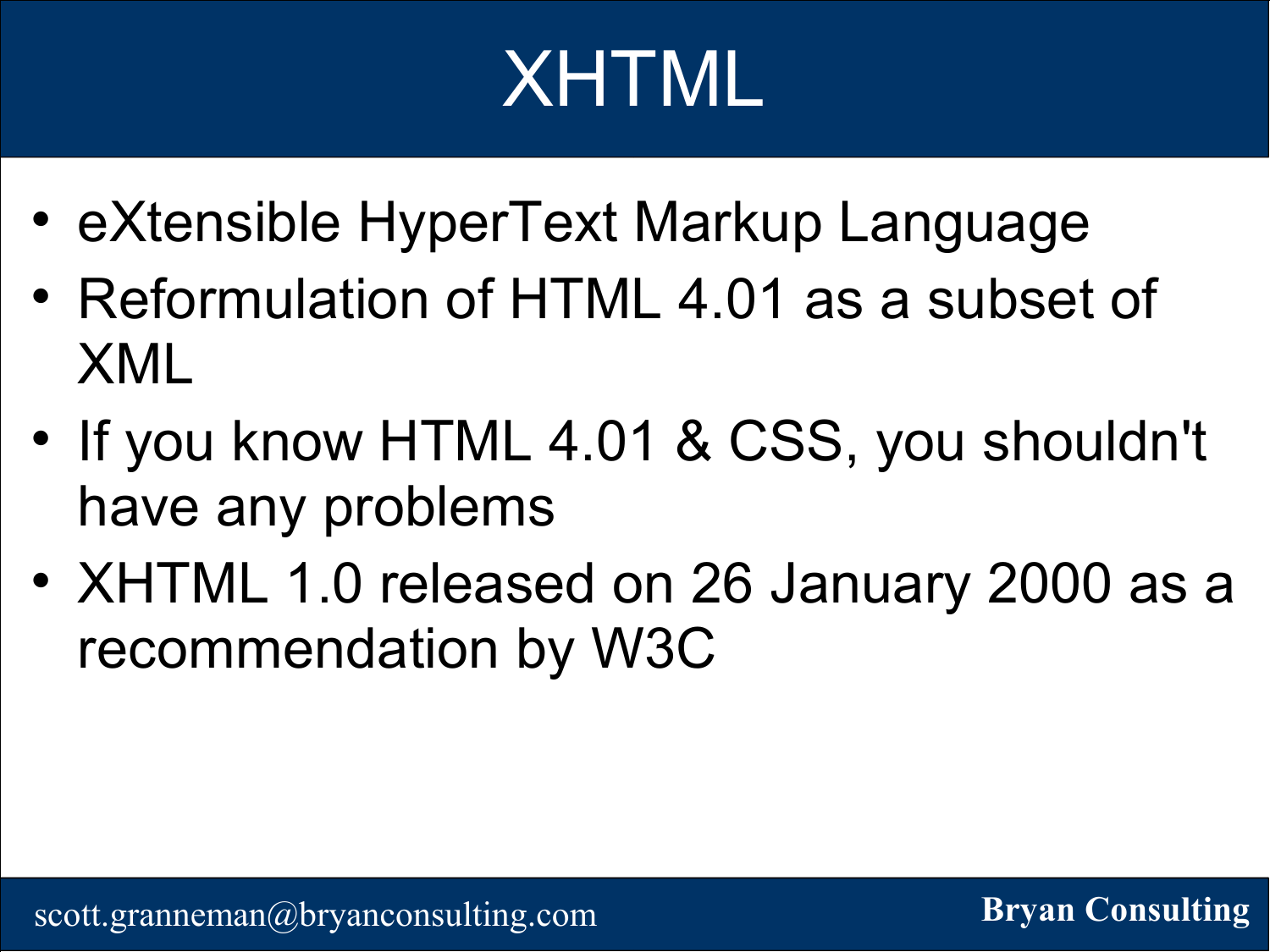## HTML \* XML = XHTML

- XHTML is a bridge from HTML to XML o HTML is easy & known o XML is powerful
- Documents in XHTML are both ...
	- 1 readable by older browsers AND
	- 2 usable as we move ahead ...
- ... thus maintaining backward & forward compatibility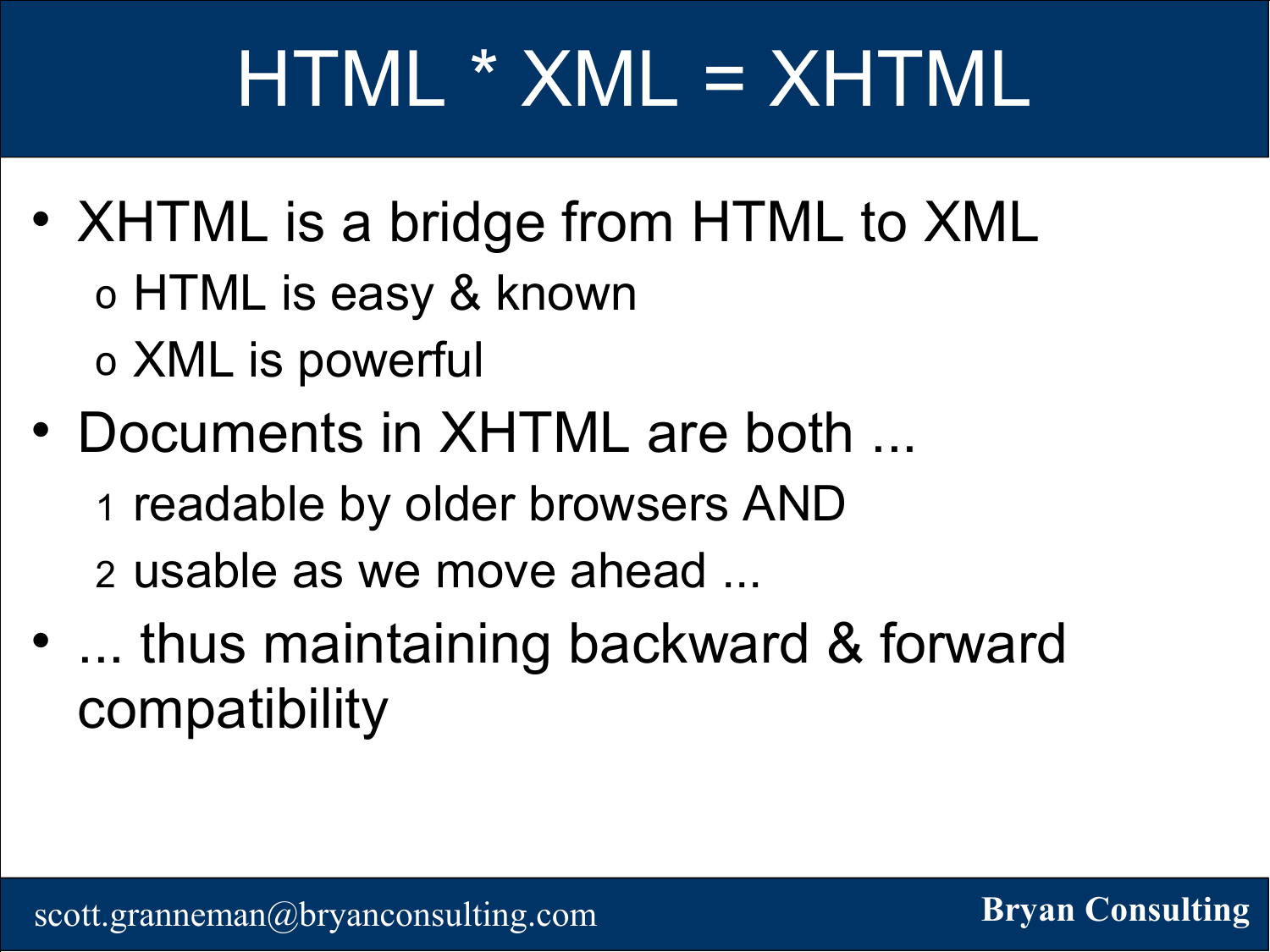#### So Why Use XHTML?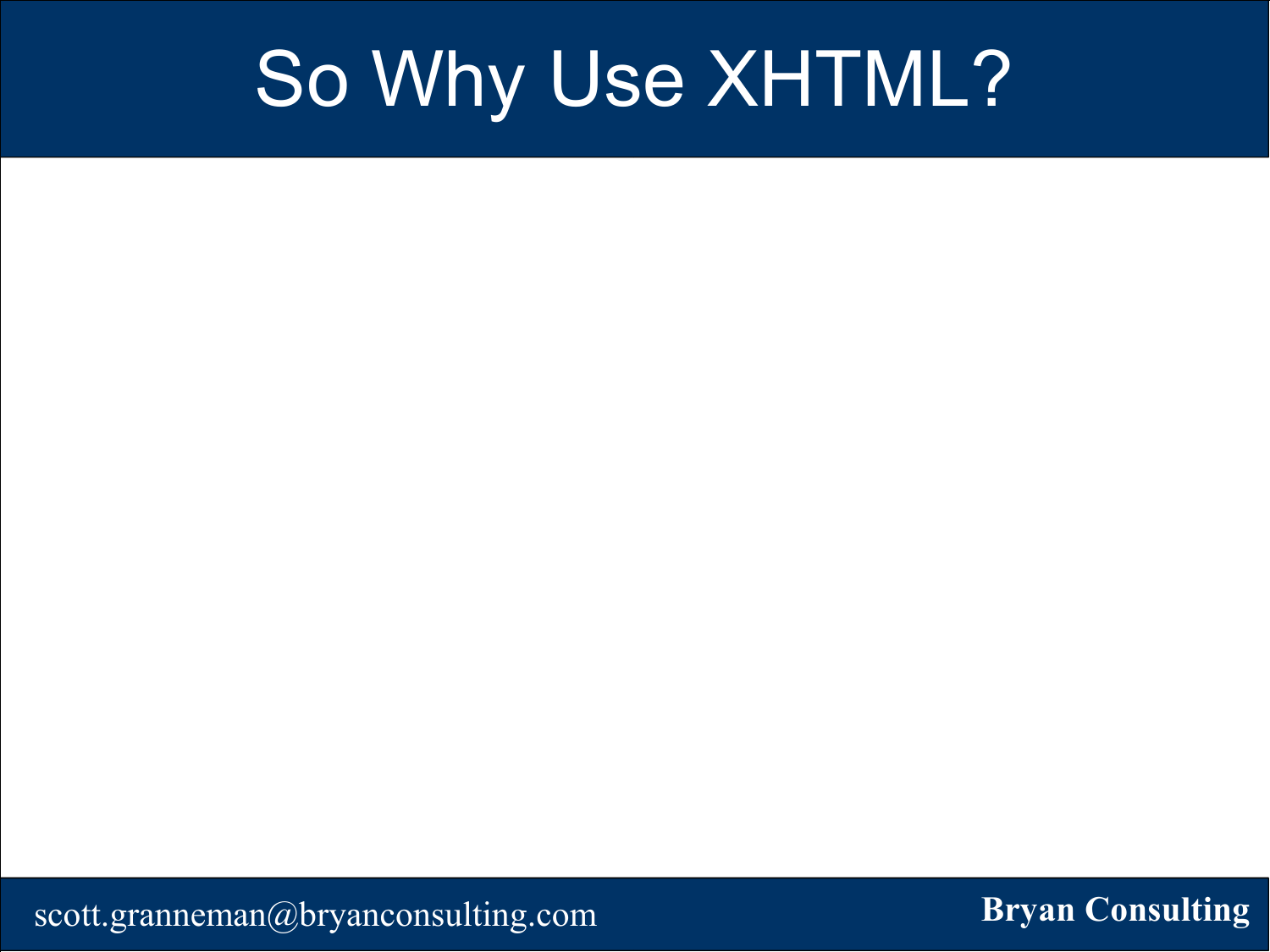# HTML is a Mess

- HTML was originally designed to exchange narrative documents between scientists
- HTML has been forced into shapes that were never considered by its creators, esp. concerning the exchange of data
- Sloppy & incorrect markup makes things difficult for browsers, users, & developers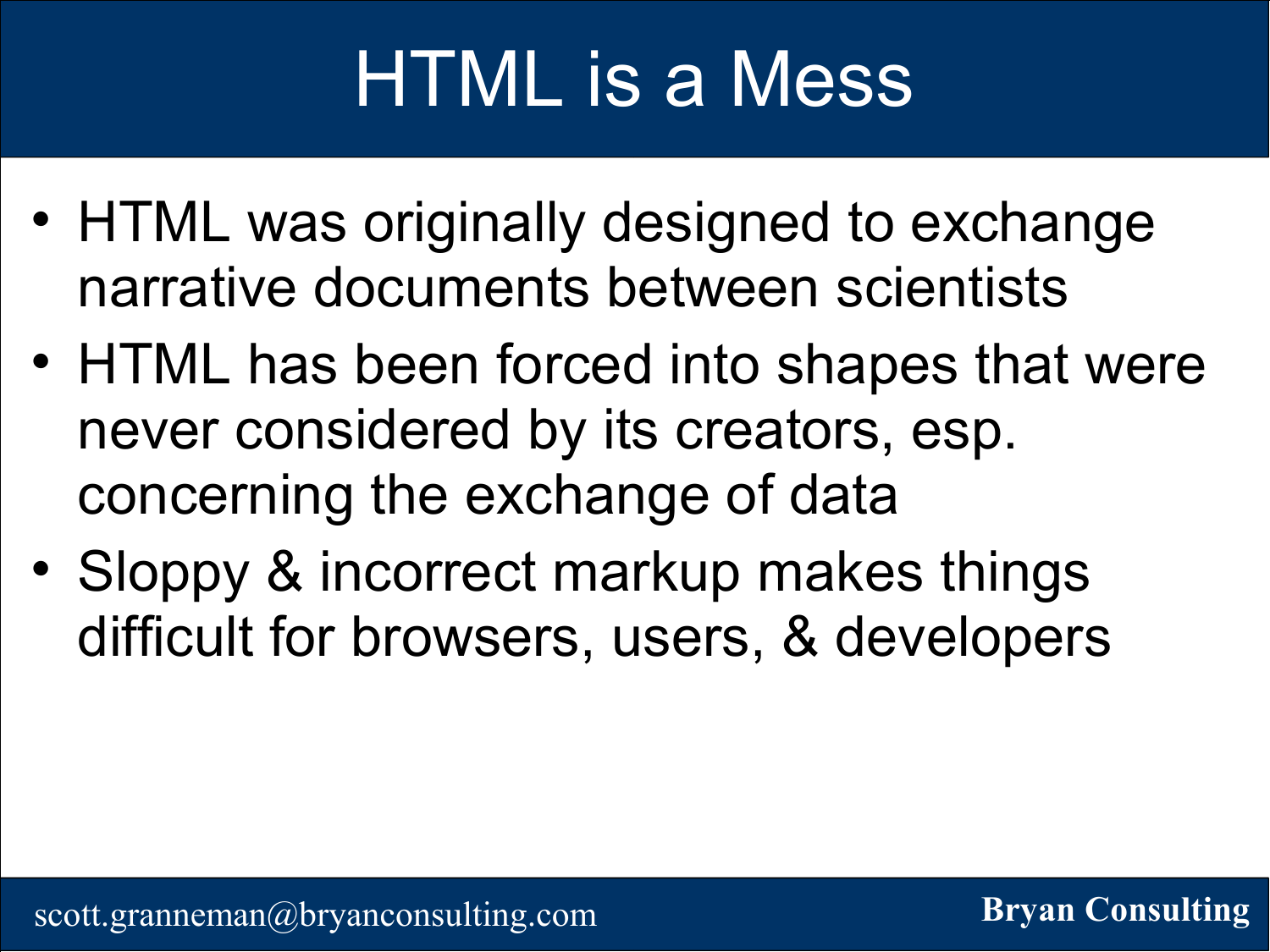## XHTML is the Future

- HTML is now at version 4.01
- There will be no further revisions
- W3C is focusing all future revisions on XML & one of its subsets, XHTML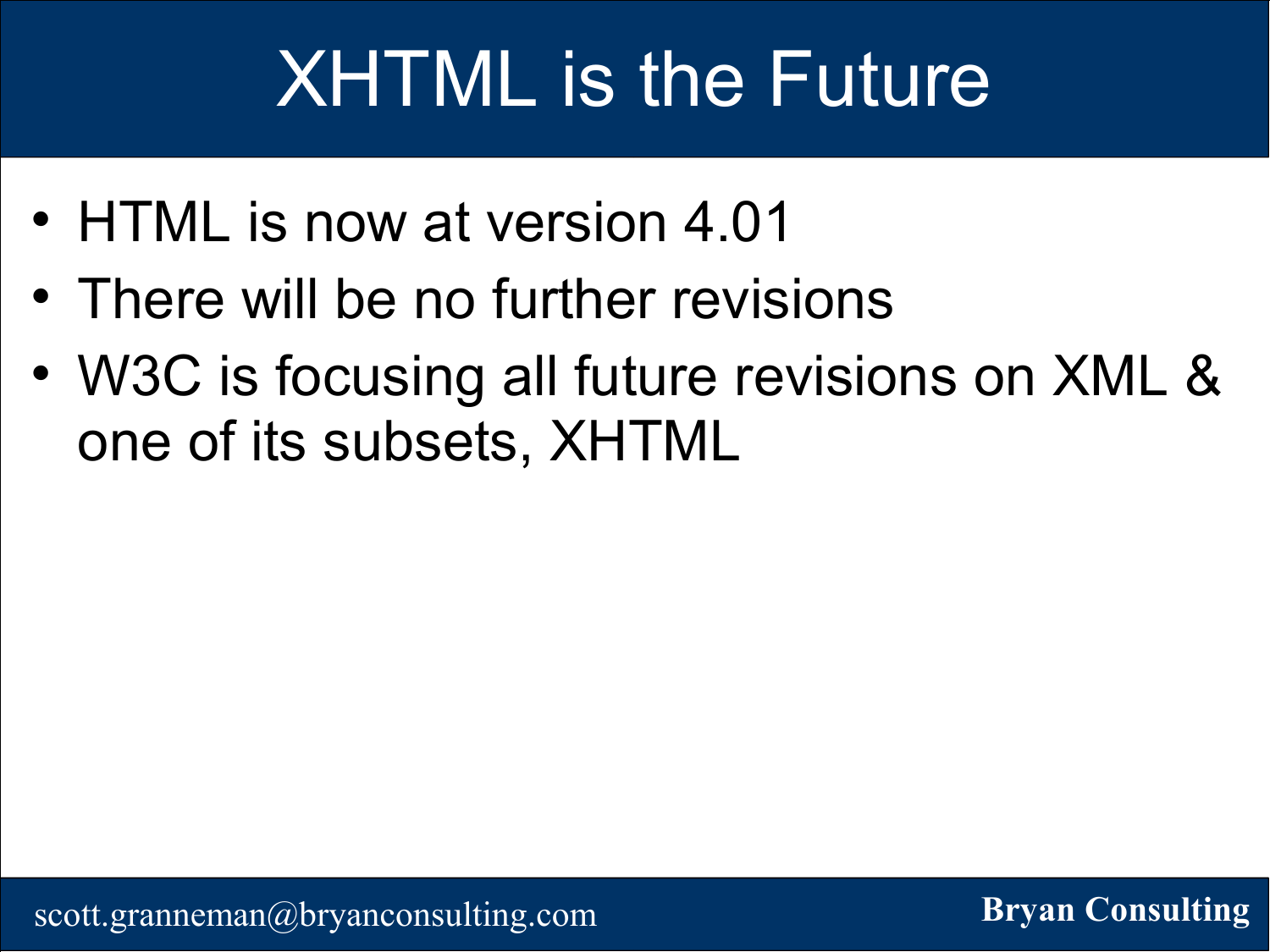#### X is for "eXstensible"

- XHTML, like XML, can be extended by users
	- o XHTML starts with a set of known HTML elements & attributes
	- o New tags & attributes can be defined & added to those that already exist
	- o Developers can mix known HTML 4.0 elements with elements from other XML languages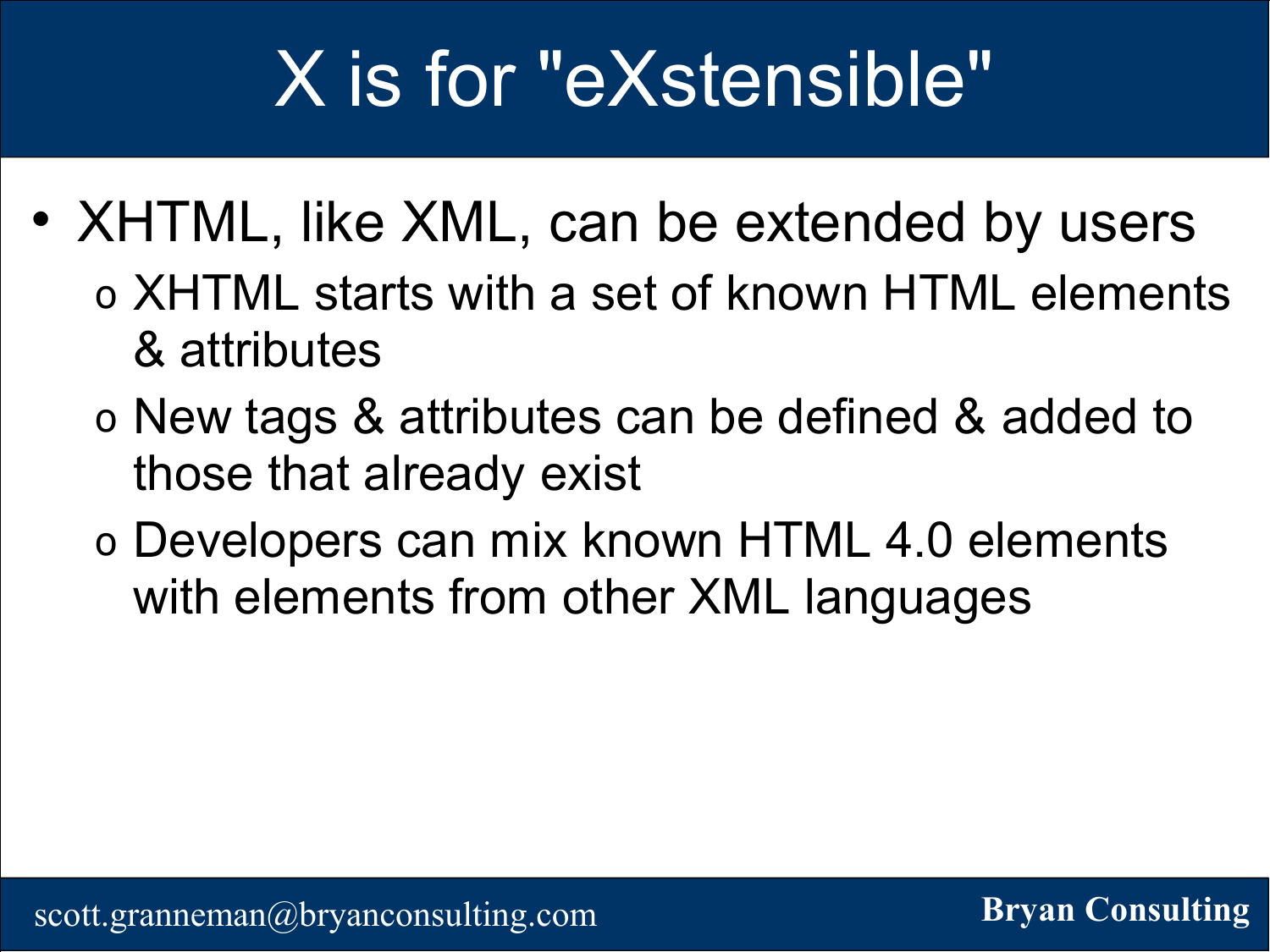### Easier Support of Wireless Devices

- Currently, HTML-rendering engines have to allow for sloppy & incorrect markup
- Thus, they have to be a certain size o Gecko is less than 2 MB o mshtml.dll is 2.6 MB
- Since XHTML requires conformance, the rendering engines can be smaller
- Thus, they can more easily fit into smaller devices, especially those that are wireless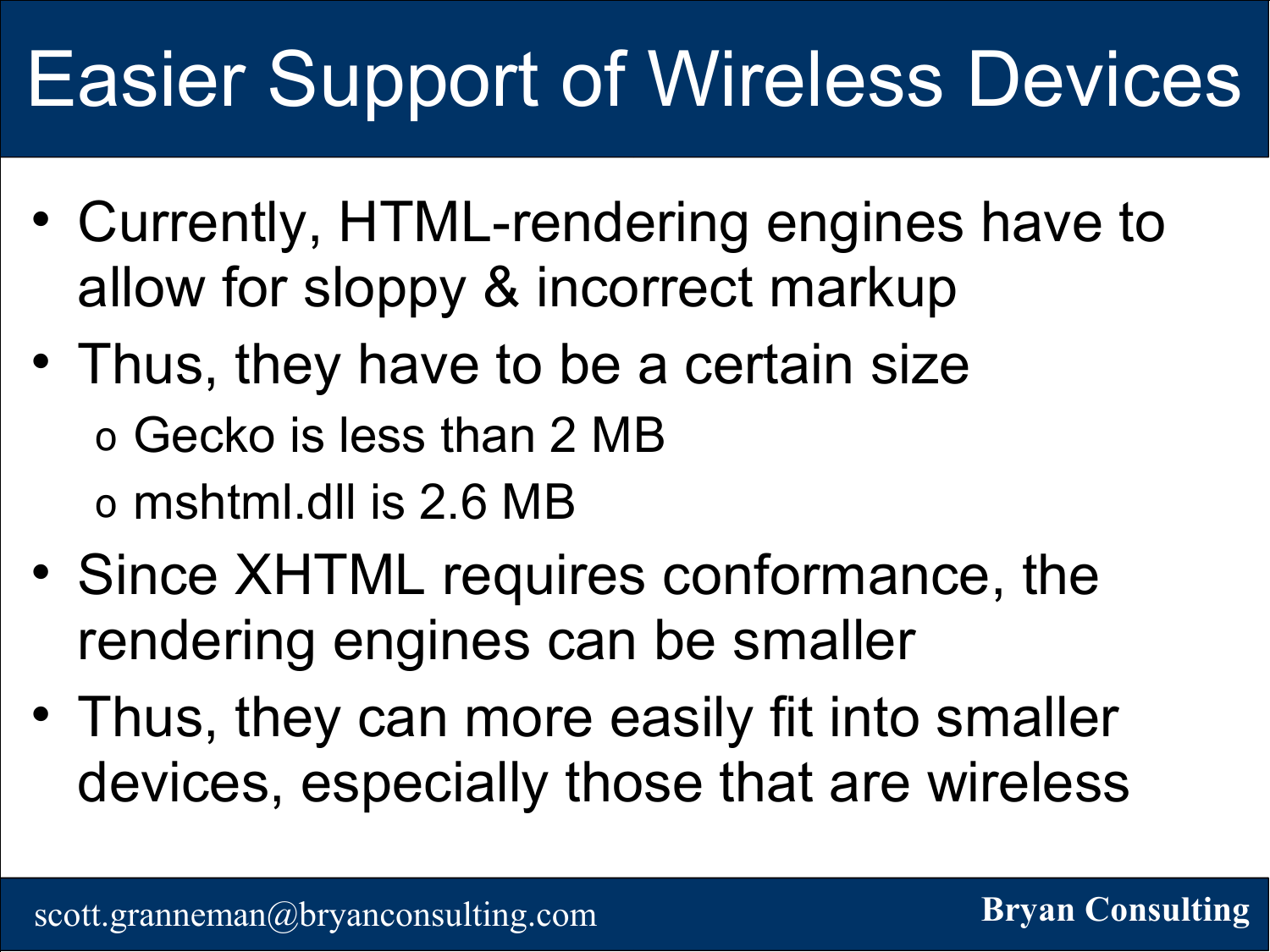#### What is Modularization?

- Modularization breaks XHTML up into smaller element sets, each with a specific type of functionality
- For more information, see www.xmlhack.com/read.php?item=118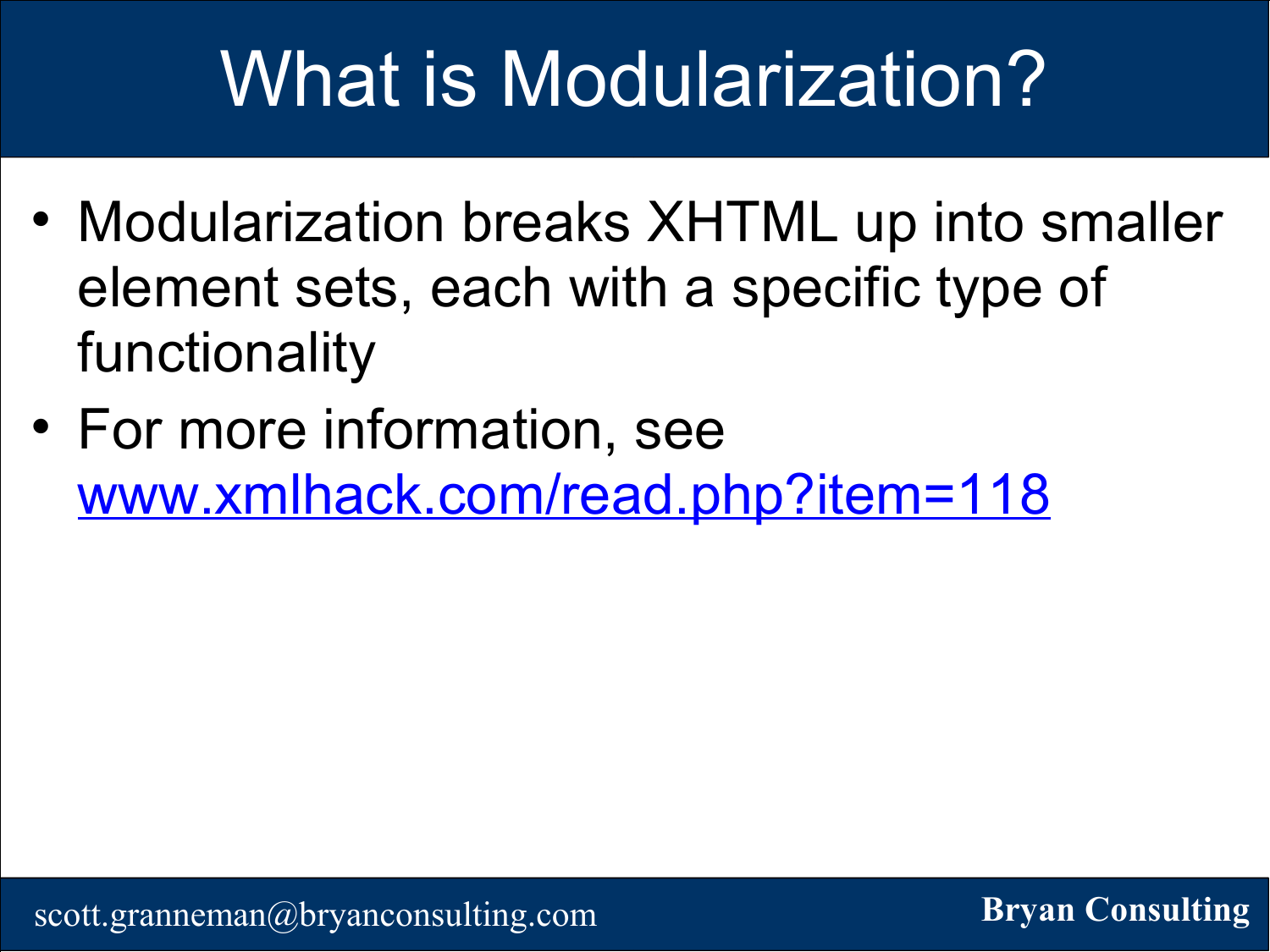## Some Modules

- Structure (body, head, html, title)
- Image (img)
- Hypertext (a)
- List (ol, ul, li)
- Forms
- Table
- Intrinsic Events (onXXX)
- Metainformation (meta)
- Scripting (script)
- Stylesheet (style)
- Link (link)
- Object
- Bi-directional Text
- Text (p, br, code, h1)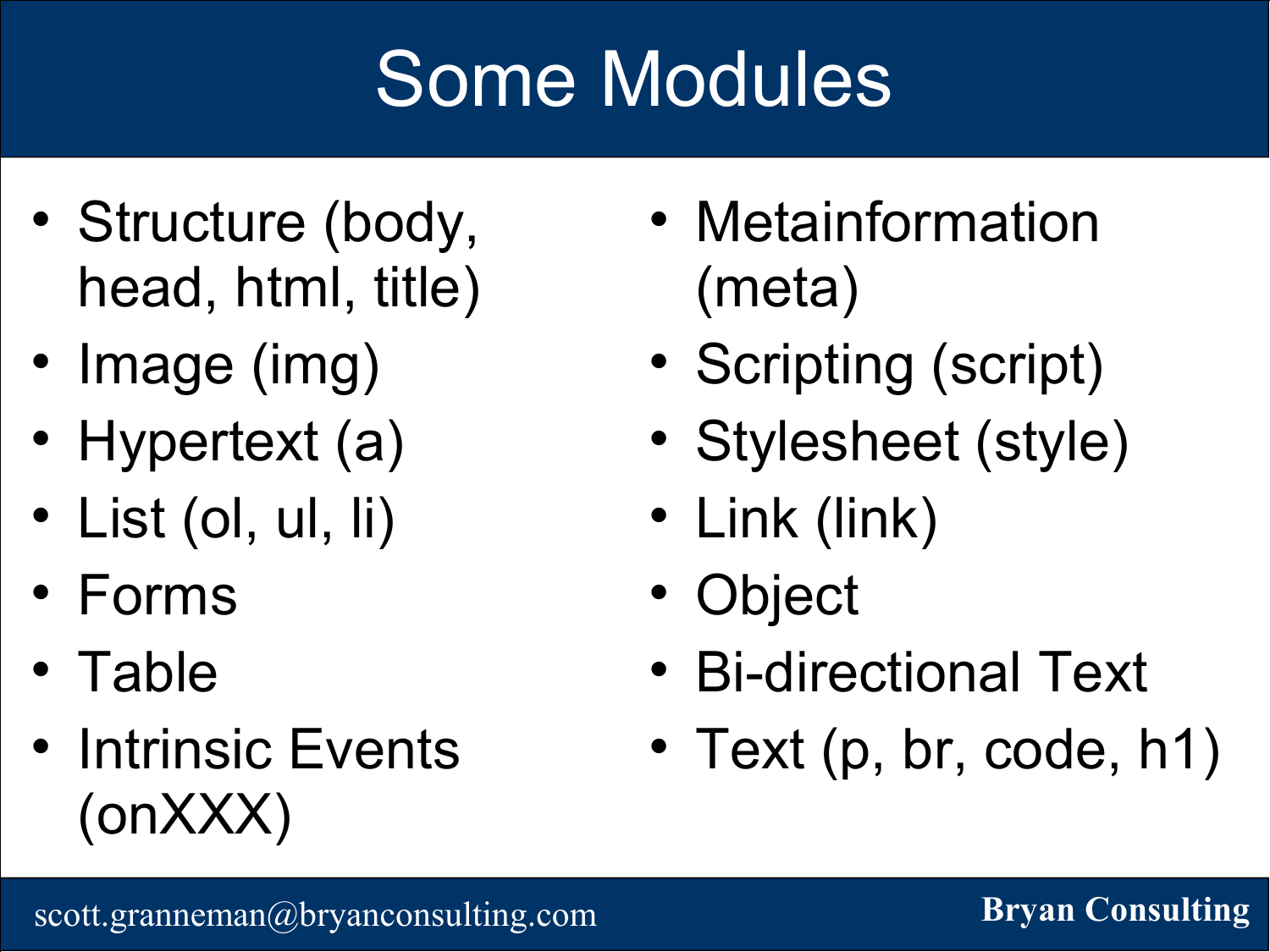# Why Do We Need Modularization?

- As XHTML moves from browsers to other platforms, not all XHTML elements will be required
- For example, each of the following may only support a subset of XHTML
	- o Palm Pilot
	- o Cell phone
	- o WebTV
- Now, different devices using the *tables* module will all use the same tables definition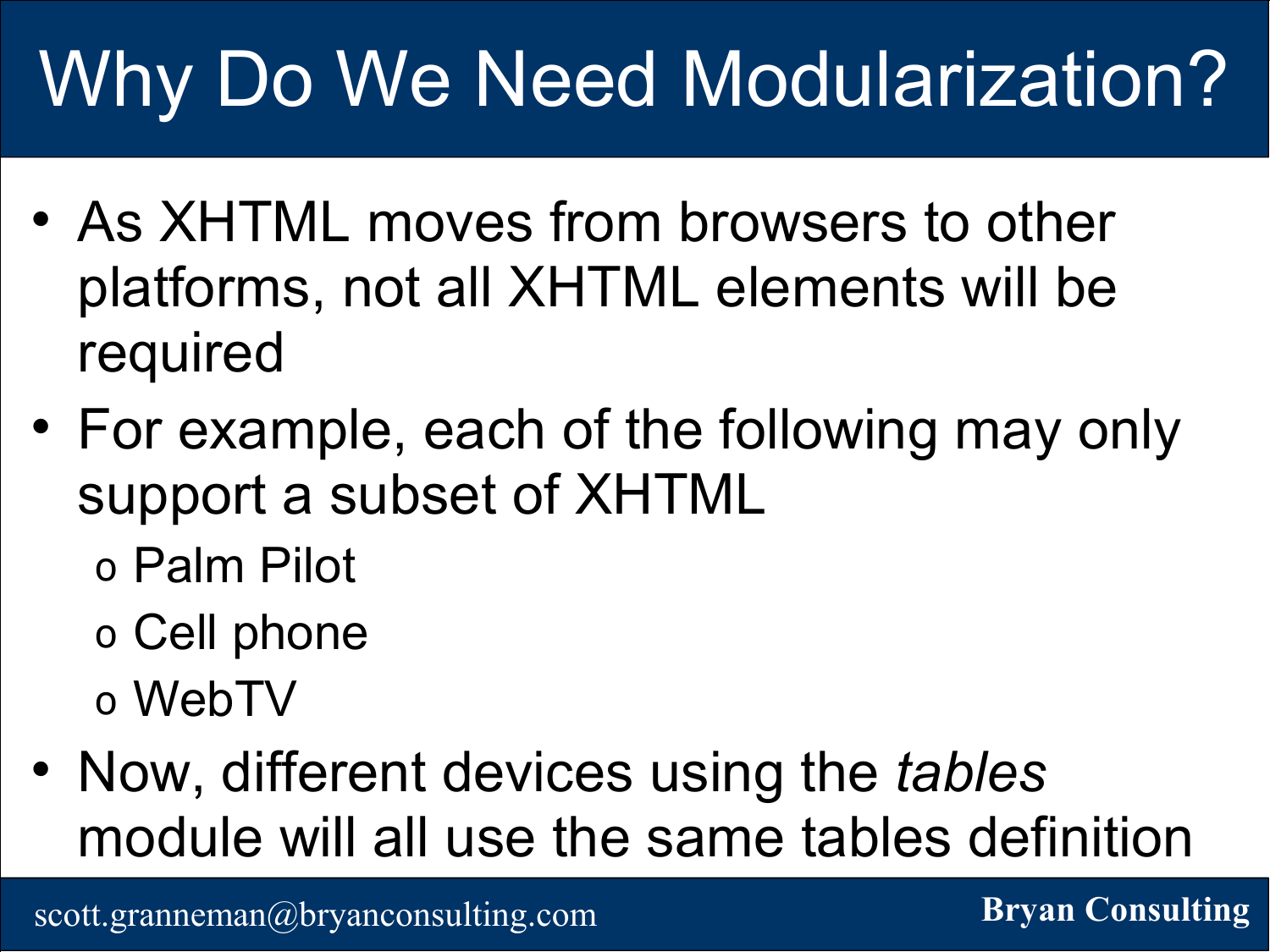#### Basic XHTML Document Structure

<!DOCTYPE ...>  $\lt$ html  $\ldots$ <head>...</head> <body>...</body> </html>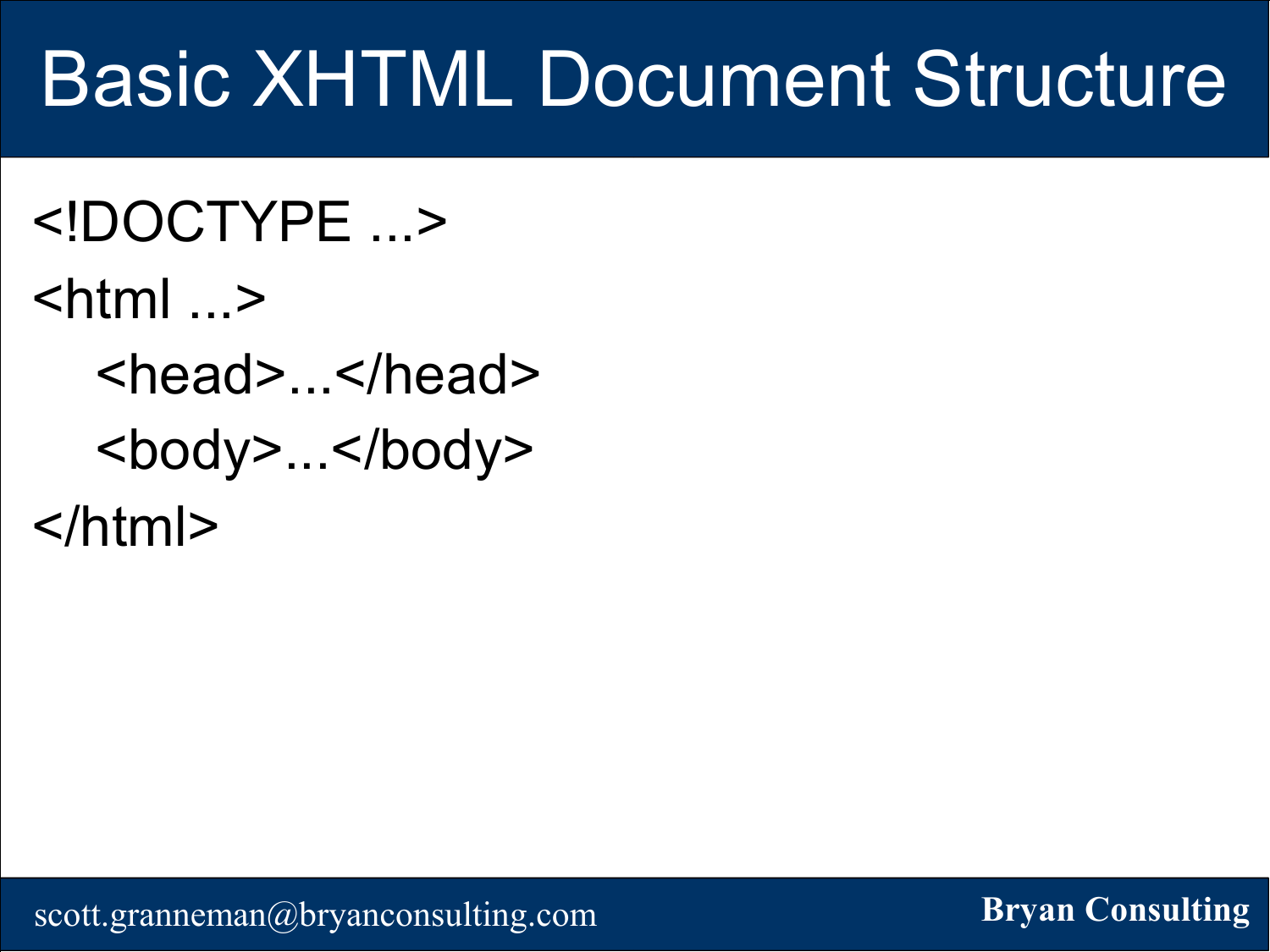## What is a DTD?

- Document Type Definition
- Describes the allowed legal o structure,
	- o elements, &
	- o attributes
- of a markup language (HTML, XHTML, etc.) used in a document that complies to the DTD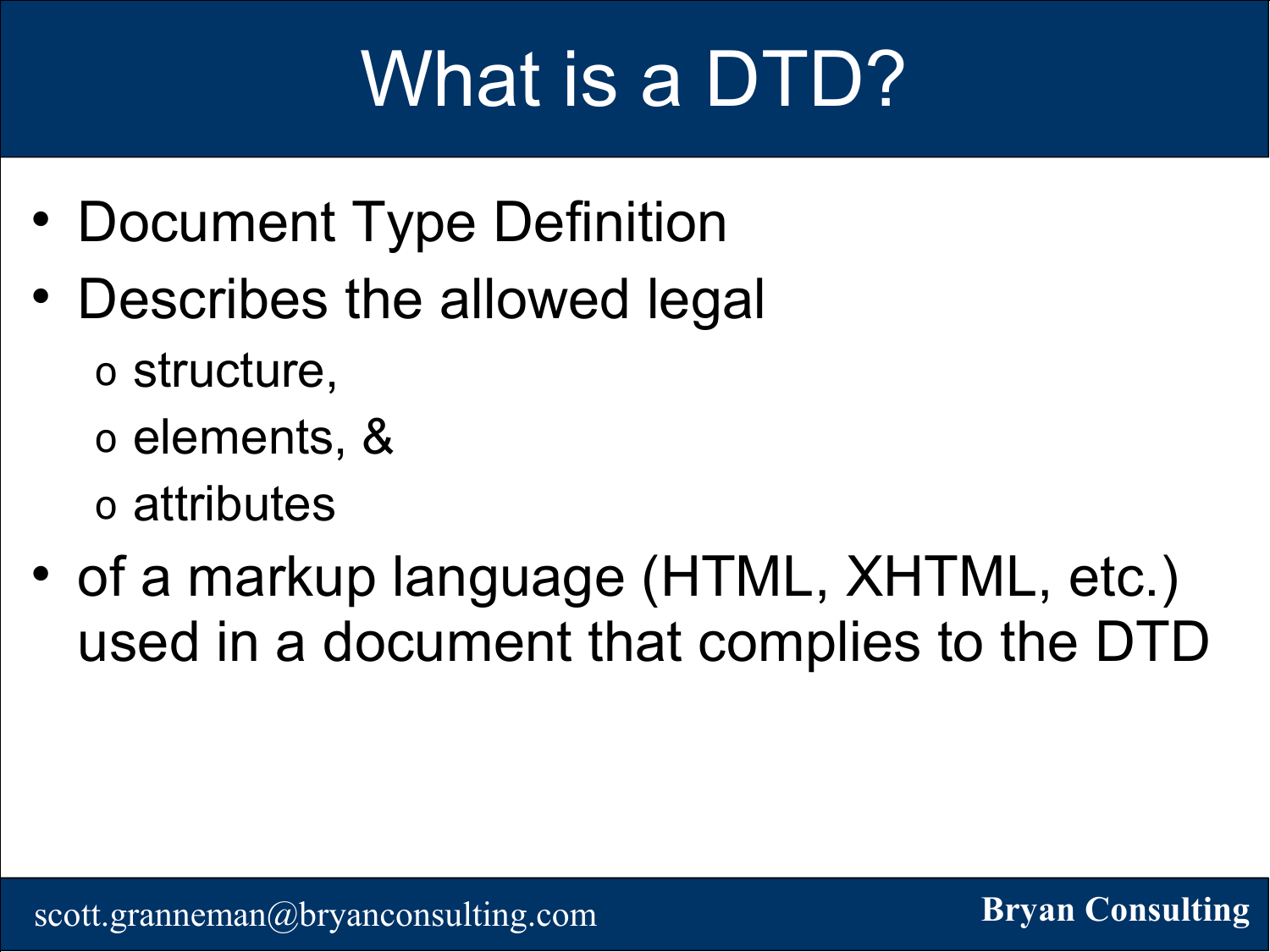# HTML DTDs

- Transitional: http://www.w3.org/TR/REC-html40/loose.dtd
- Strict: http://www.w3.org/TR/REC-html40/strict.dtd
- Frameset:

http://www.w3.org/TR/REC-html40/frameset.dtd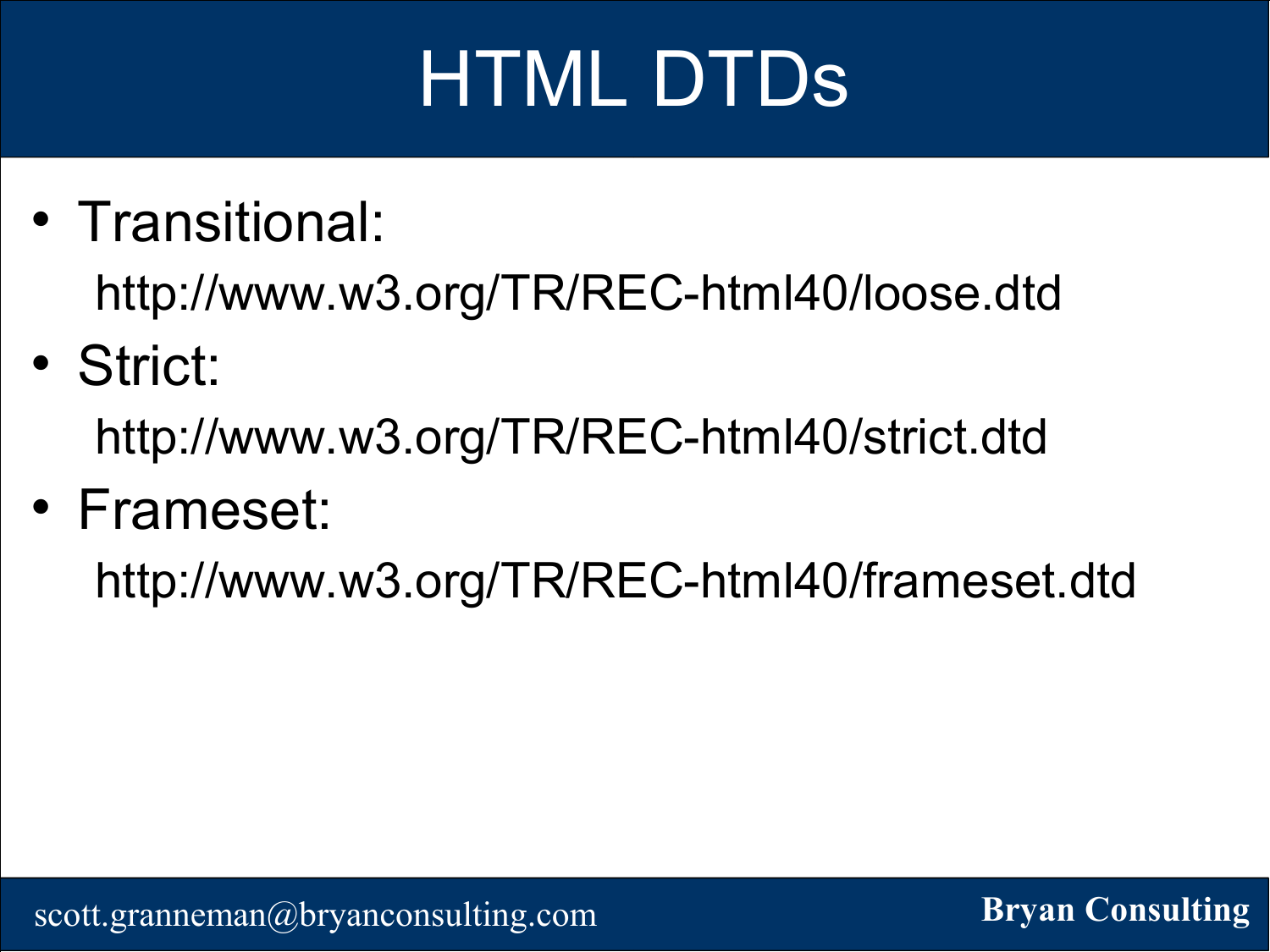## HTML Transitional DTD Examples

- Defines required structure: o <html> at beginning & </html> at end
- Defines allowed elements:  $o$  <hr>
- Defines allowed attributes (& values) for each element:
	- o align (left|center|right)
	- o size %Pixels;
	- o width %Length;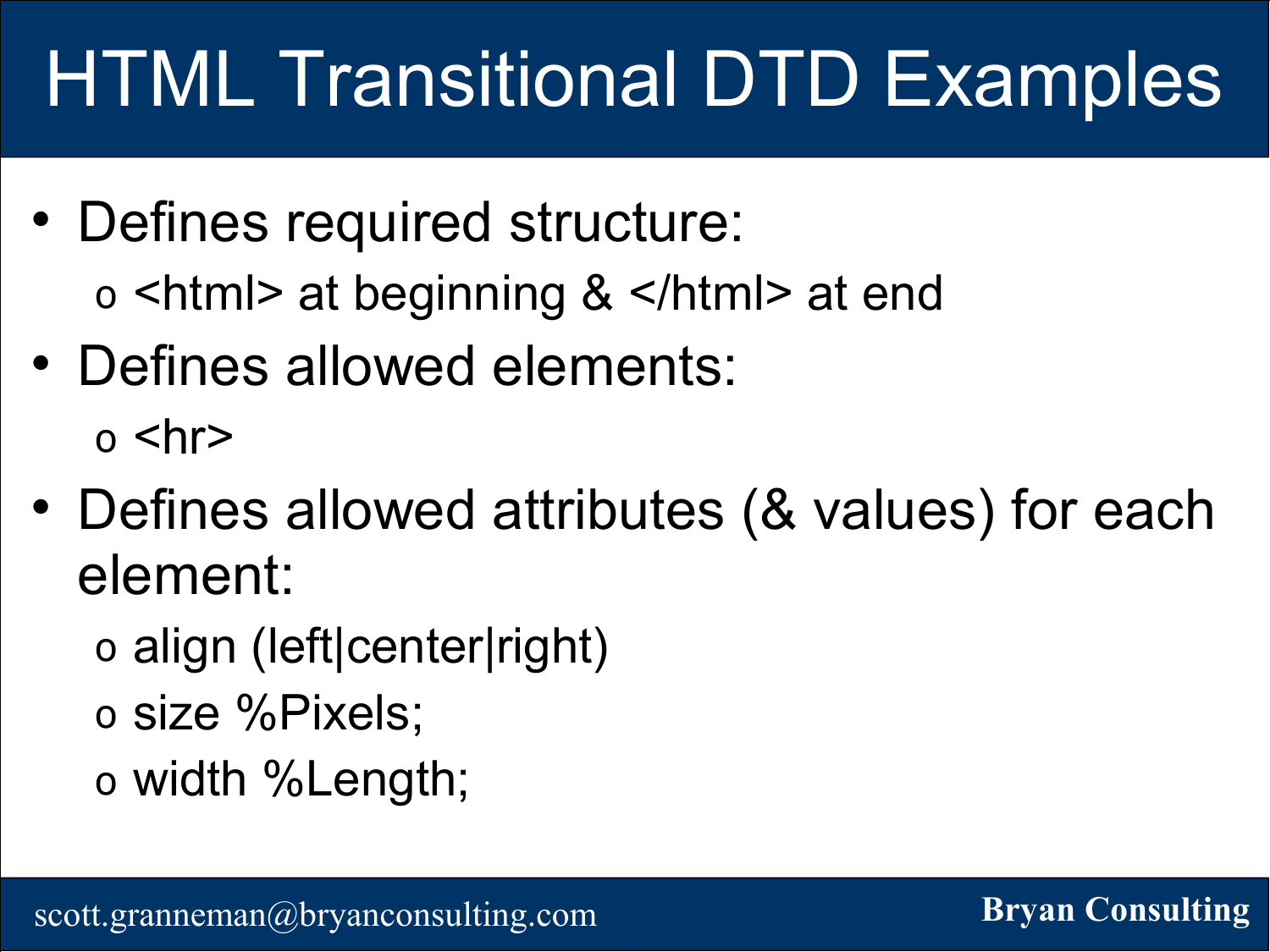# DTD's Purpose = Interoperability

- HTML DTDs are standardized for everyone, regardless of industry
- XML & XHTML DTDs are different o Industries must agree on a shared DTD o Once a DTD is agreed upon, companies can share data & information efficiently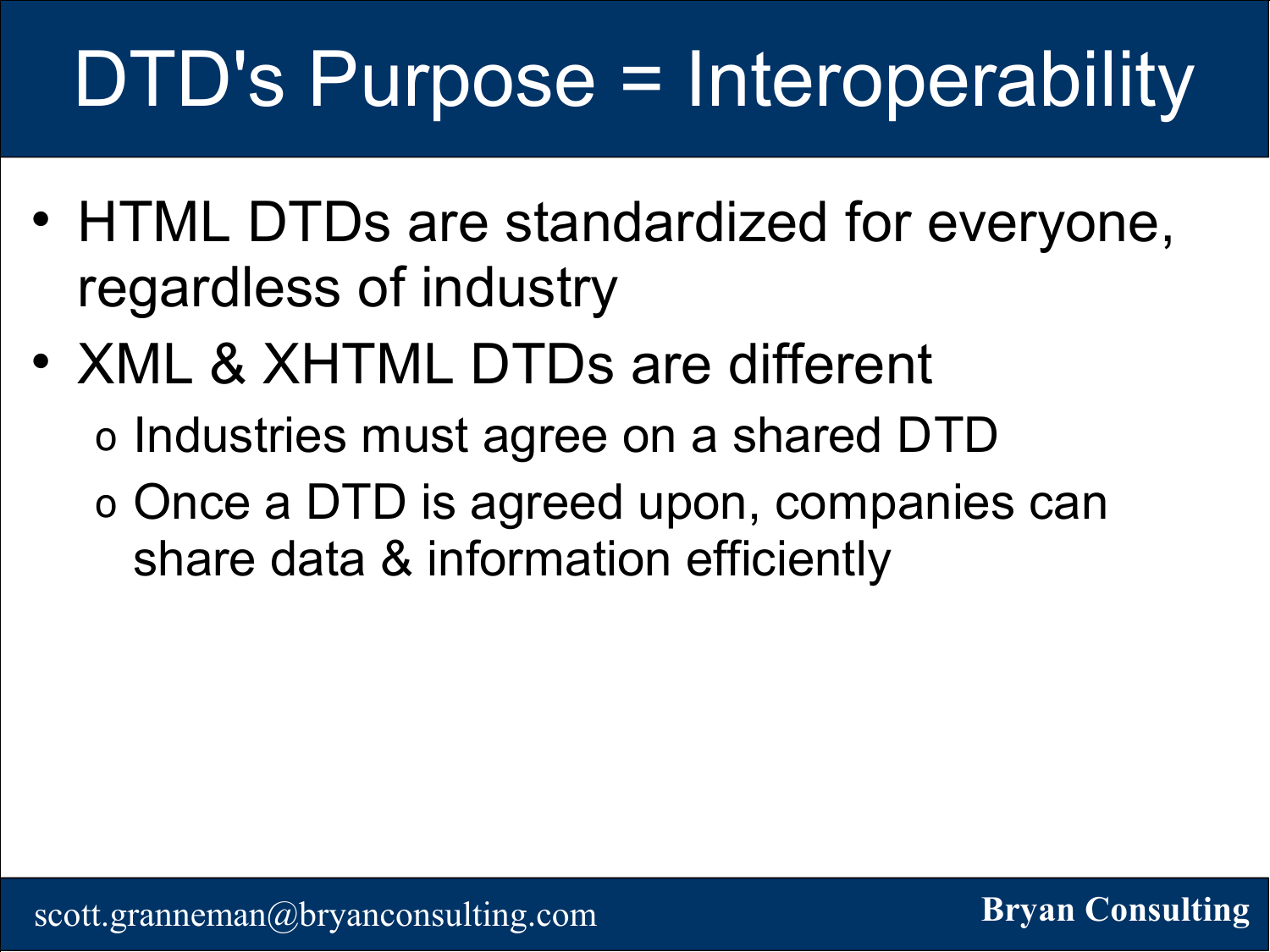## XHTML DTDs

- DTD must be declared in 2nd line of document
- XHMTL 1.0 specifies 3 XHTML DTDs: o Strict
	- o Transitional
	- o Frameset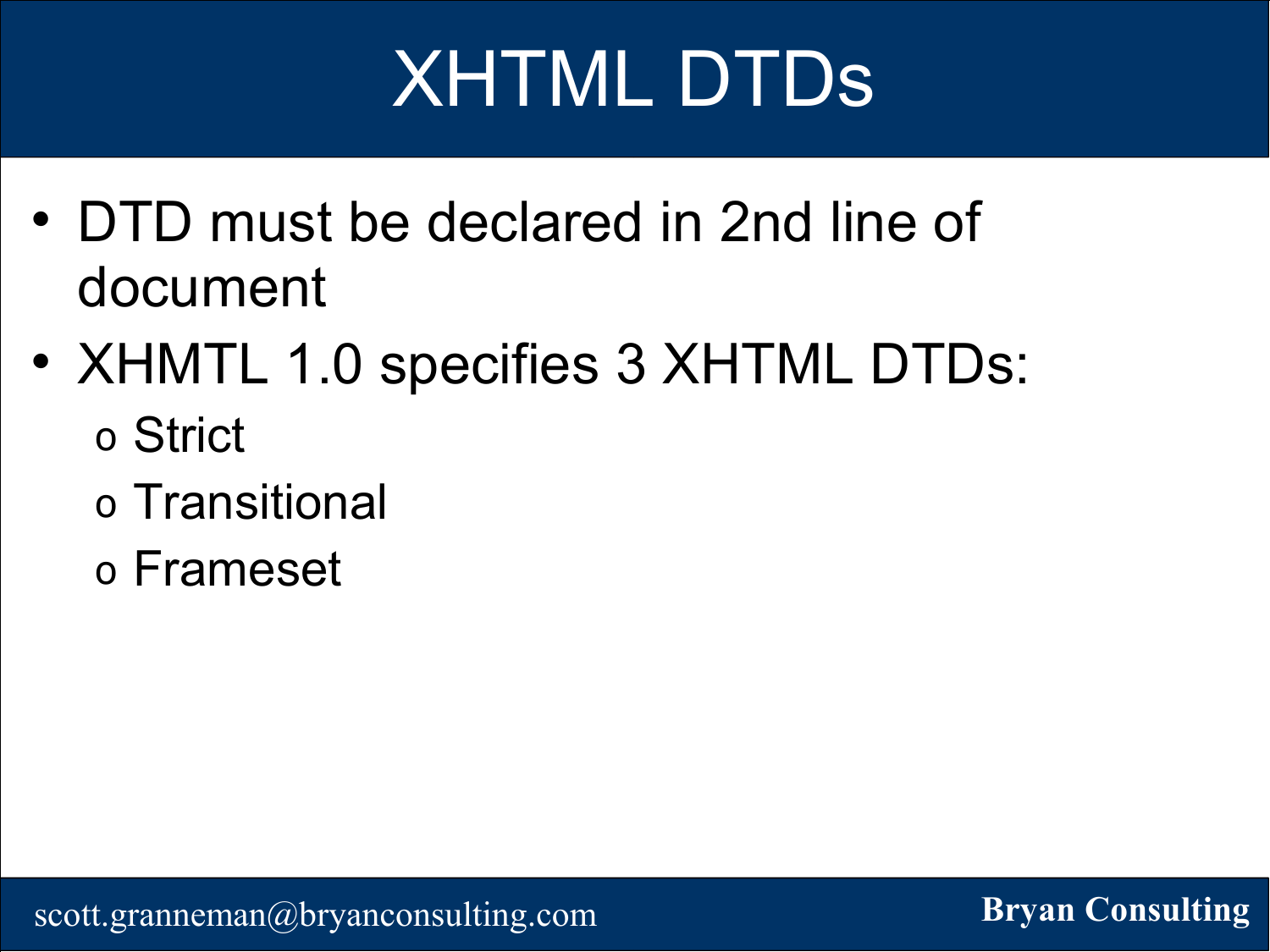#### DTD: XHTML 1.0 Strict

#### • Denotes

- o Clean markup
- o CSS instead of descriptive markup
- o No use of deprecated tags (like <CENTER>) or attributes

#### <!DOCTYPE html PUBLIC "-//W3C/DTD XHTML 1.0 Strict//EN" "http://www.w3.org/TR/xhtml1/DTD/xhtml1-strict.dtd">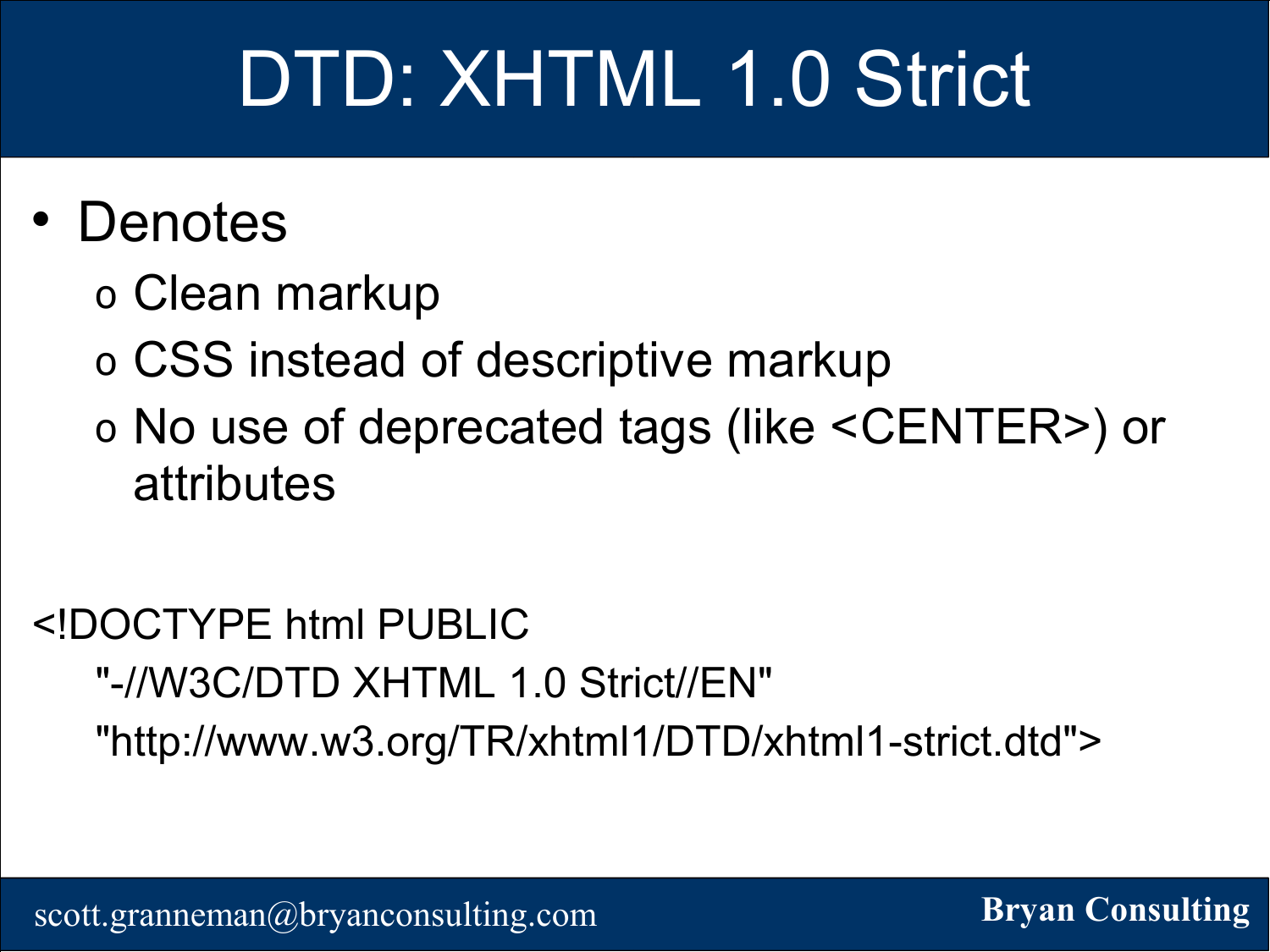## Strict Requires Use of Namespace

- Must include the XHTML namespace in the <html> tag
- Why a namespace? o Browsers used to "extend" HTML willy-nilly o Namespace tells browser where elements & attributes used in the doc come from

<html

xmlns="http://www.w3.org/1999/xhtml" xml:lang="en" lang="en">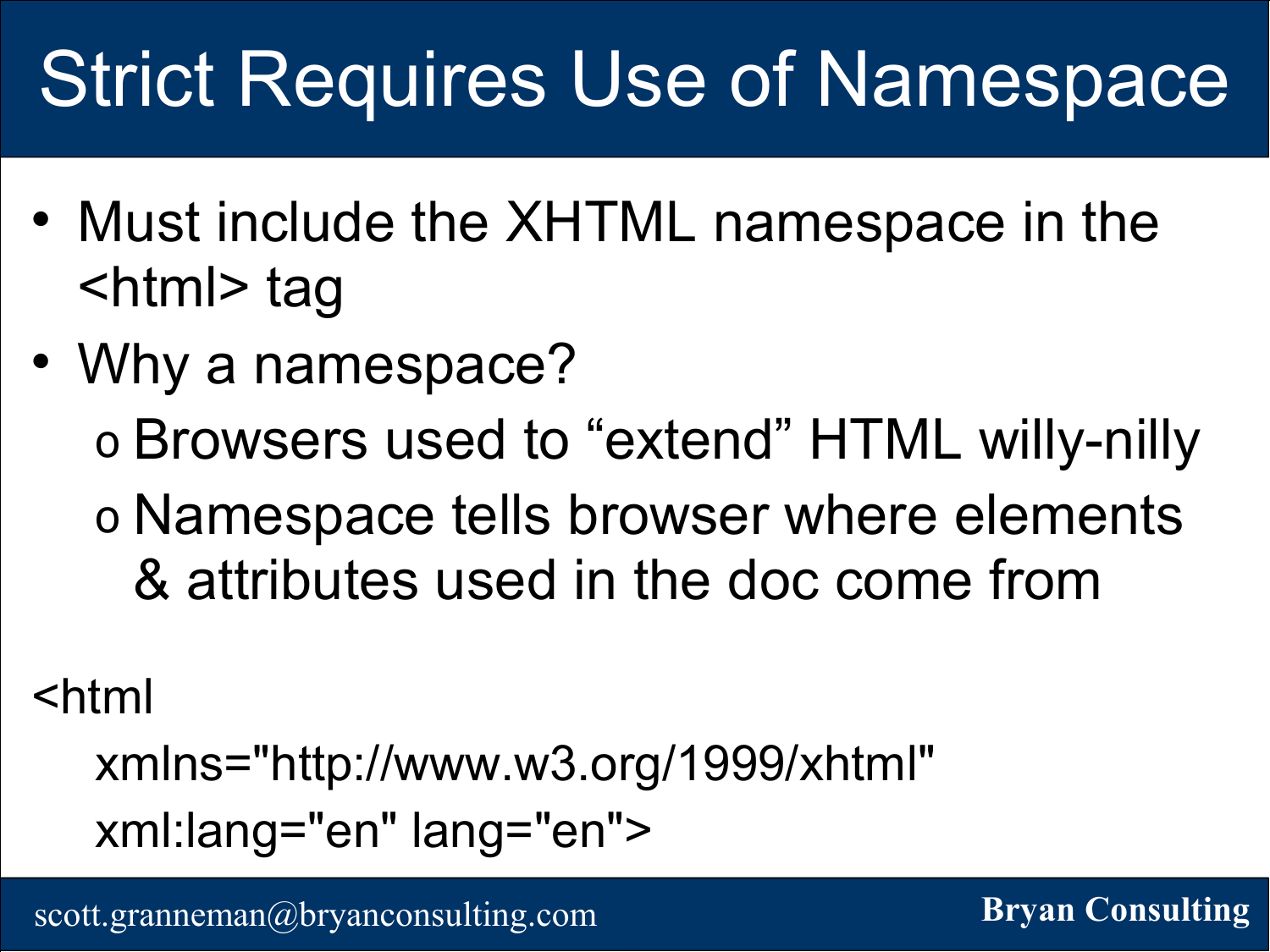# DTD: XHTML 1.0 Transitional

#### • Denotes

o Descriptive markup + little or no CSS o Use of deprecated tags & attributes

#### <!DOCTYPE html PUBLIC

#### "-//W3C//DTD XHTML 1.0 Transitional//EN" "http://www.w3.org/TR/xhtml1/DTD/xhtml1-transitional.dtd">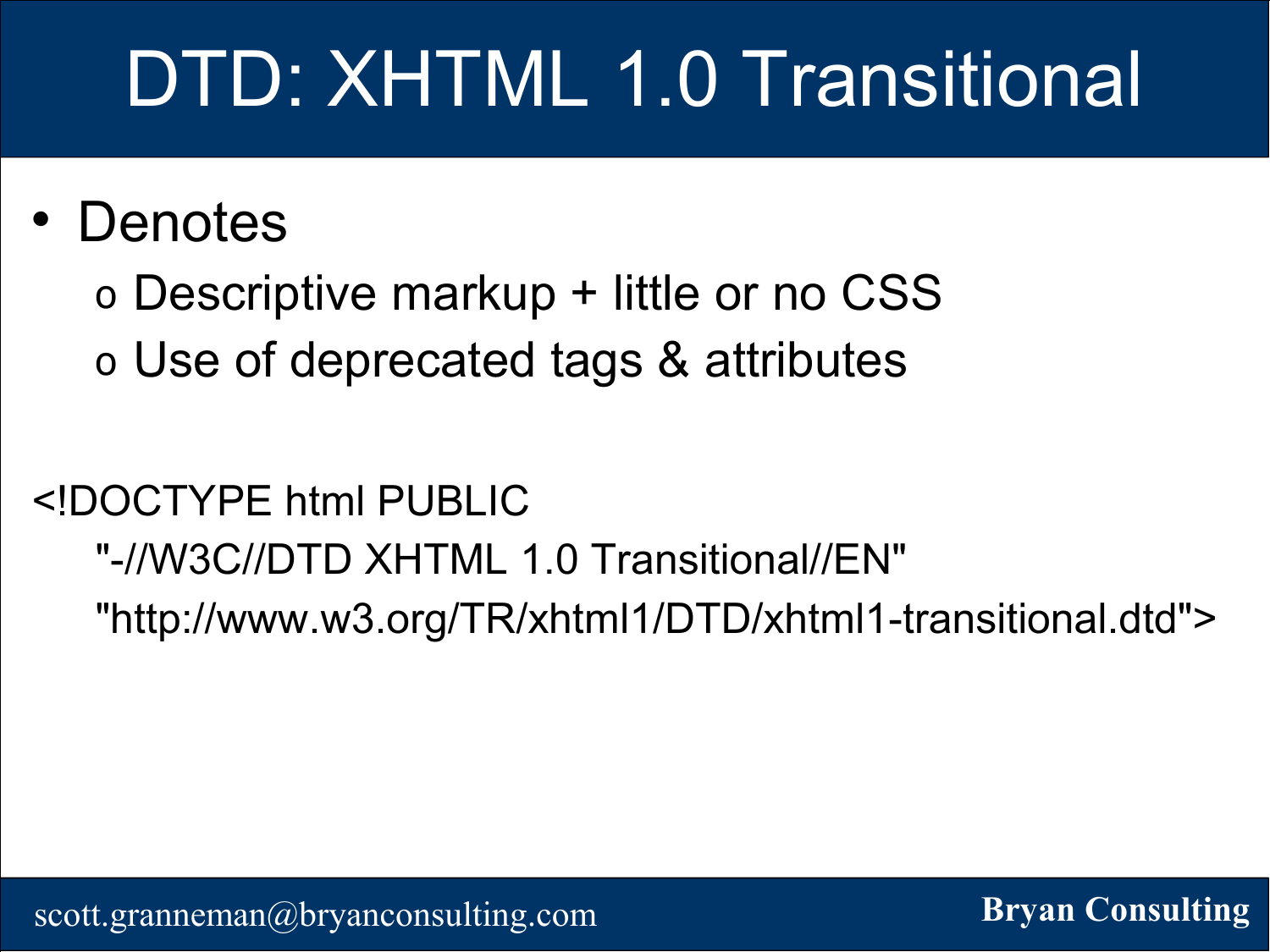## DTD: XHTML 1.0 Frameset

• Denotes frameset

#### <!DOCTYPE html PUBLIC "-//W3C//DTD XHTML 1.0 Frameset//EN" "http://www.w3.org/TR/xhtml1/DTD/xhtml1-frameset.dtd">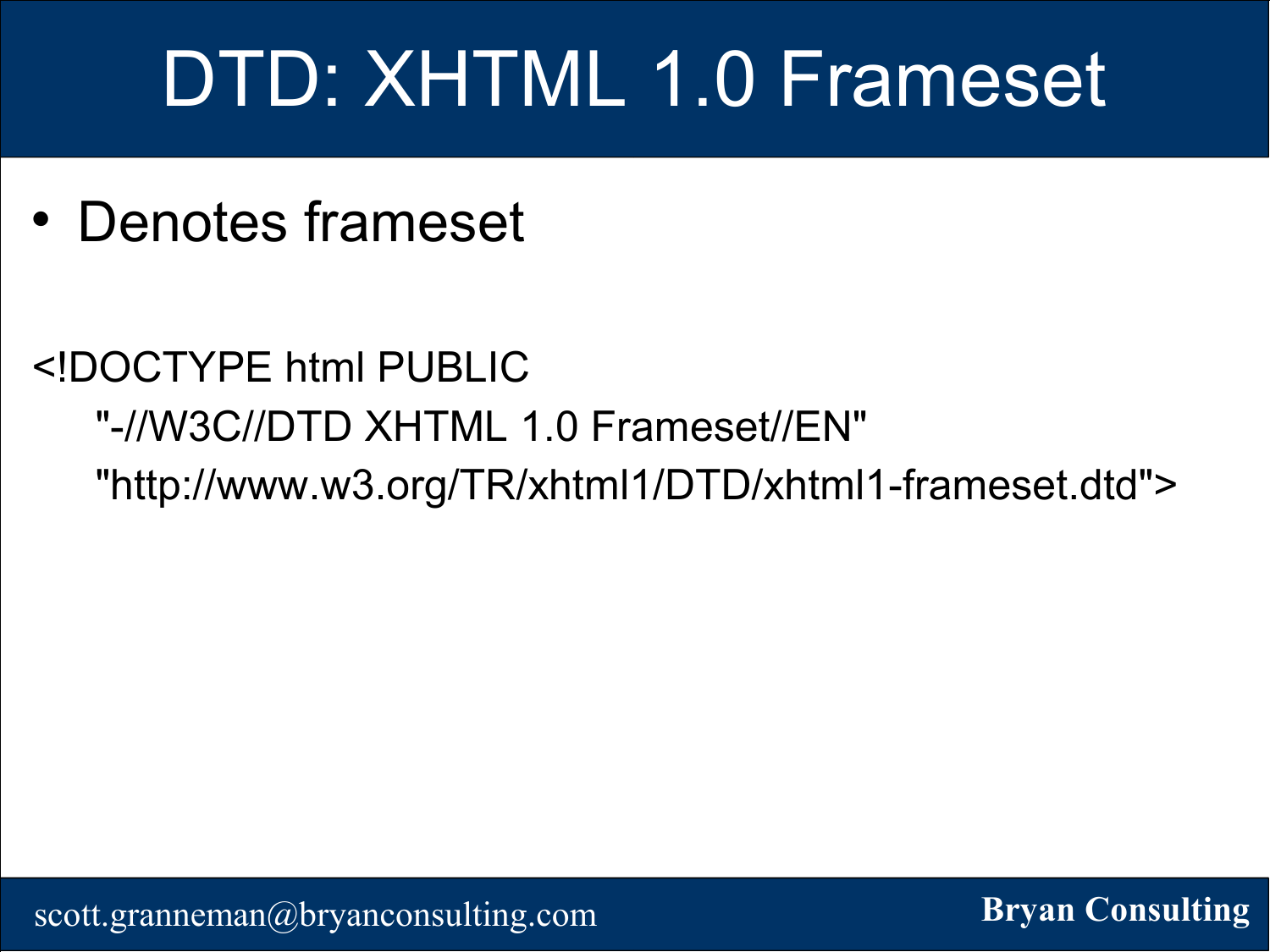#### HTML to XHTML in 7 Easy Steps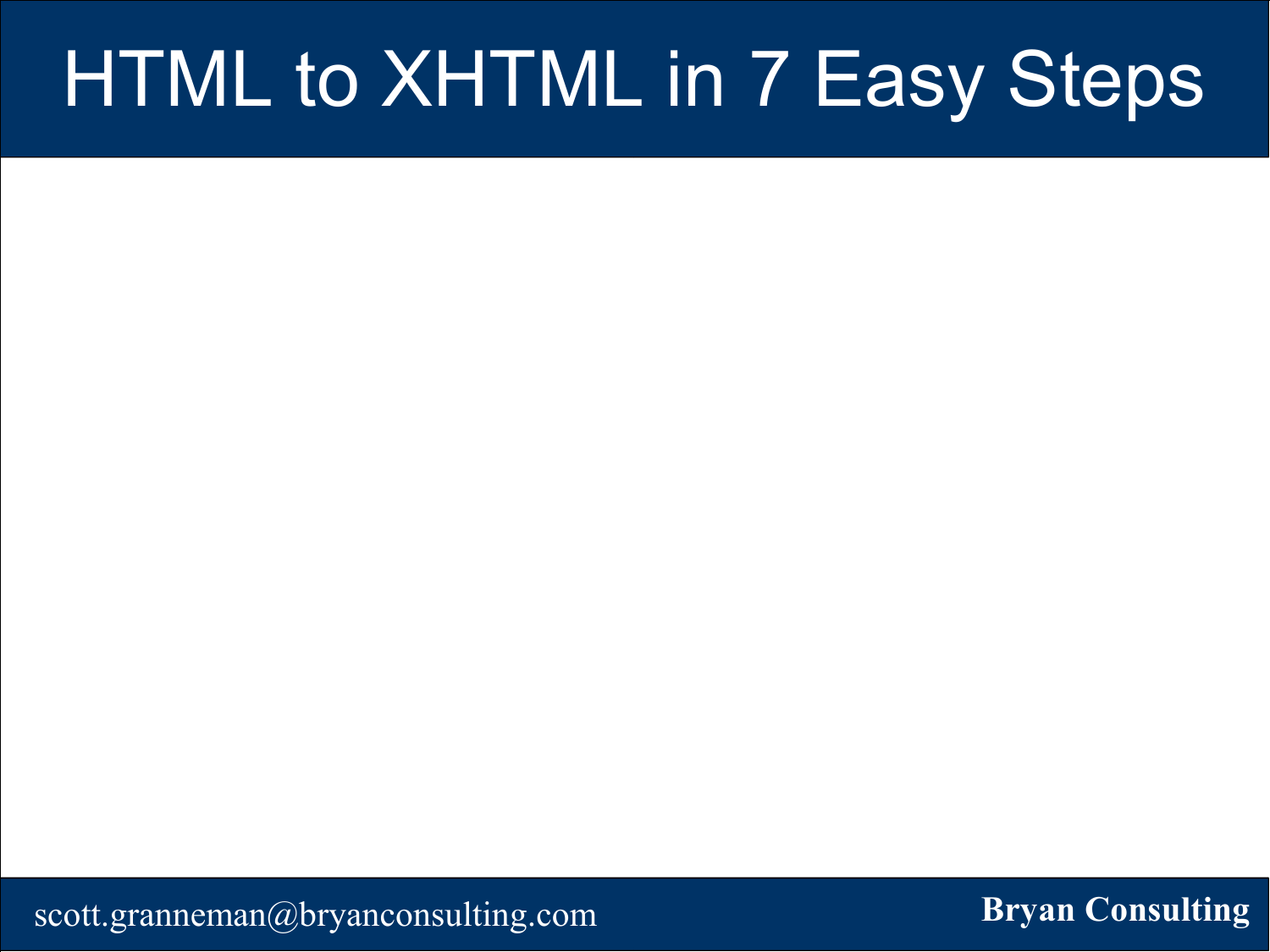#### Lowercase Elements & Attributes

- XML & therefore XHTML is case-sensitive
- Elements & attributes must be lowercase
- Values may be any case necessary
- HTML  $\rightarrow$  XHTML

o <TD BGCOLOR="#FFCC33">  $\rightarrow$ <td bgcolor="#FFCC33"> o <IMG SRC="me.JPG">  $\rightarrow$  <img src="me.JPG">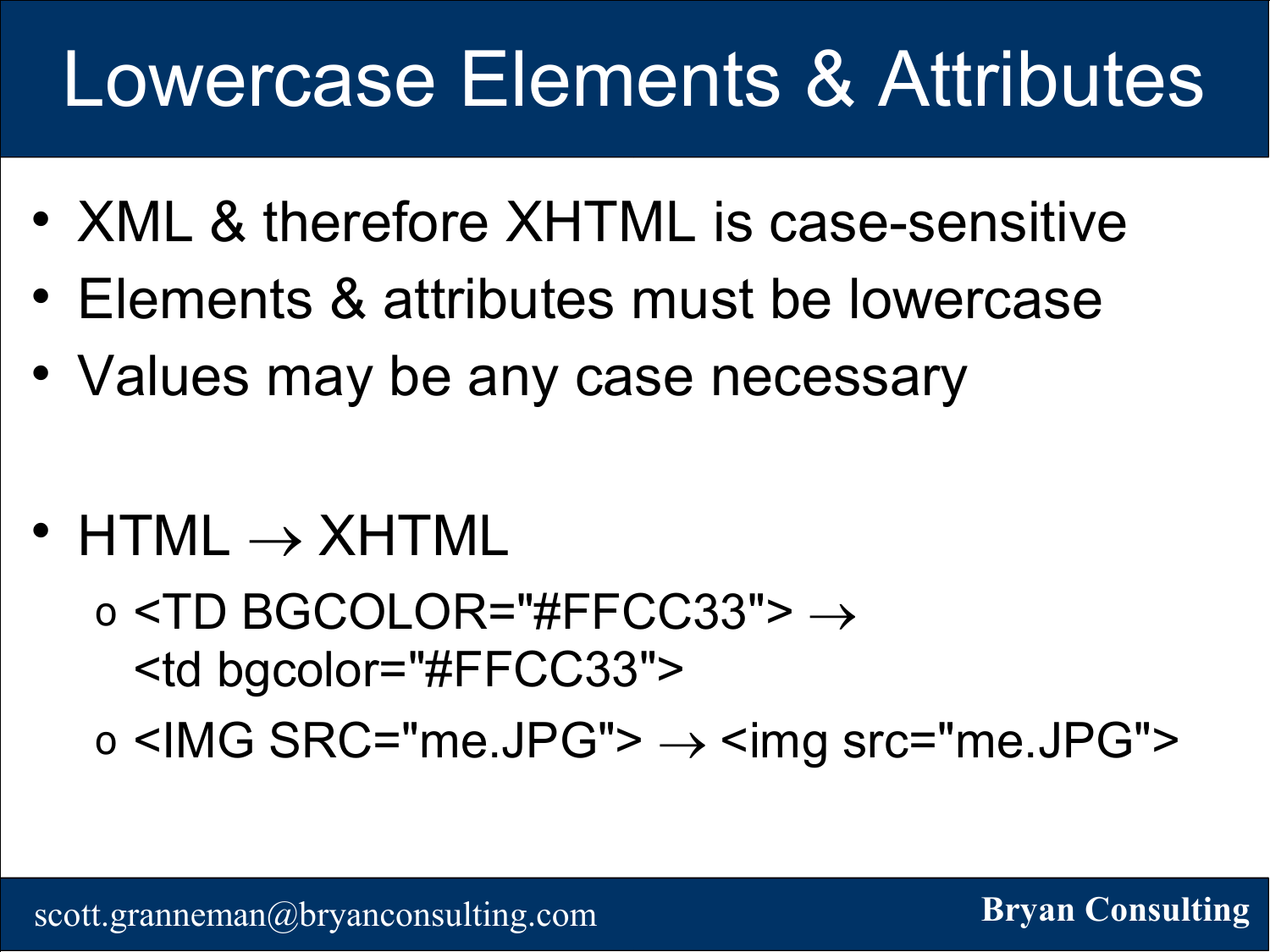## Nest Elements Without Overlapping

- Browsers currently allow overlapping elements
- XHTML forces nesting: last opened is the first closed

•  $HTML \rightarrow XHTML$ 

o <p>Be <b>good!</p></b>  $\rightarrow$ <p>Be <b>good!</b></p>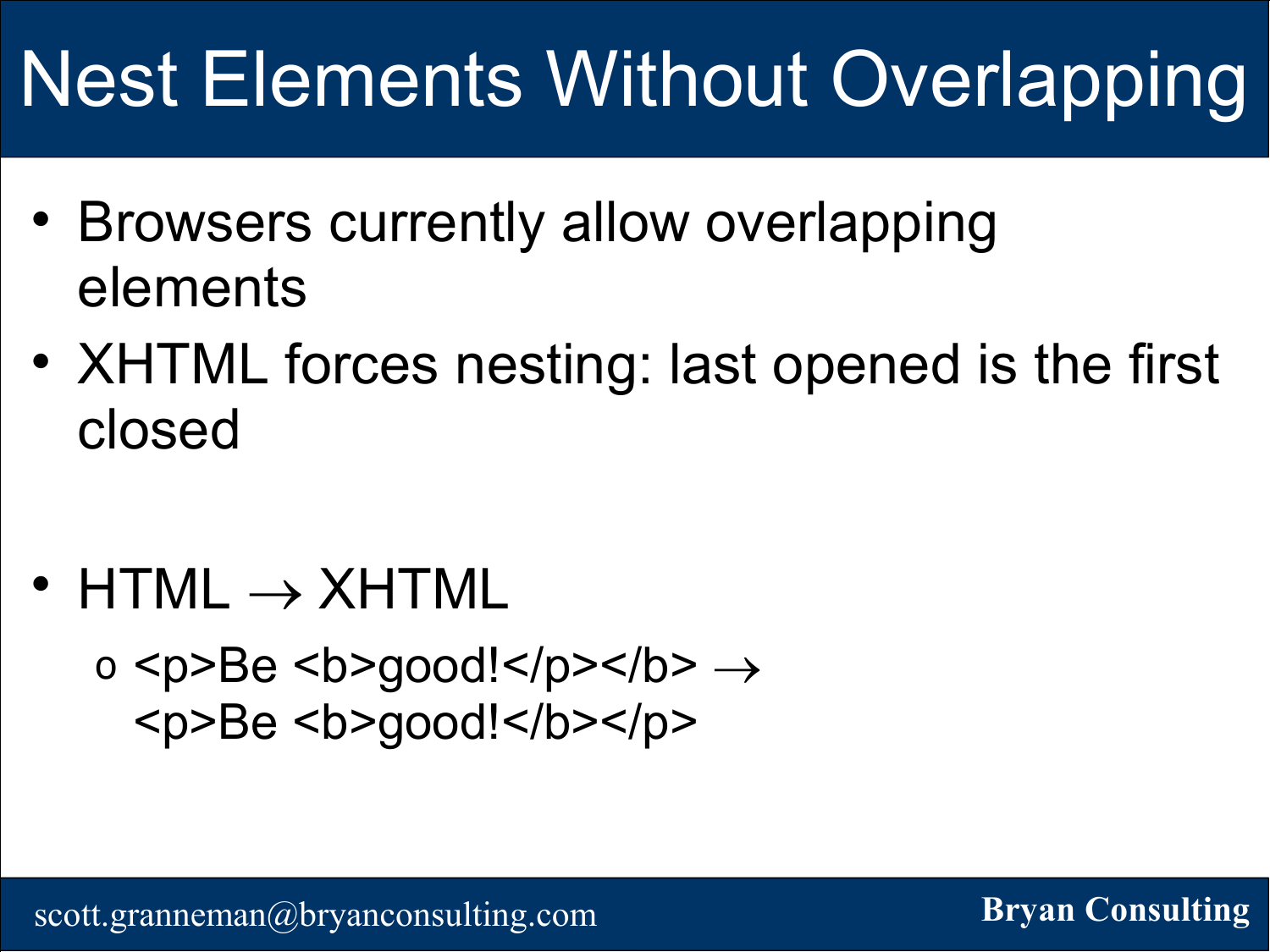# Close All Non-Empty Elements

- Browsers currently allow HTML developers to skip some closing elements
- XHTML requires that all elements must be closed

•  $HTML \rightarrow XHTML$ 

 $o$  <p>Lorem ipsum  $\rightarrow$  <p>Lorem ipsum</p>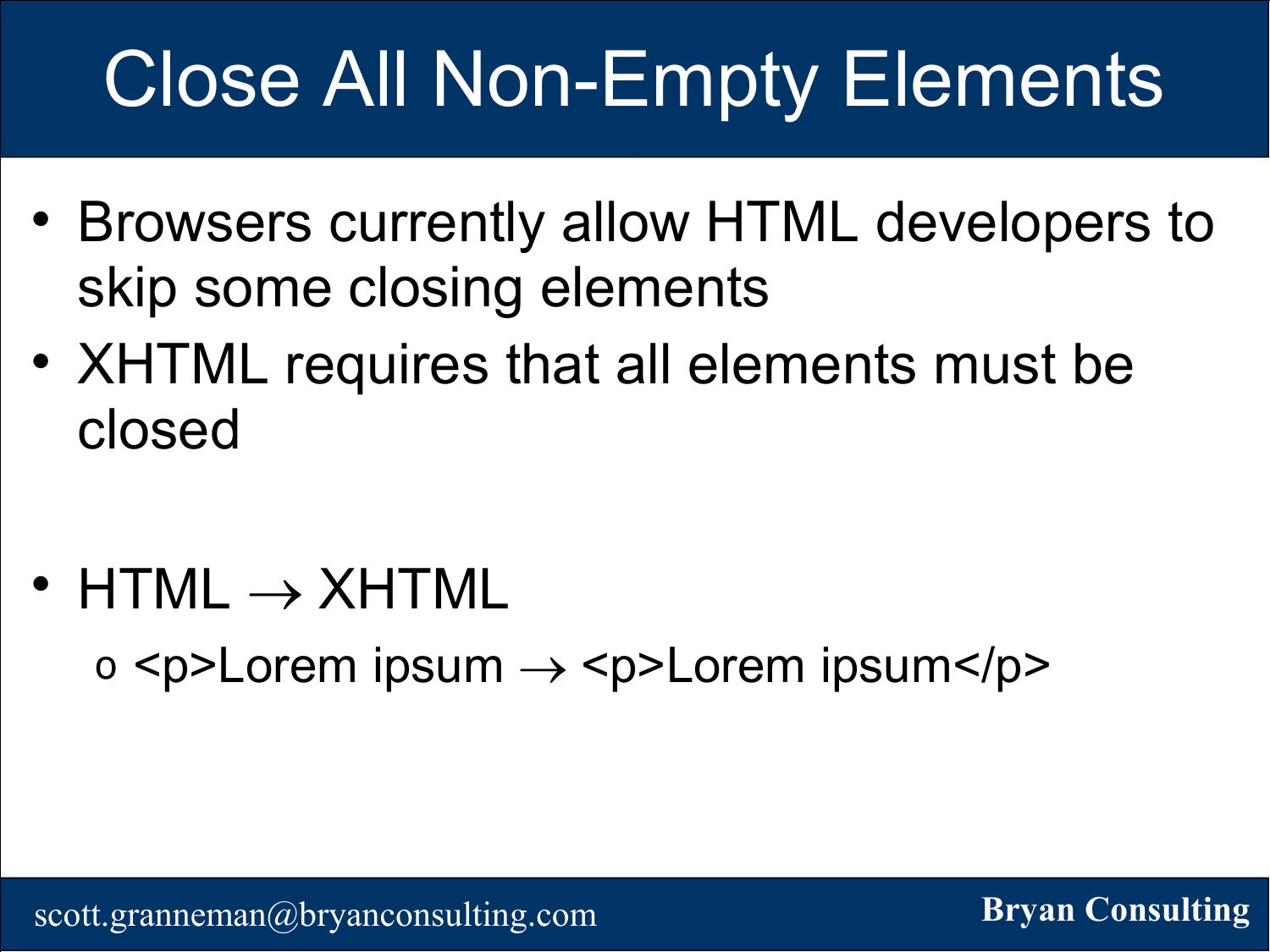#### Non-Empty Elements Requiring **Closure**

- <basefont>
- $\cdot$  <br/>body>
- $\epsilon$  <dd>
- $\cdot$  <dt>
- $\cdot$  <head>
- $\cdot$  <html>
- $\cdot$  <  $\mid$  >
- $\cdot$  <p>
- $\cdot$  <td>
- $\cdot$  <th>
- $\cdot$   $\langle \text{tr} \rangle$
- All require a closing tag!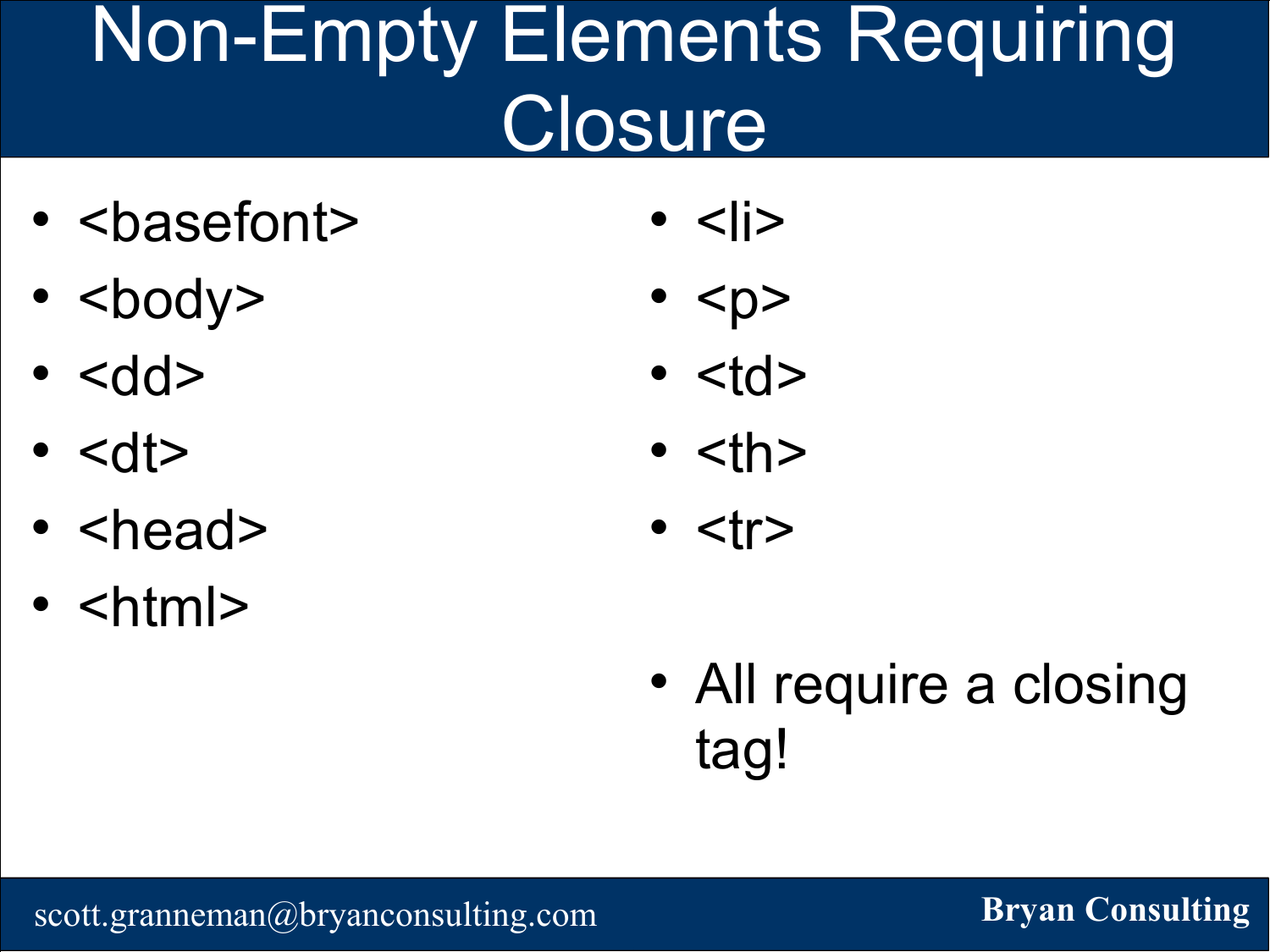## Terminate Empty Elements

- Empty elements lack a closing tag & do not contain content
	- o <p> is not empty ... it contains text
	- o <br> is empty no content is "in" it
	- o Notice the space before the "/" !
- $\bullet$  HTML  $\rightarrow$  XHTML
	- $\circ$  <br  $\rightarrow$  <br />

o  $\leq$ img src="pic.gif">  $\rightarrow$   $\leq$ img src="pic.gif" />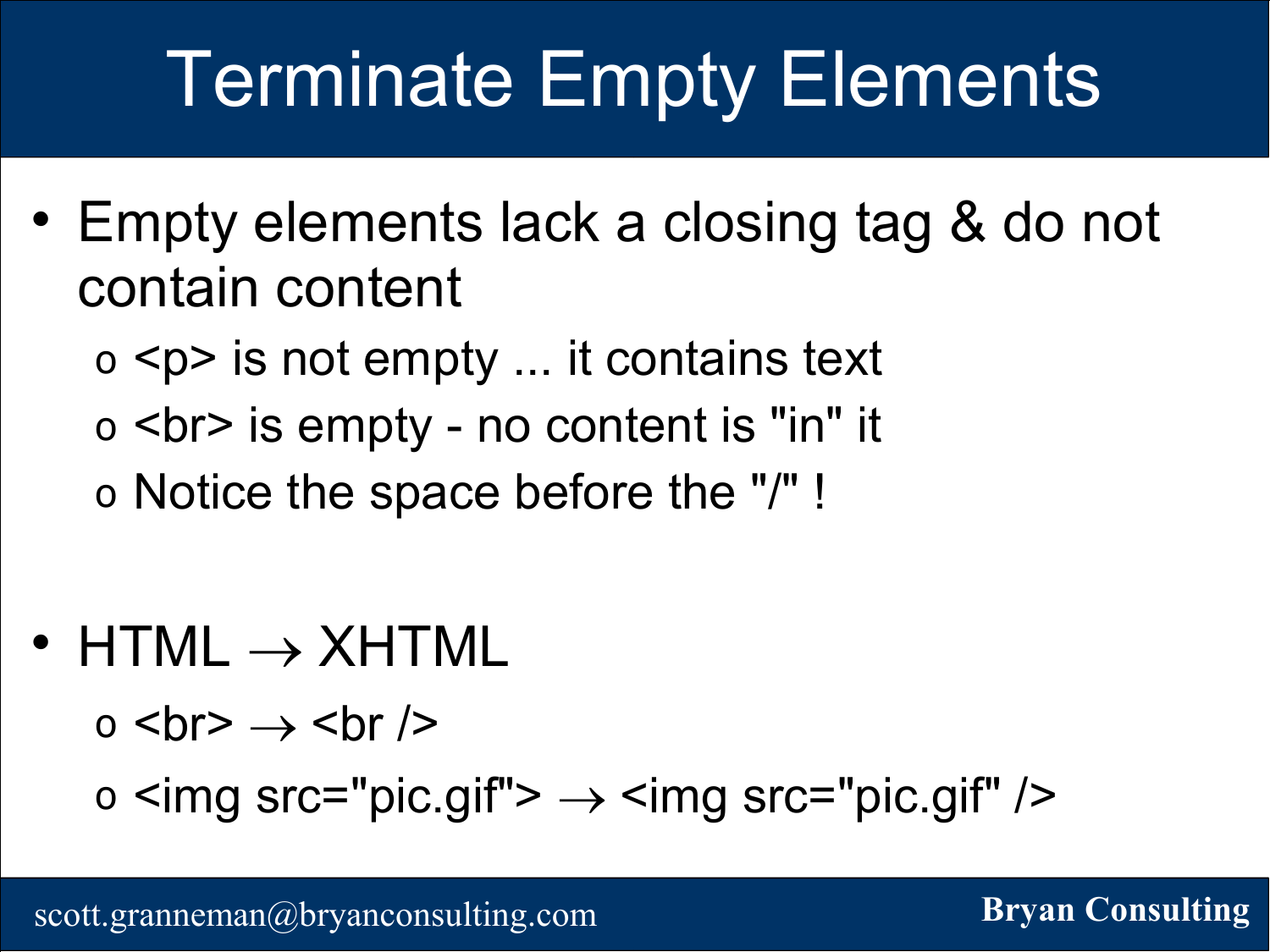### Empty Elements Requiring **Termination**

- <area>
- $\cdot$   $**br>>**$
- <frame>
- $\cdot$   $\langle$ hr>
- $\cdot$  <img>
- <input>
- <link>
- <meta>
- <option>
- All require a " /" before the closing ">" (notice the space!)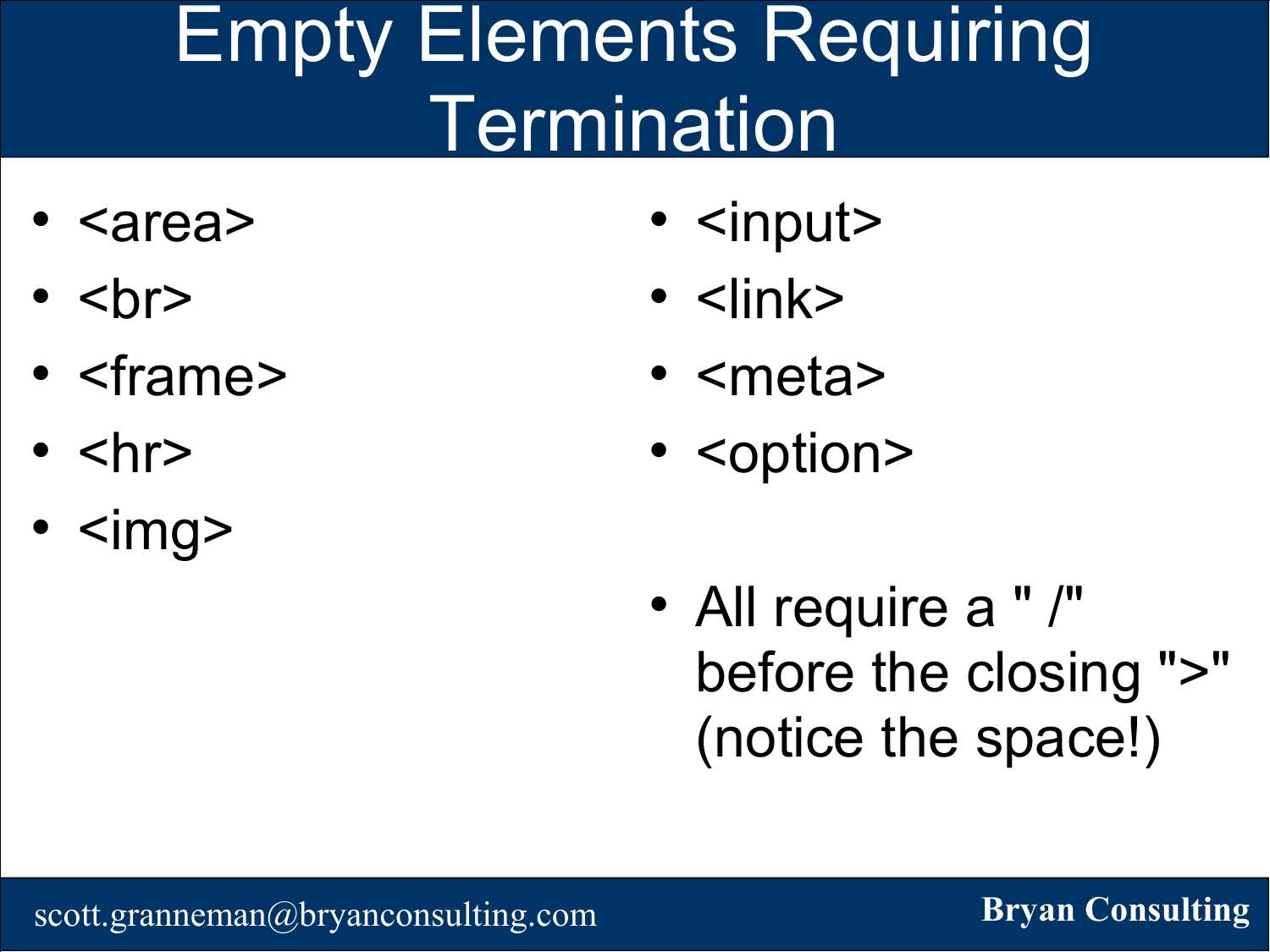#### Quote All Attribute Values

- Quote every value, even if it's numeric
- HTML  $\rightarrow$  XHTML

o  $\leq$ img src=pic.gif border=0>  $\rightarrow$ <img src="pic.gif" border="0" />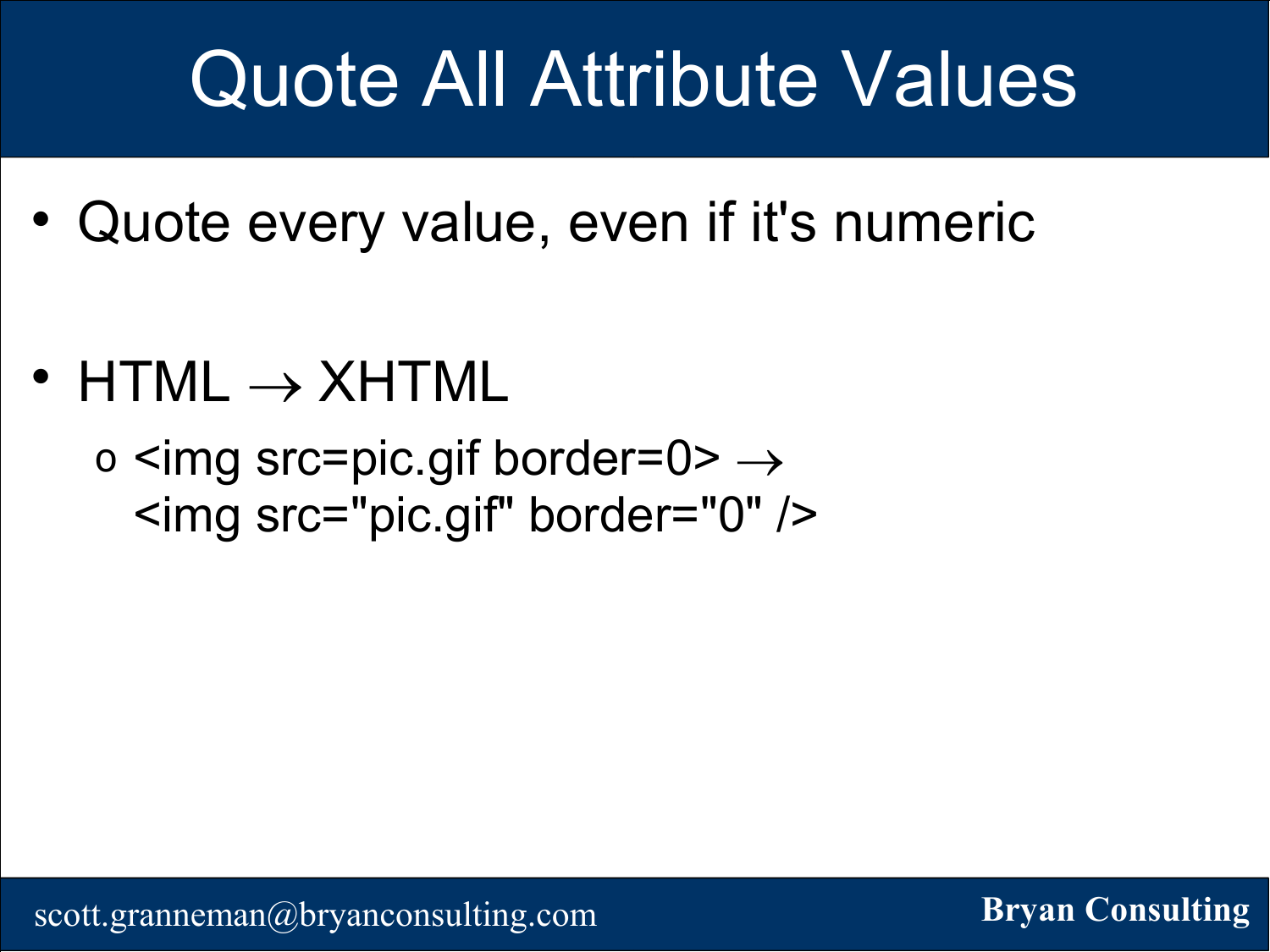## Cannot Minimize Attribute-Value Pairs

- An attribute is minimized when there is only one possible value
- HTML currently allows stand-alone attributes
- XHTML requires that developers expand stand-alone attributes
- HTML  $\rightarrow$  XHTML
	- o  $<$ td nowrap $>$   $\rightarrow$   $<$ td nowrap="nowrap" $>$
	- o  $\le$ input ... checked>  $\rightarrow$   $\le$ input ... checked="checked">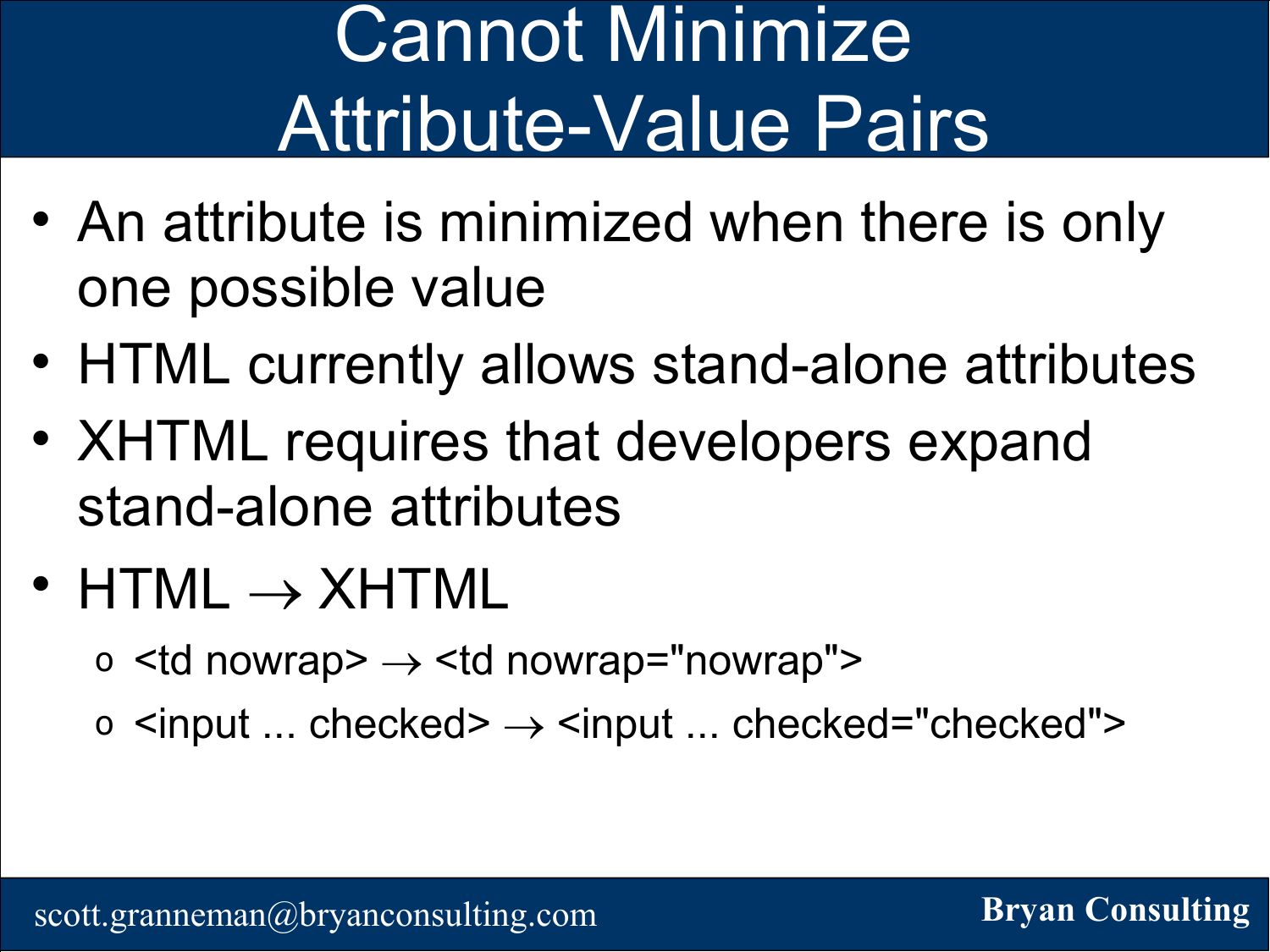#### Don't Nest Certain Elements

- <a> cannot contain another <a>
- <pre> cannot contain <img>, <object>, <br/><br/><br/>sology, <small>, <sub>, or <sup>
- <form> cannot contain another <form>
- Inline elements cannot contain block-level elements
	- o Inline elements: <a> <br> <frame> <hr> <img> <input> <link> <meta> <option> <span>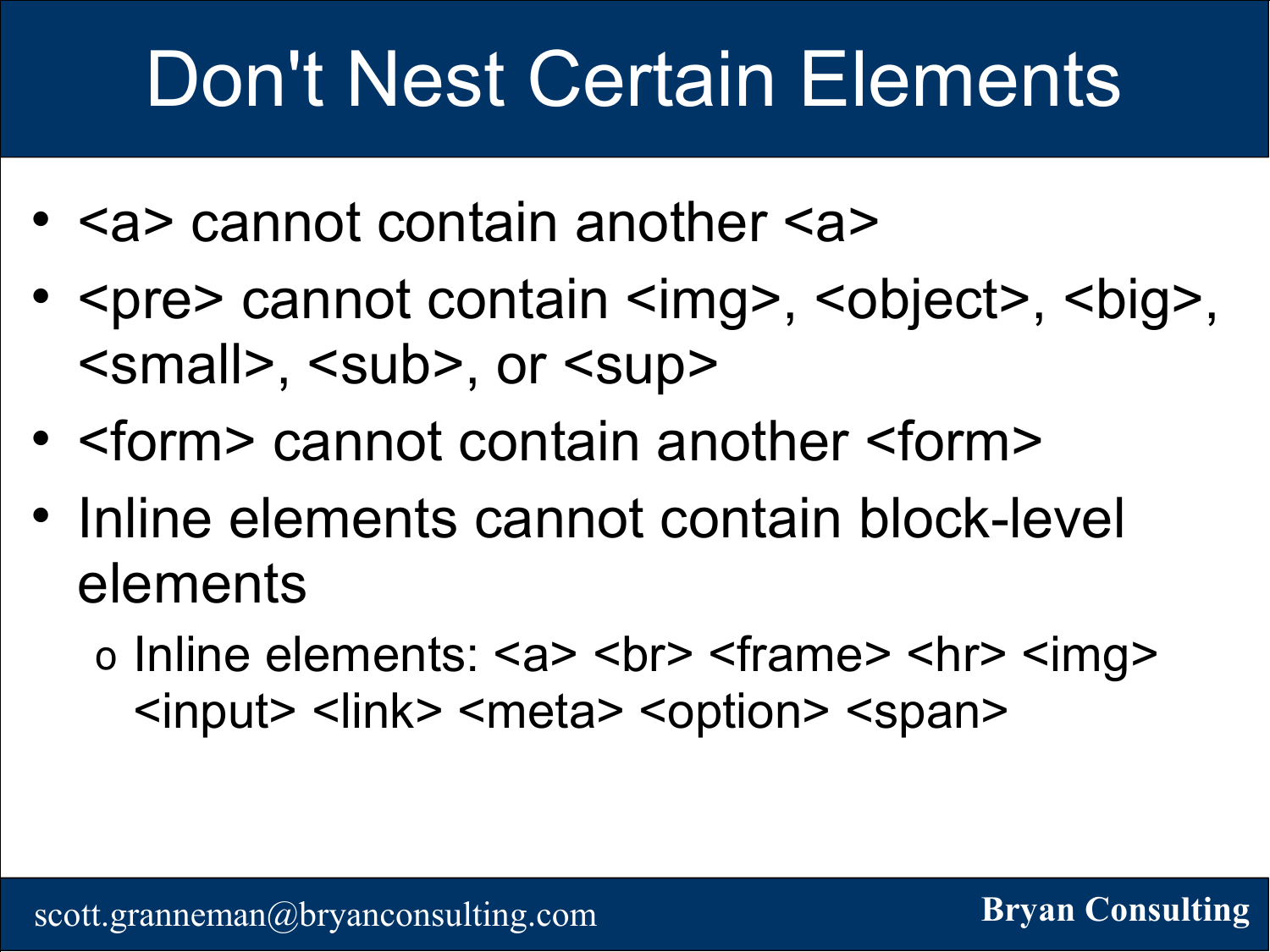#### Sample XHTML: Hello World!

```
<?xml version="1.0"?>
```

```
<!DOCTYPE html PUBLIC "-//W3C//DTD XHTML 1.0 Strict//EN"
  "http://www.w3.org/TR/xhtml1/DTD/xhtml1-strict.dtd">
```
<html xmlns="http://www.w3.org/1999/xhtml" xml:lang="en" lang="en">

<head>

```
<title>Hello World!</title>
```
</head>

<body>

```
<p>Hello World!</p>
   <img src="http://www.w3.org/Icons/valid-xhtml10" />
</body>
```
</html>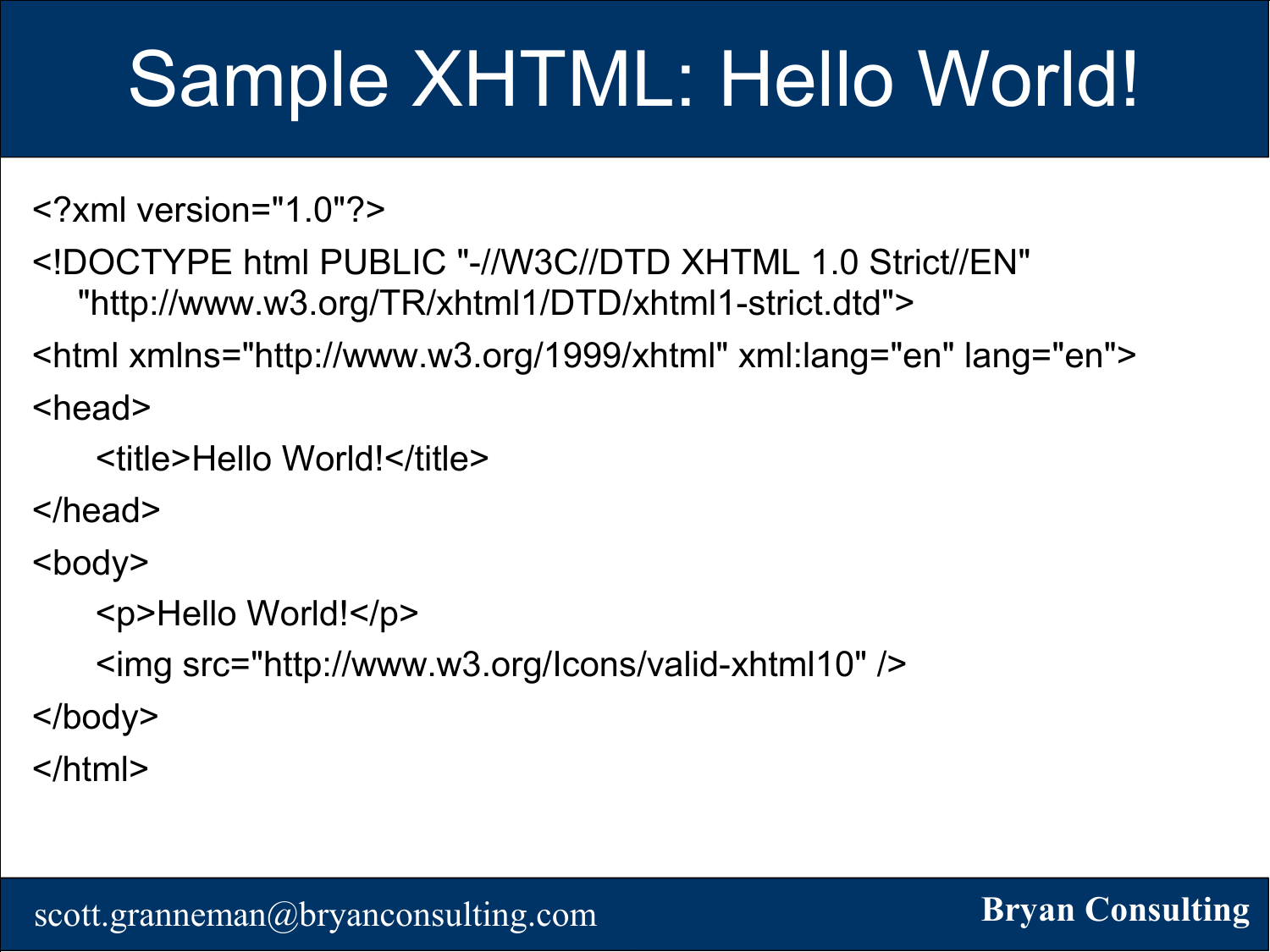### What's the First Line For?

- What's this?: <?xml version="1.0"?>
- All XML documents must begin with that line
- XHTML are XML docs, ergo ...
- Problem: older browsers (version 4 & below) freak when they see that line at the top of the page
- Solutions:

o Ignore older browsers

- o Leave off the line & use XHTML 1.0 transitional
- o Two sites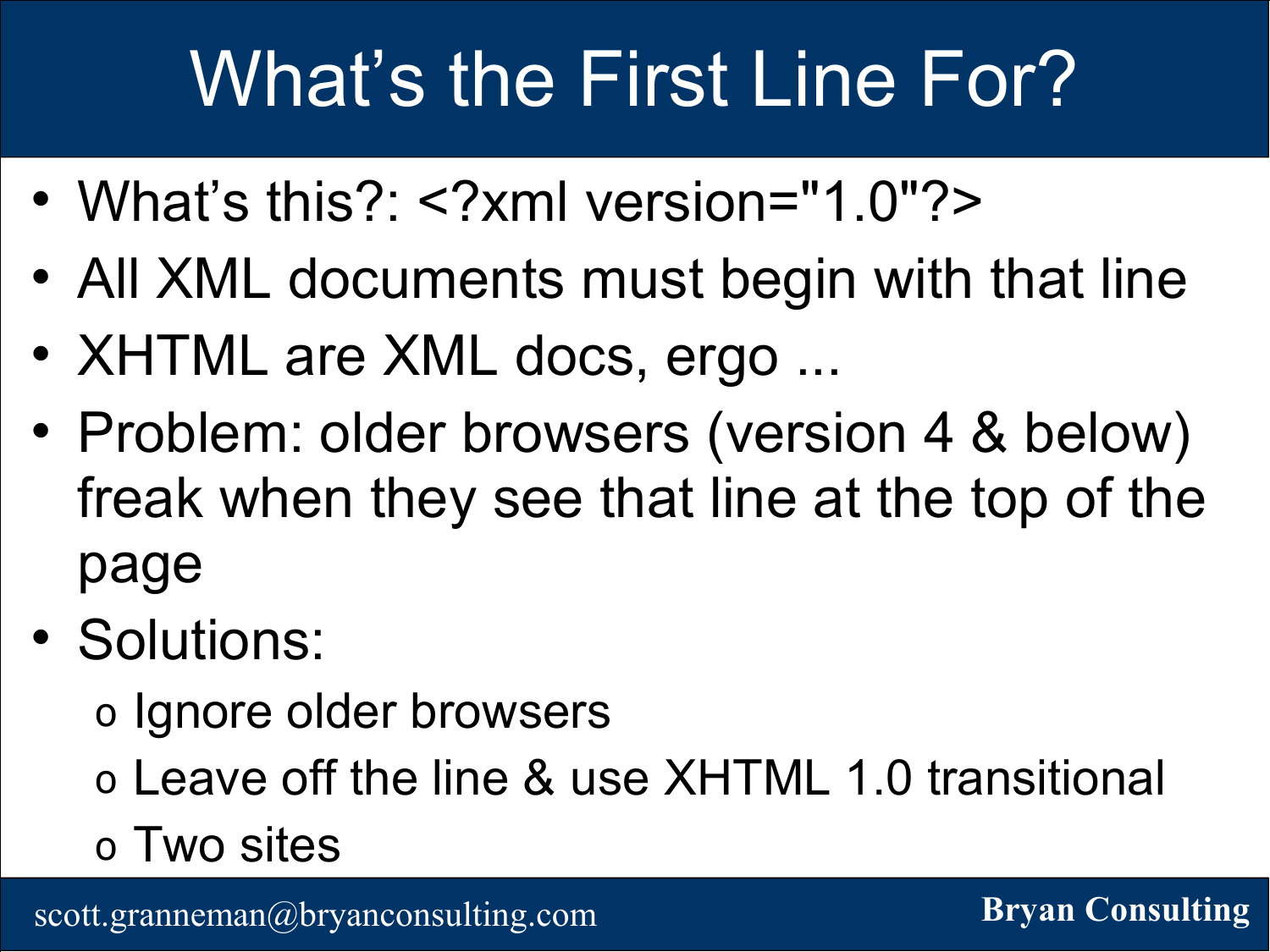#### Hello World! Analysis

#### • Notice:

- o DTD (Using strict instead of transitional)
- o Declaration of XHTML namespace in <html> element
- o Lowercase tags & attributes (Notice that uppercase is allowed in attribute value)
- o Closure of <img> tag
- o How similar it is to HTML!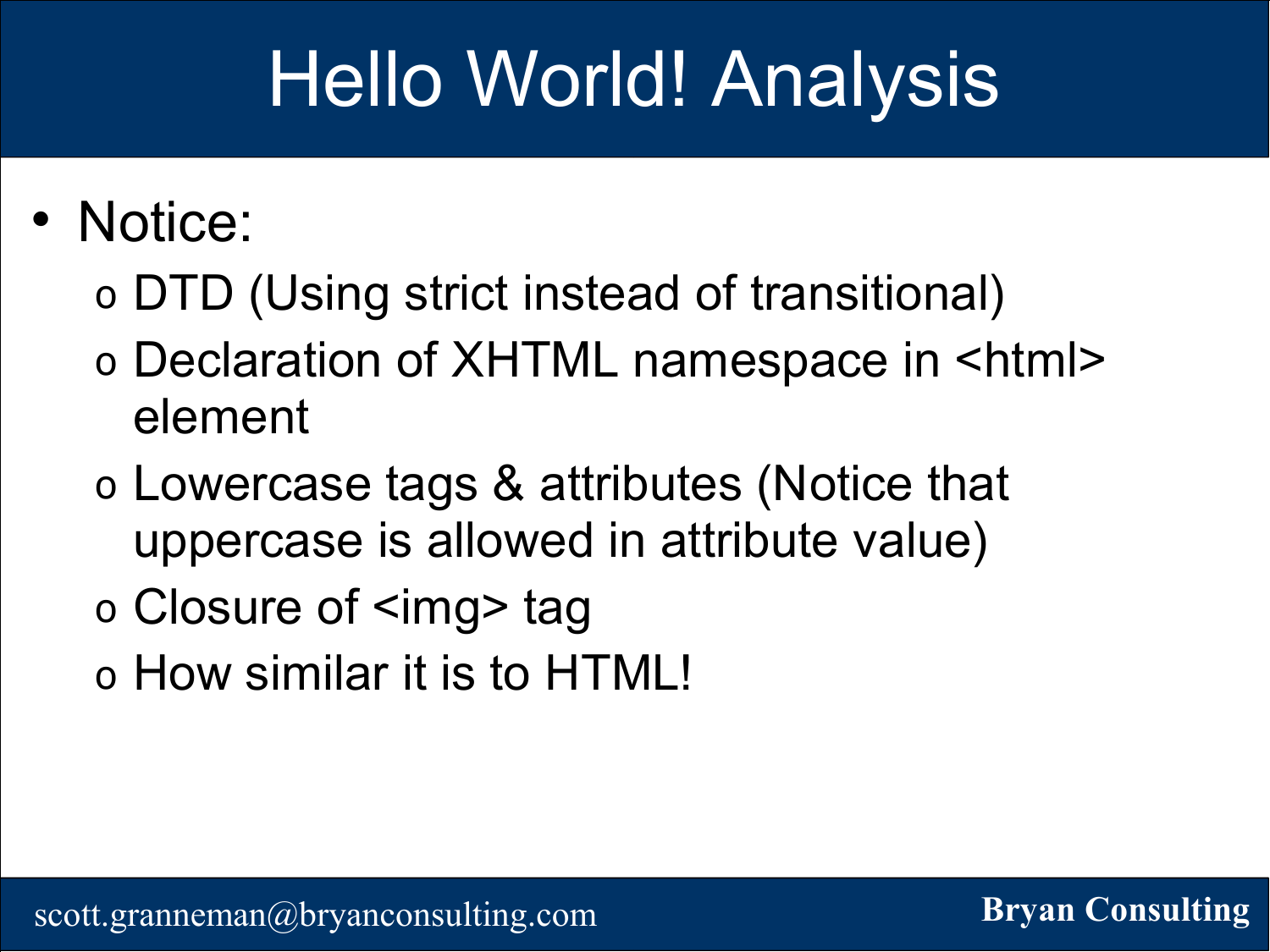## Browser Support for XHTML

- Give your XHTML document a ".html" or ".htm" extension
	- o Your browser will display the page
	- o Your browser will ignore what it does not understand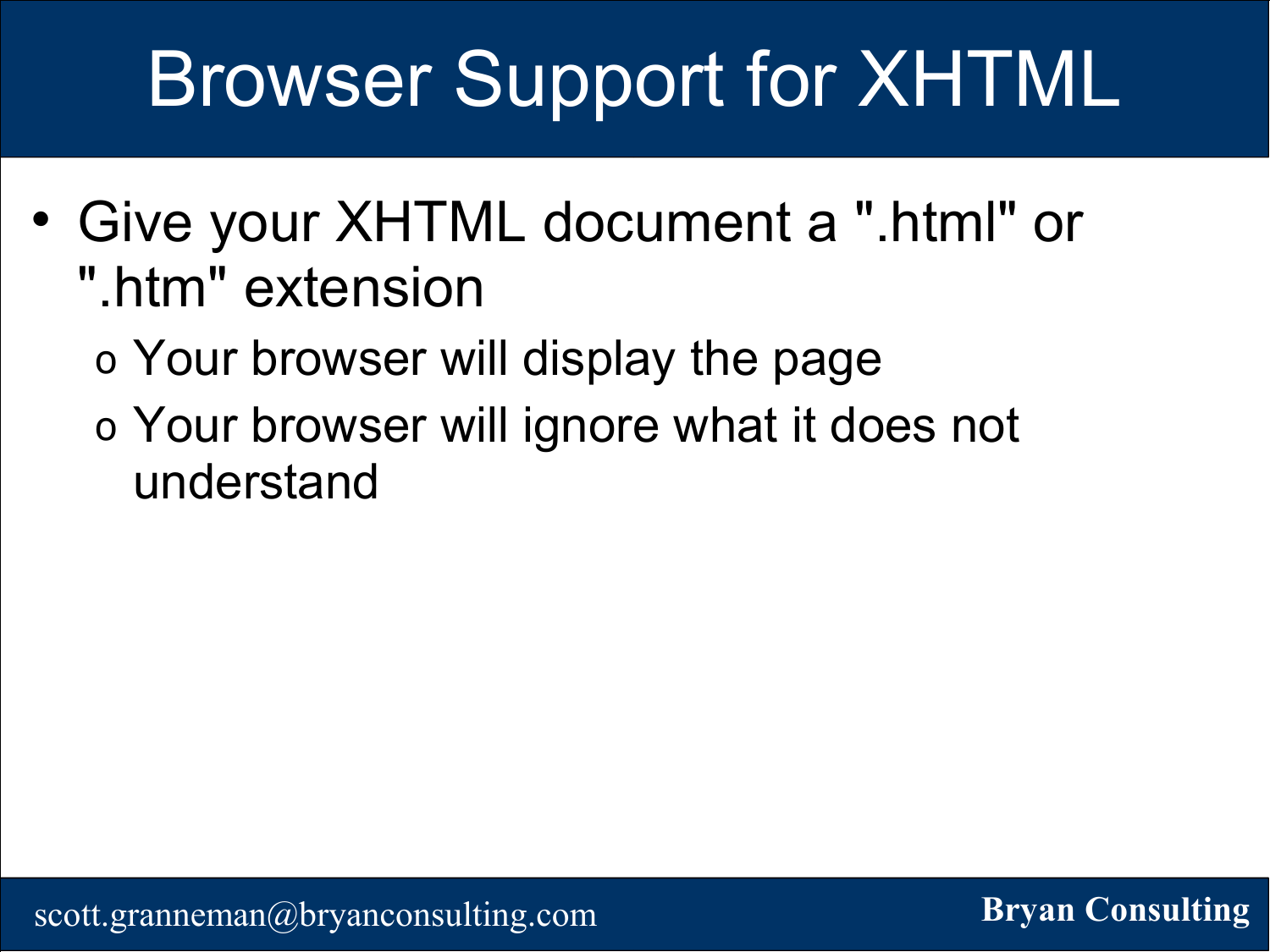#### XHTML 1.1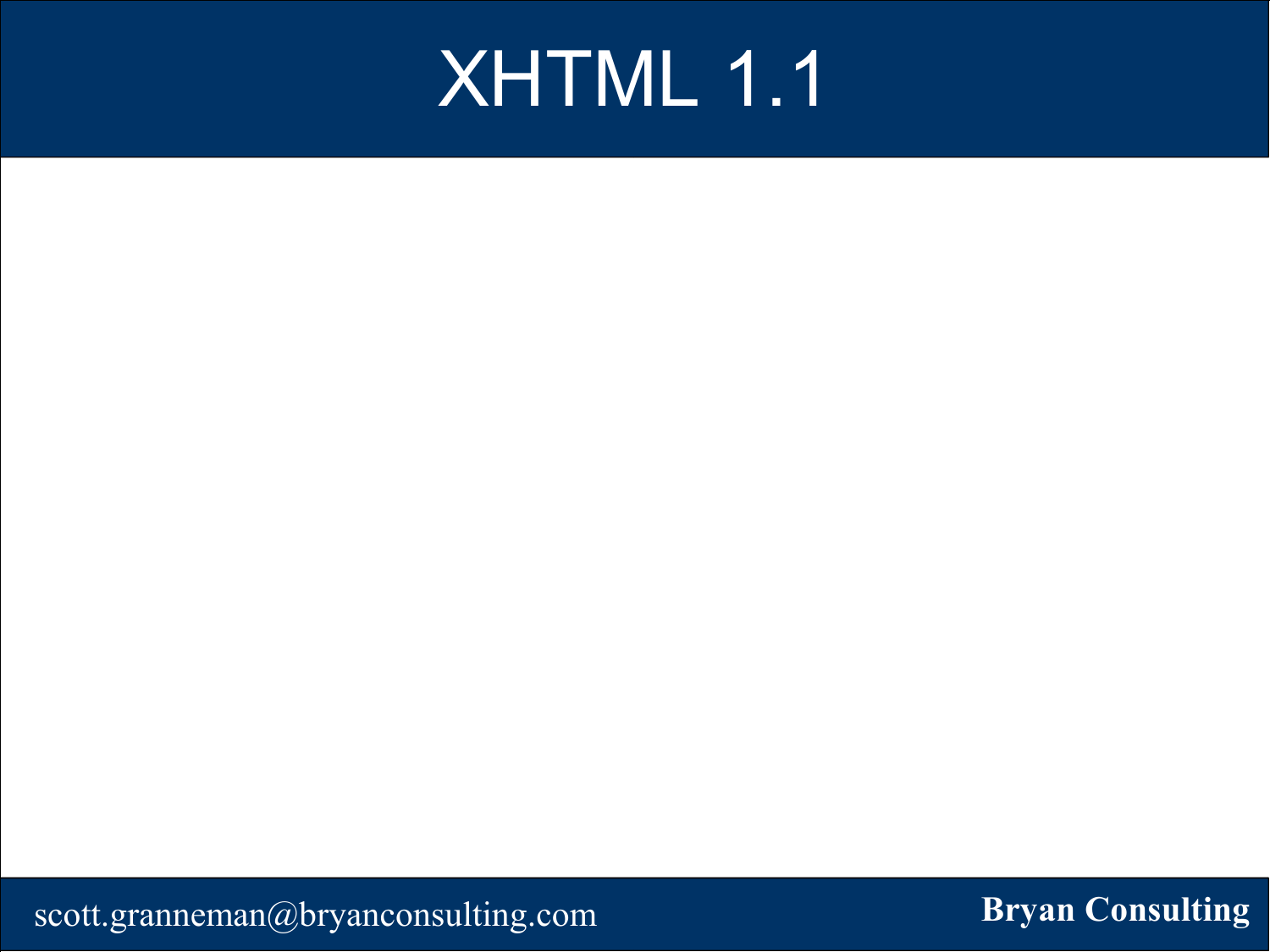# Changes from XHTML 1.0

- As of 6 April 2001, XHTML 1.1 is a W3C Proposed Recommendation
- XHTML 1.1 is a refinement of XHTML 1.0 **Strict** 
	- o What was deprecated in HTML 4.0 & XHTML 1.0 is now removed in XHTML 1.1
	- o You must use CSS for presentation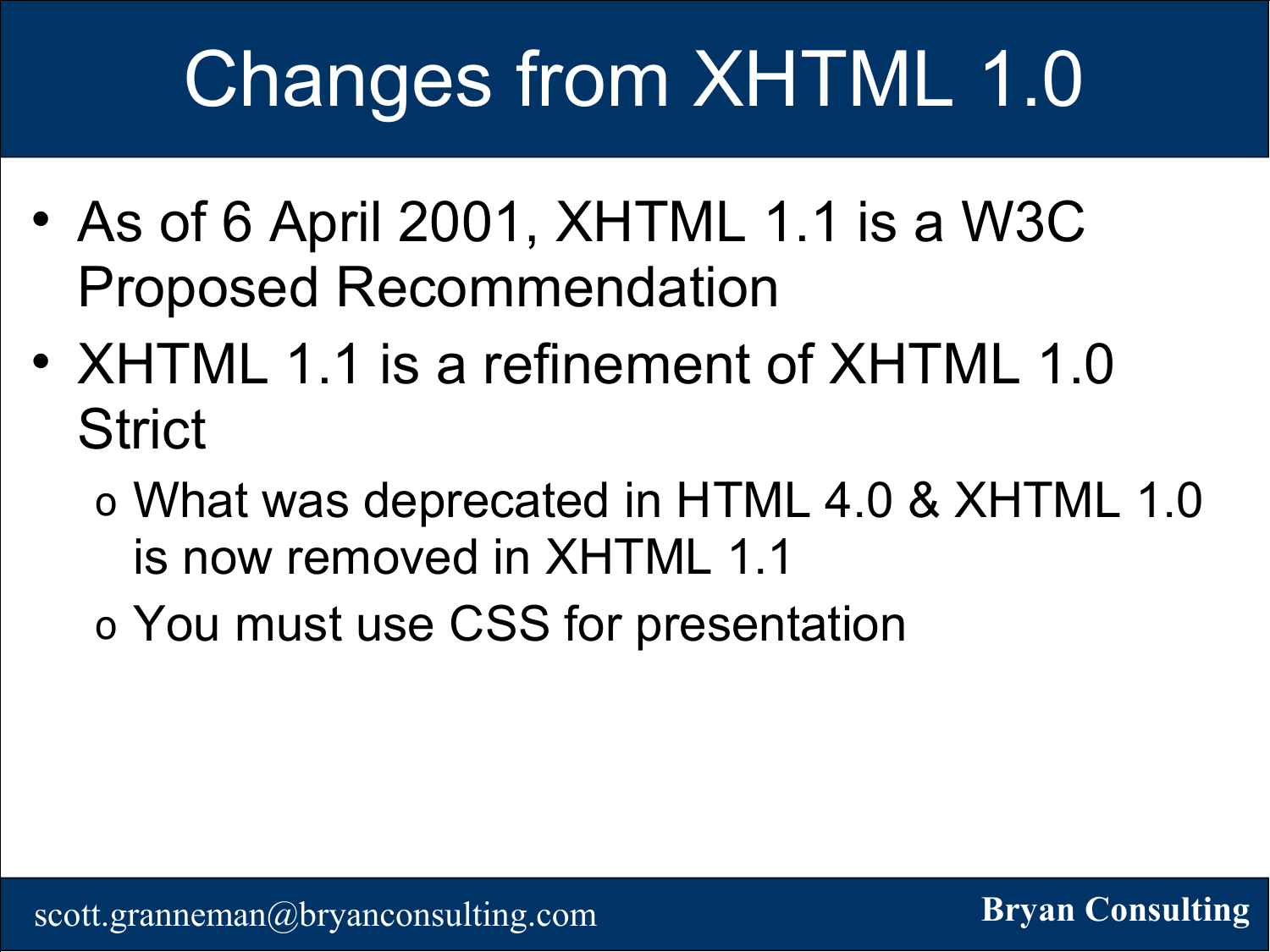## Elements Removed From XHTML 1.1

- <basefont>
- <center>
- <font>
- <frame>
- <frameset>
- <iframe>
- <noframes>
- <object>
- <strike>
- <u>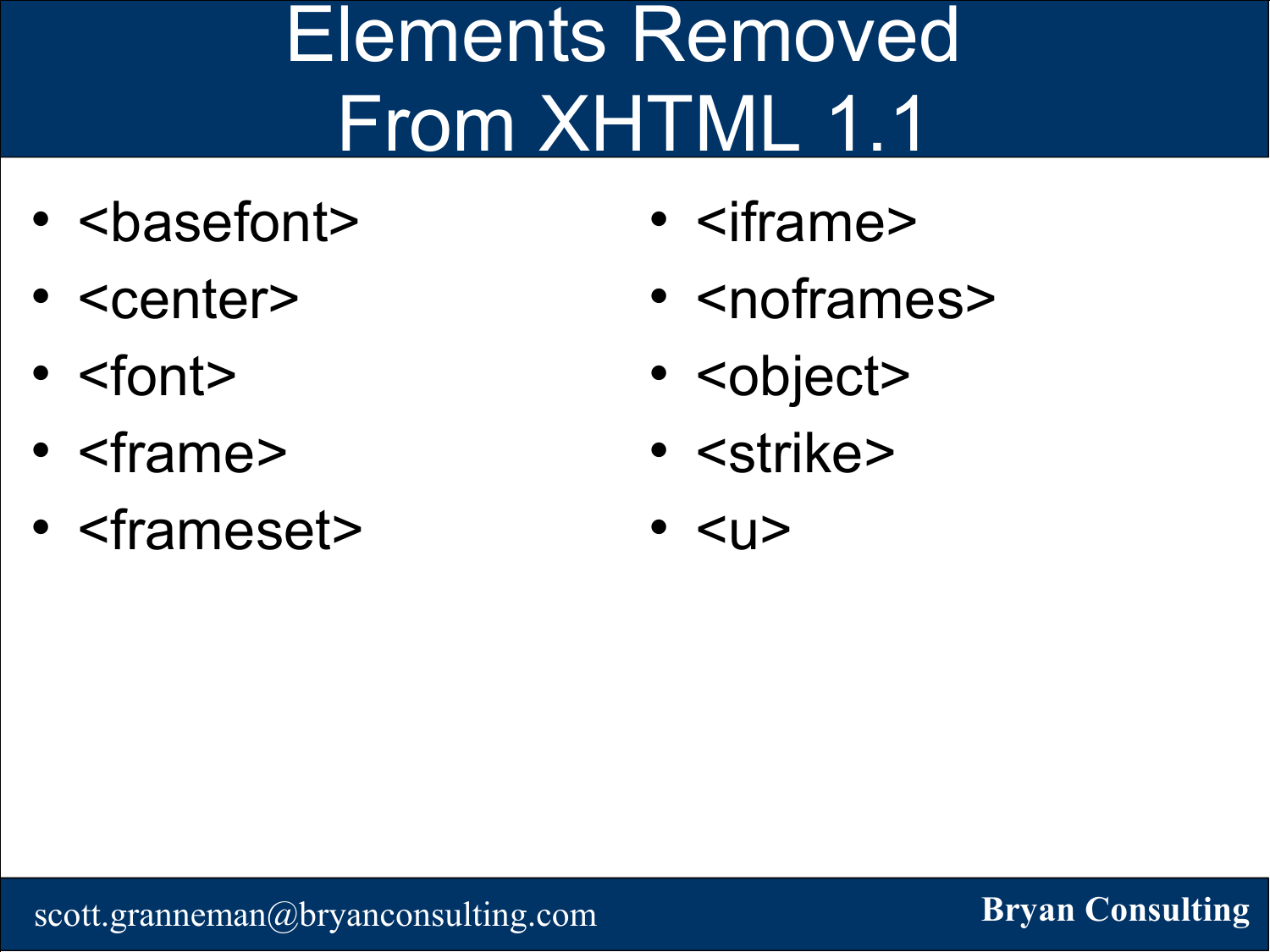### Attributes Removed From XHTML 1.1

- <a> -target
- <body> -background, -bgcolor
- < div > align
- <hr> -align, -noshade, -size, -width
- <img> -align, -border, -hspace, -vspace
- <li> -type, -value
- $<$ p> -align
- <table> -align, -bgcolor
- <td> -bgcolor, -height, -nowrap, -width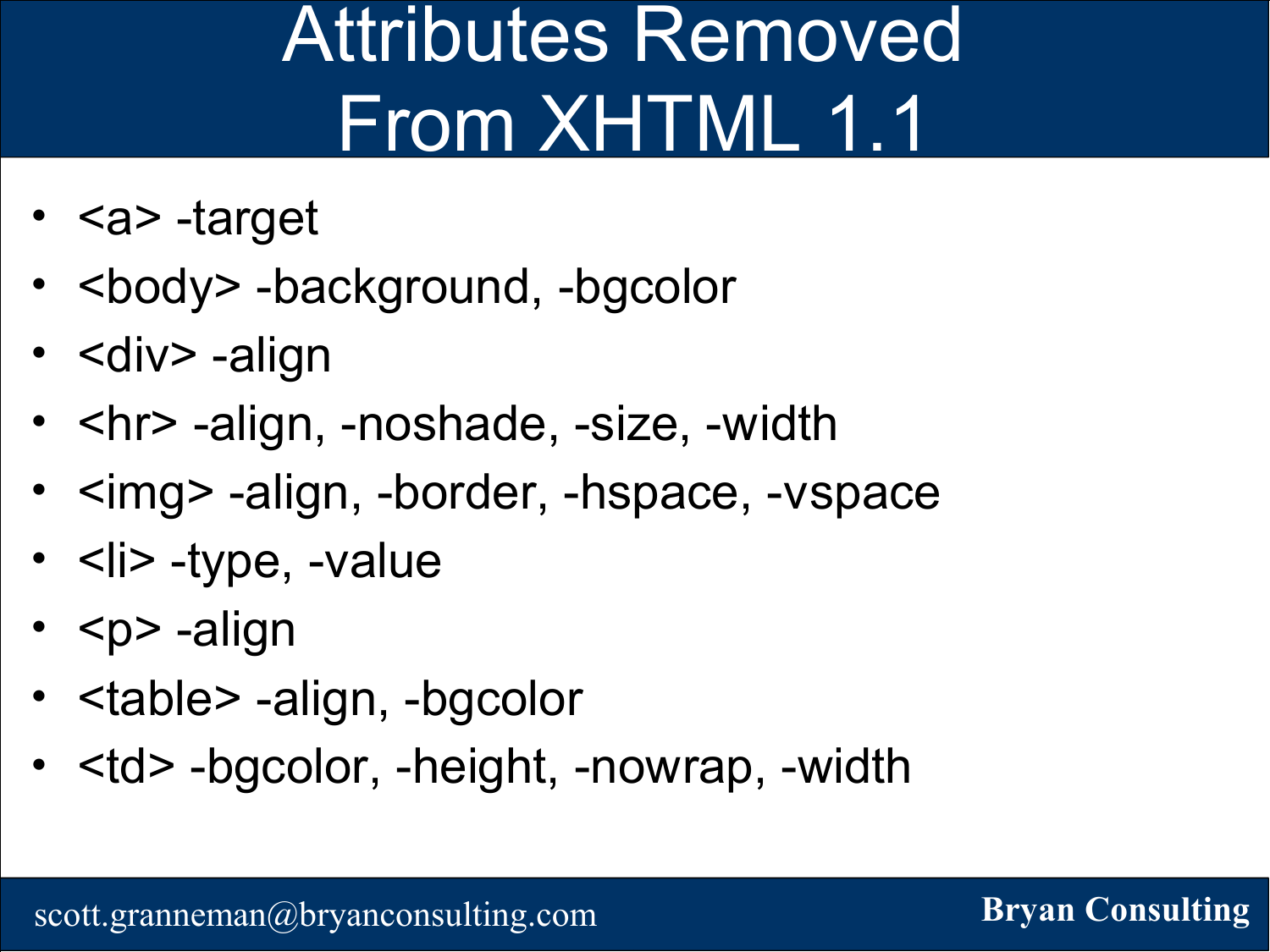#### XHTML 2.0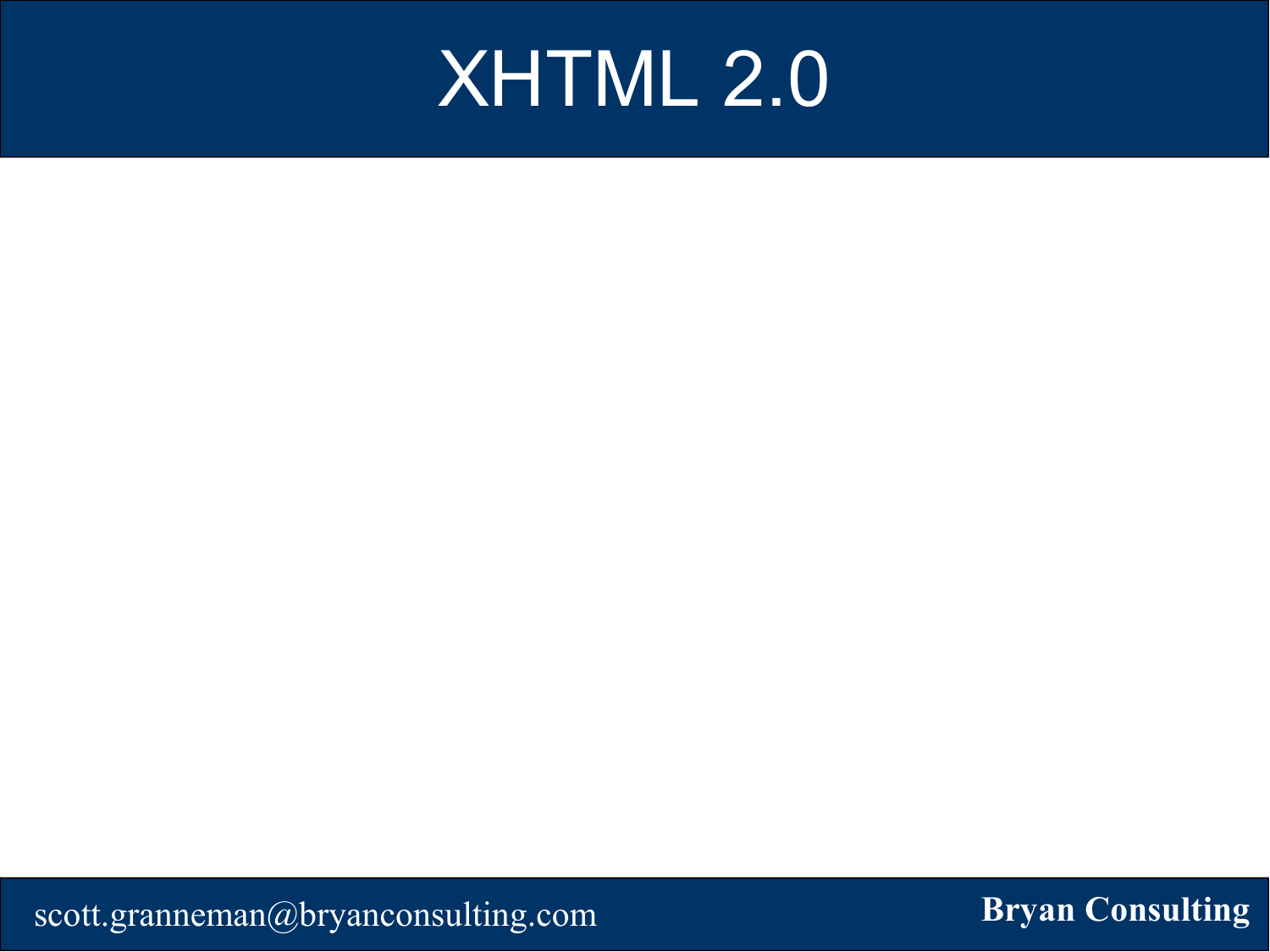## Changes From XHMTL 1.x

- XHTML 2.0 spec introduced in August 2002
- 6th revision came out in July 2004
- Goal:
	- o Introduce new, needed features while migrating away from deprecated features of HTML 4 and XHTML 1.0
	- o Normalize XHTML so that things are more logical
	- o **Not** intended to be backward compatible with existing Web pages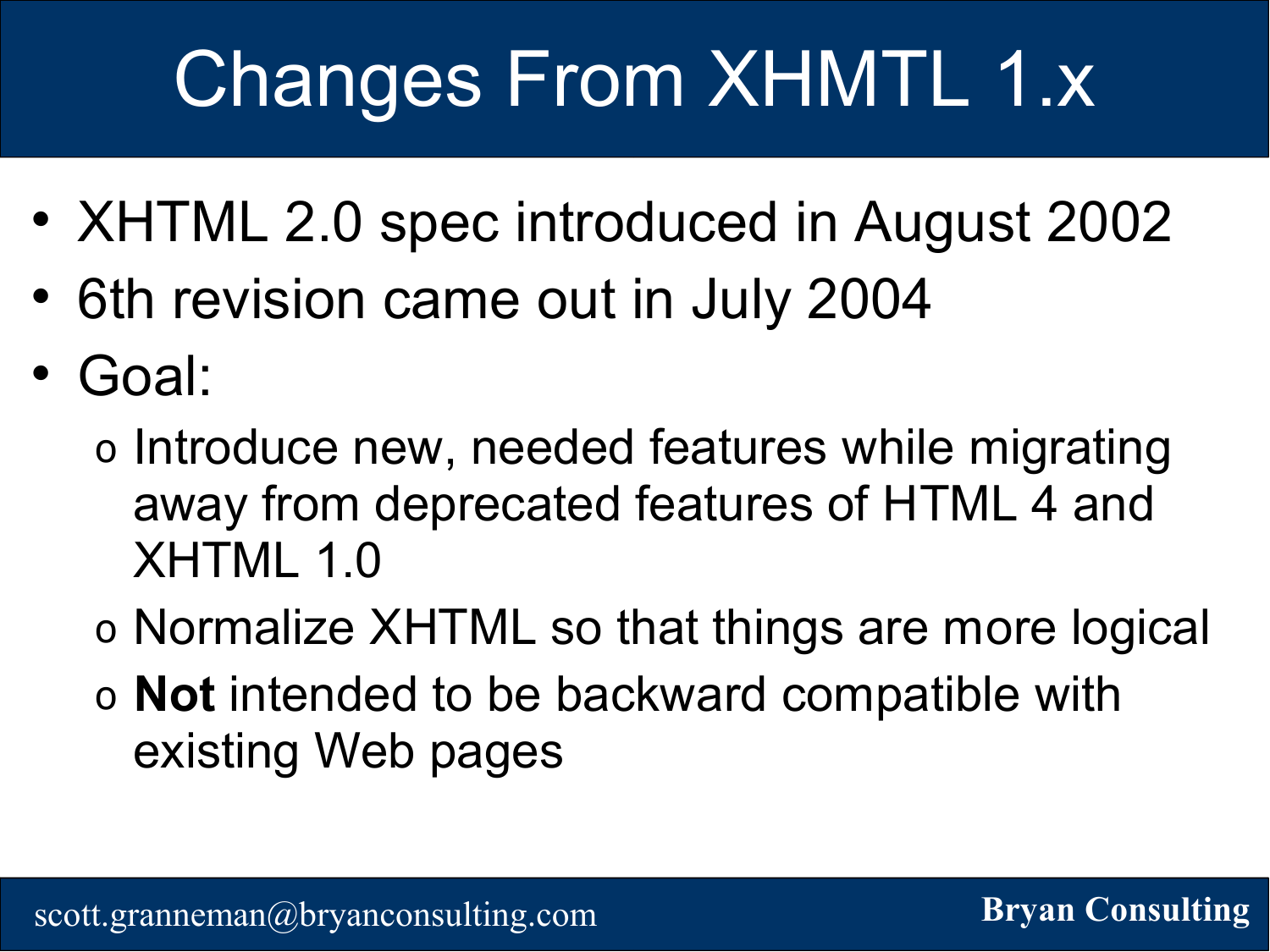## Changes in Elements & Attributes

- Deprecated HTML elements & attributes are gone for good
- "applet" & "img" elements are gone o All images are equivalent to content, so you can
	- put the "src" attribute on any element
	- o If image is available, use it; otherwise, use element's content
		- <p src="map.gif">Exit & turn left to 123 Main St.</p>
- "href=" attribute works with every element, so anything can be a link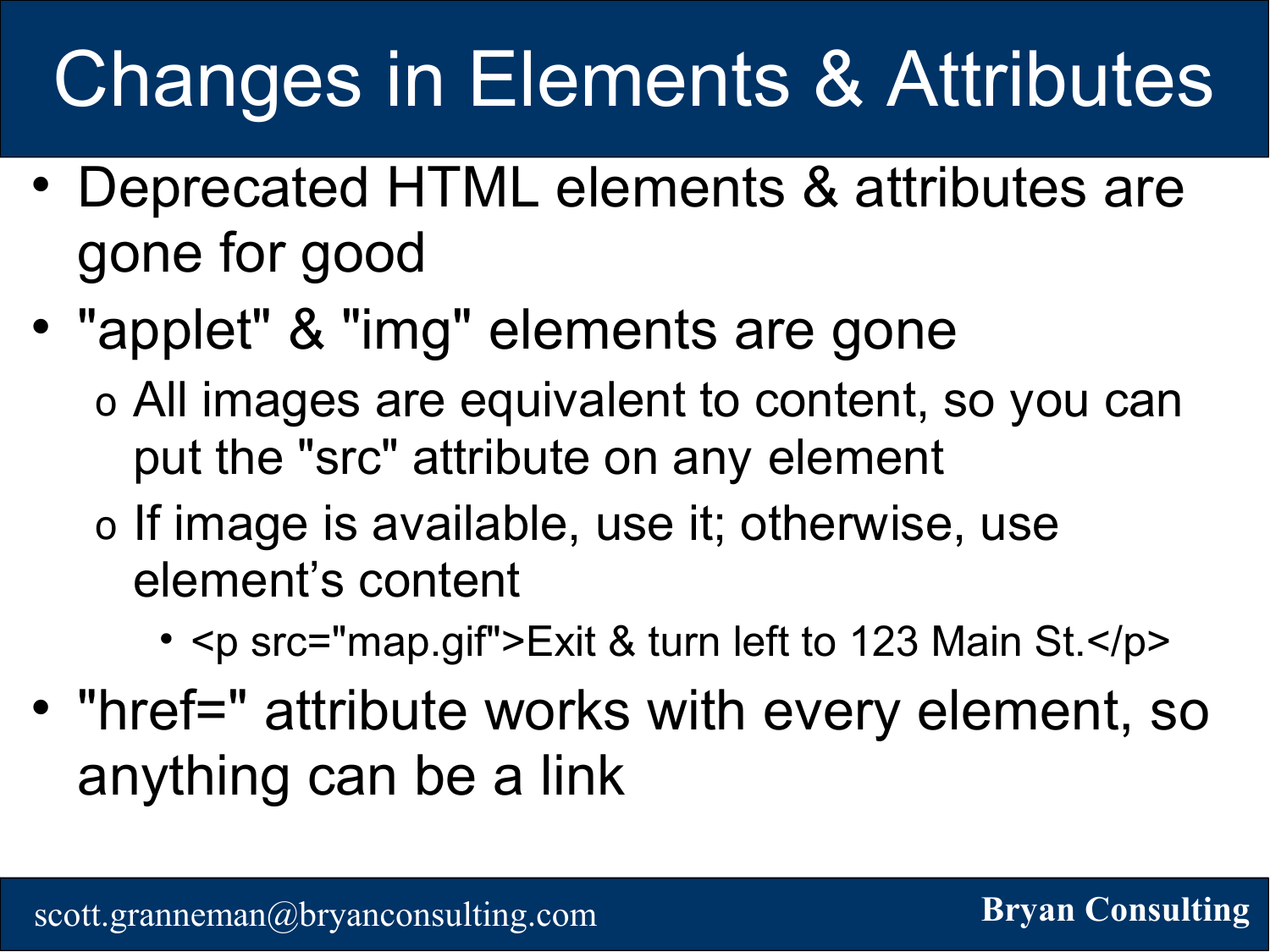#### Movements Towards XML

- Forms are replaced with XForms (www.w3.org/TR/xforms)
- Frames (not in 1.1) implemented via XFrames (www.w3.org/TR/XFrames)
- Javascript events are replaced with XML Events (www.w3.org/TR/xml-events)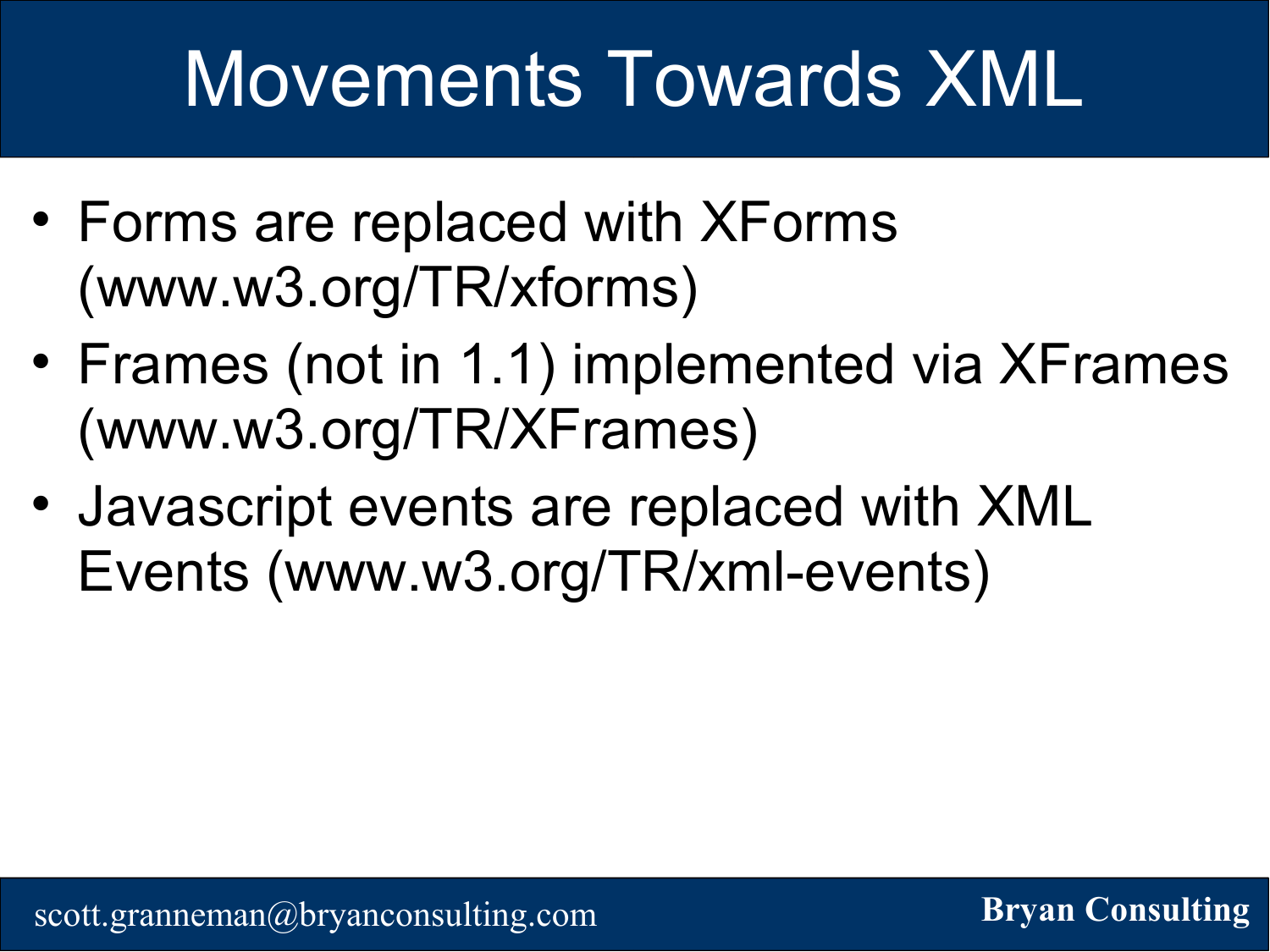#### Tools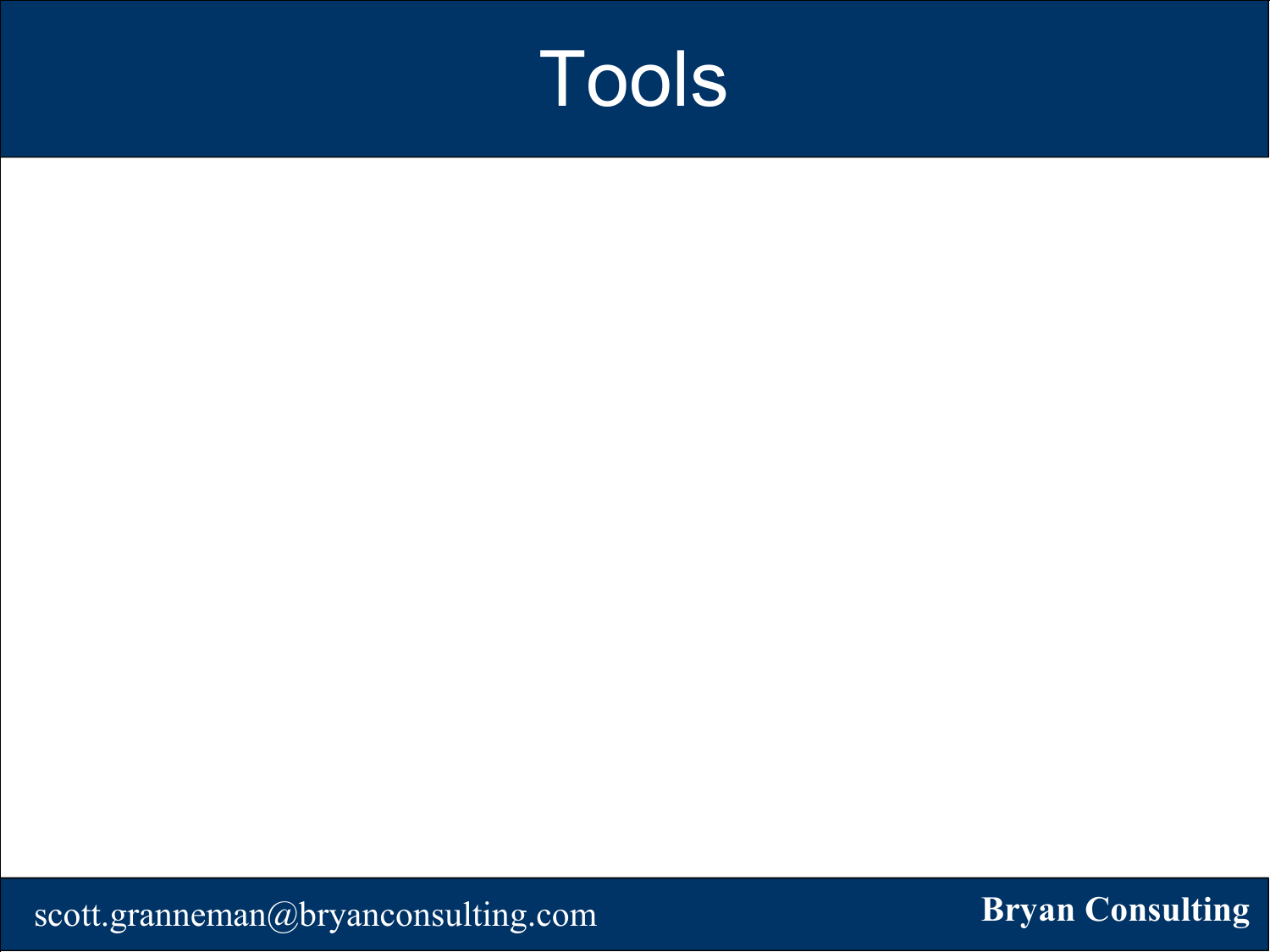# Validate Your XHTML (& HTML)

- W3C's Validator
	- o Free service from the W3C
	- o Check your document's validity
	- o Point to a URL or upload a document
	- o Lists errors & problems
- http://validator.w3c.org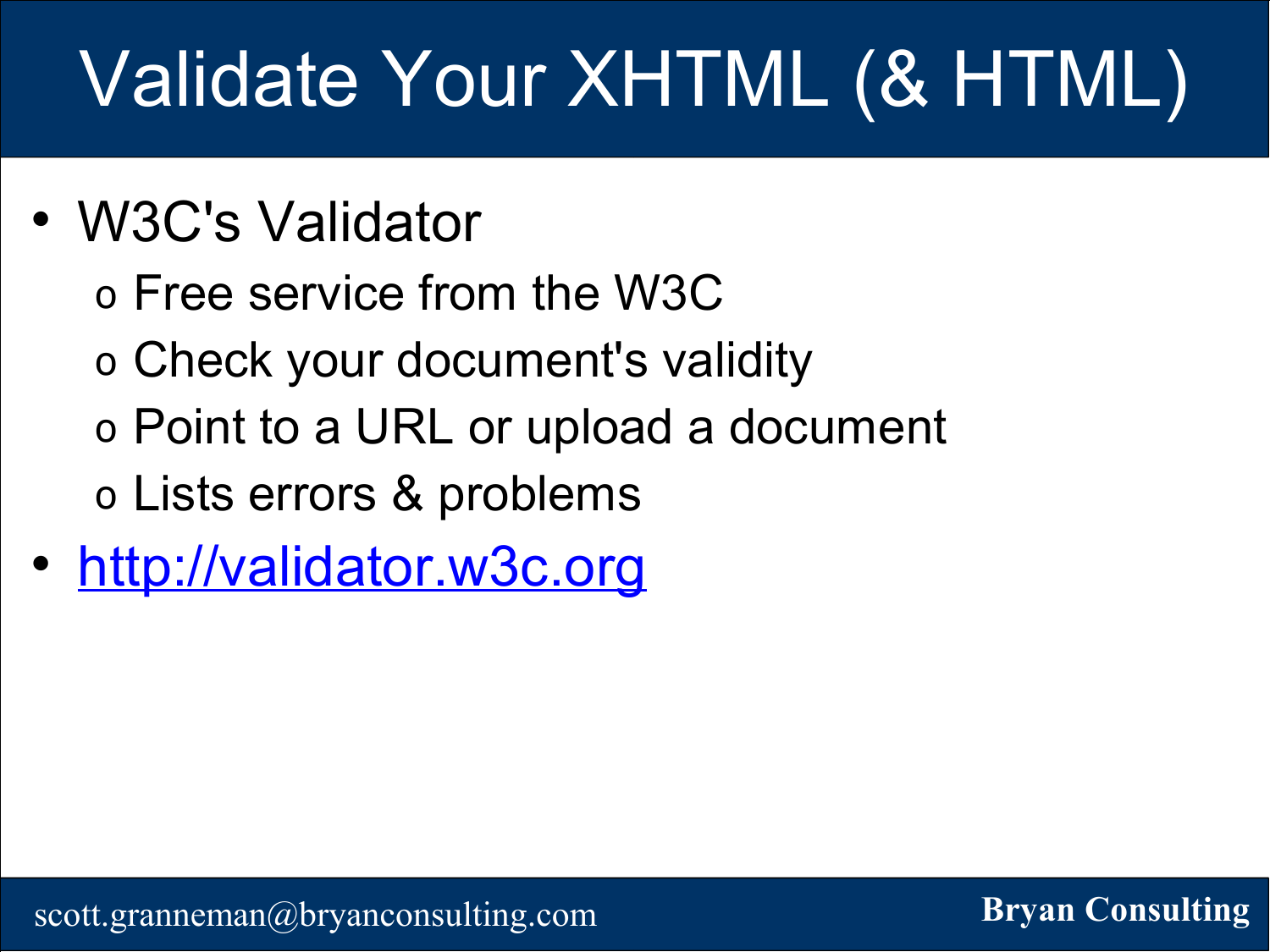#### Validate Your CSS

- W3C's CSS Validator
	- o Free service from the W3C
	- o Check your CSS document's validity
	- o Point to a URL or upload a document
	- o Lists errors & warnings
- http://jigsaw.w3c.org/css-validator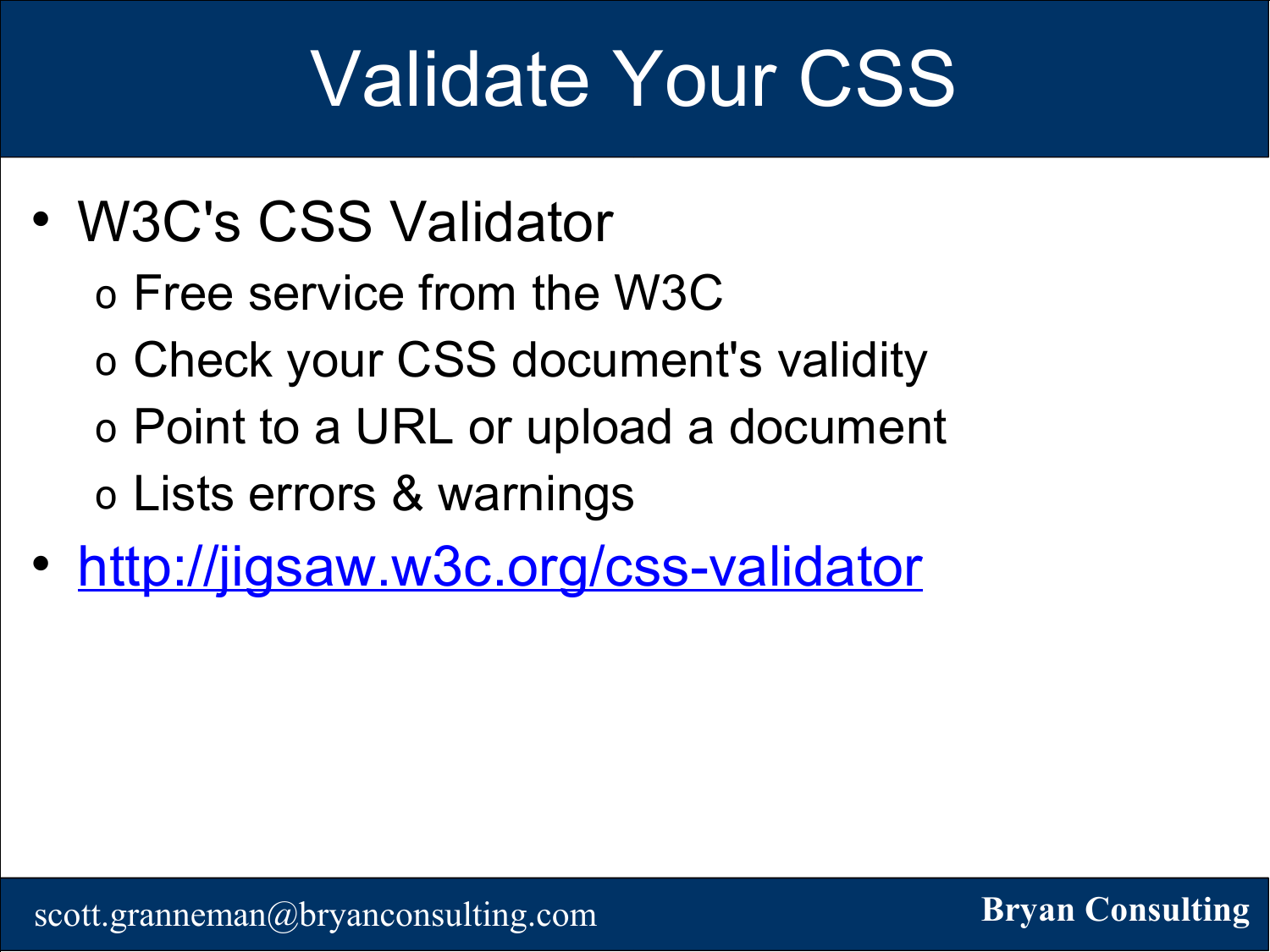# Convert HTML to XHTML with Tidy

#### • Features

- o Clean up code
- o Convert HTML to XHTML
- o Use a configuration file to organize your settings o Open Source, free, & multi-platform!

#### • Software & info

- o http://www.w3c.org/People/Raggett/tid
- o http://tidy.sourceforge.net
- o http://www.granneman.com/webdev/editors/tidy/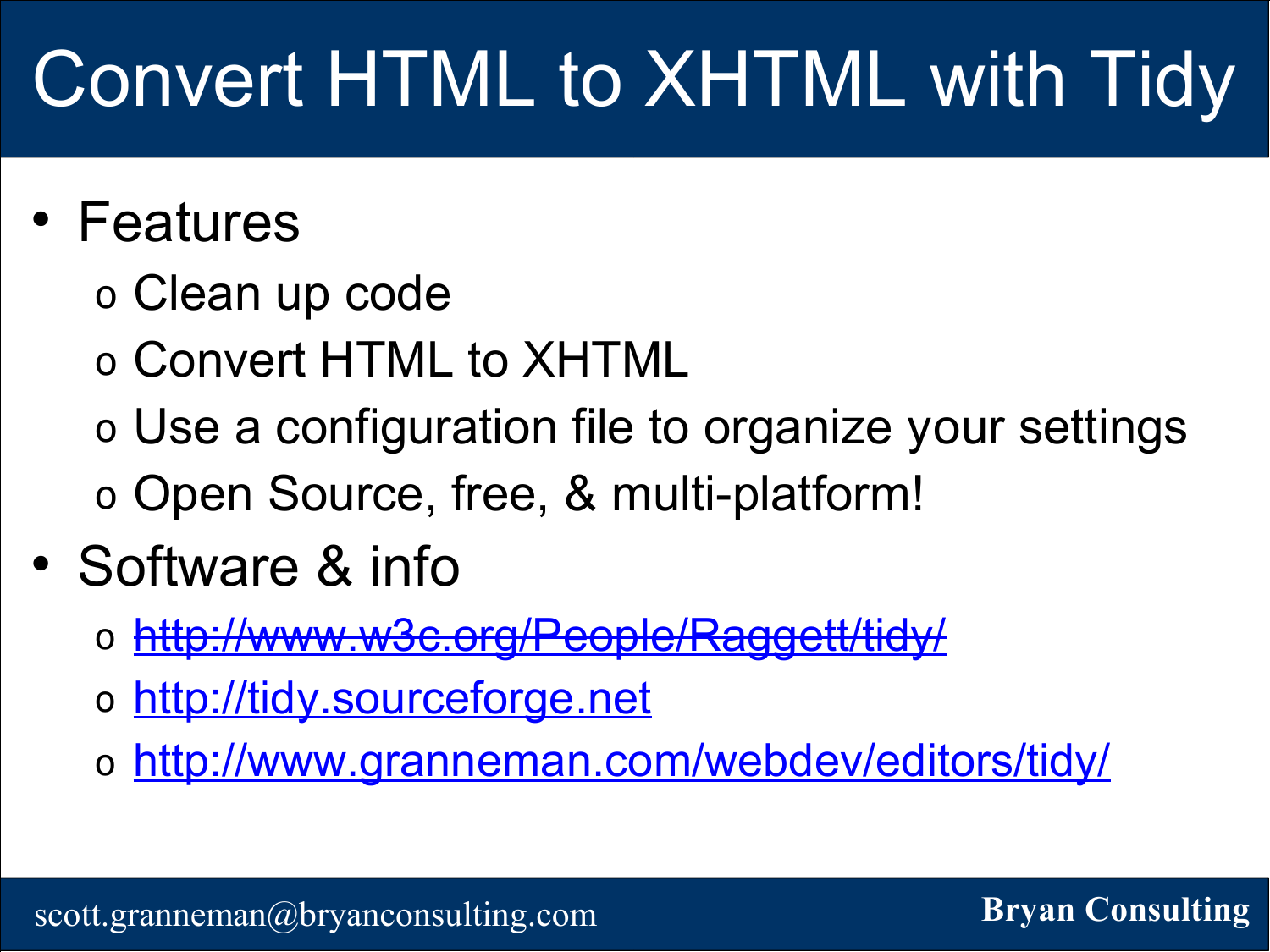## Further Information

- www.granneman.com/usefullinks/development/coding/xhtml/ & www.granneman.com/usefullinks/development/coding/xml/
- Specifications: www.w3.org
- Tutorials: www.w3schools.com & www.irt.org
- XHTML listserv: www.yahoogroups.com/group/XHTML-LXML
- Information: www.xml.com & www.builder.com/Authoring/XmlSpot/
- Listservs: lists.w3.org/Archives/Public/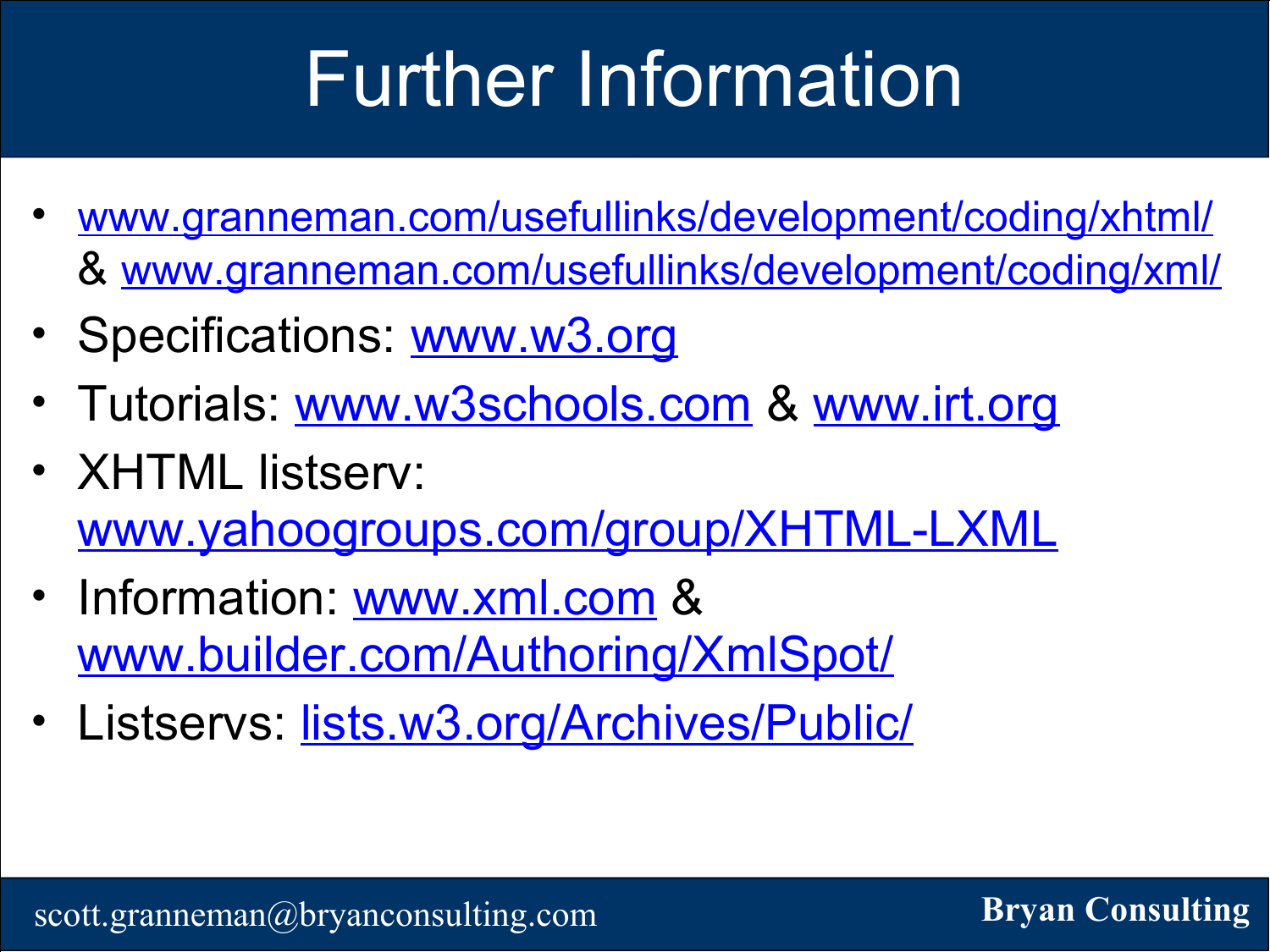#### Books: Basic

- *HTML 4 For The World Wide Web, 4th Edition: Visual QuickStart Guide* by Elizabeth Castro
- *DHTML And CSS For The World Wide Web: Visual QuickStart Guide* by Nancy Davis
- *XML For The World Wide Web: Visual QuickStart Guide* by Elizabeth Castro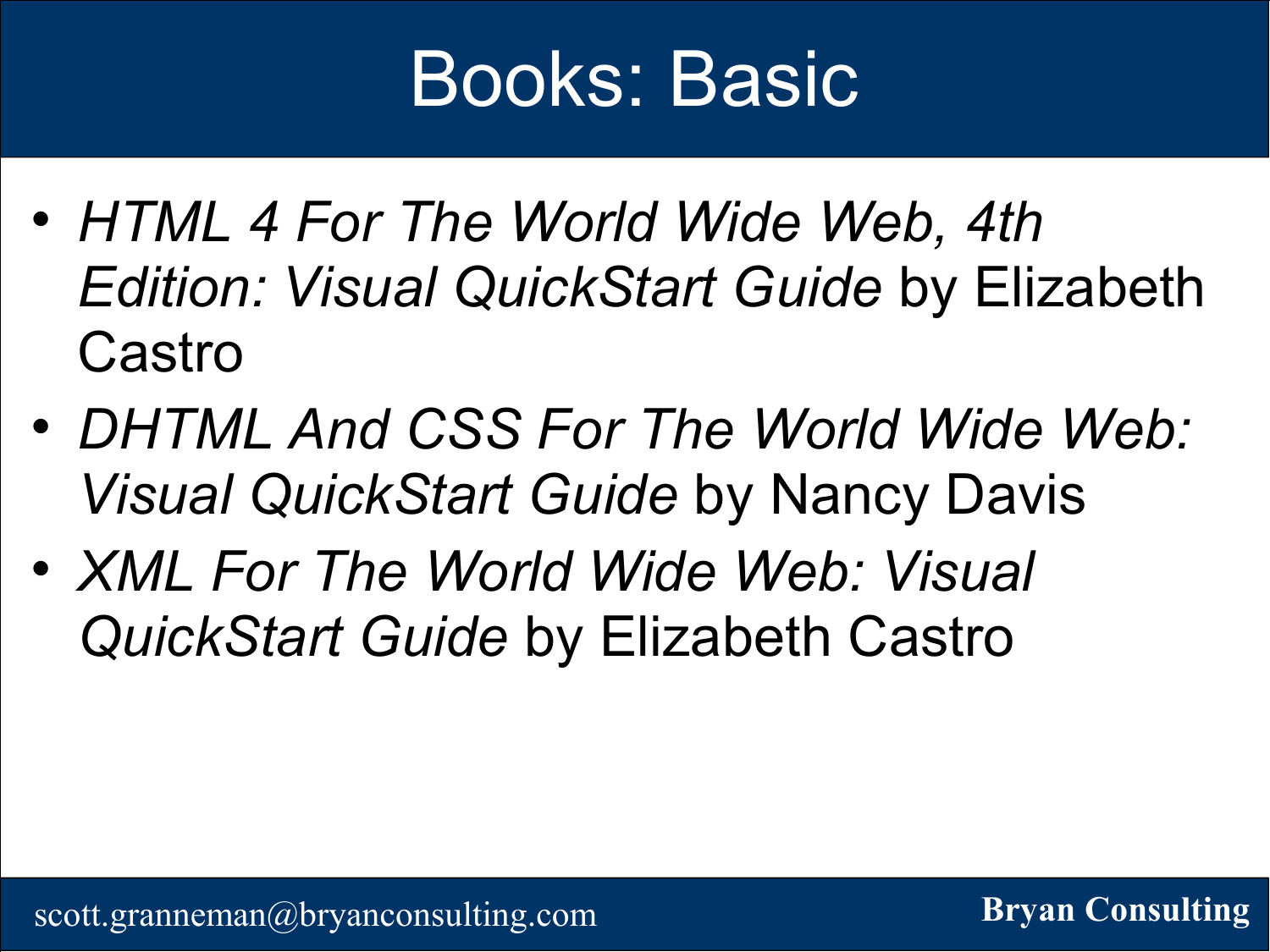#### Books: Advanced

- *HTML & XHTML: The Definitive Guide* by Chuck Musciano & Bill Kennedy
- *XHTML: Moving Toward XML* by Simon St. Laurent
- *Cascading Style Sheets: The Definitive Guide* by Eric A. Meyer
- *The XML Bible* by Elliotte Rusty Harold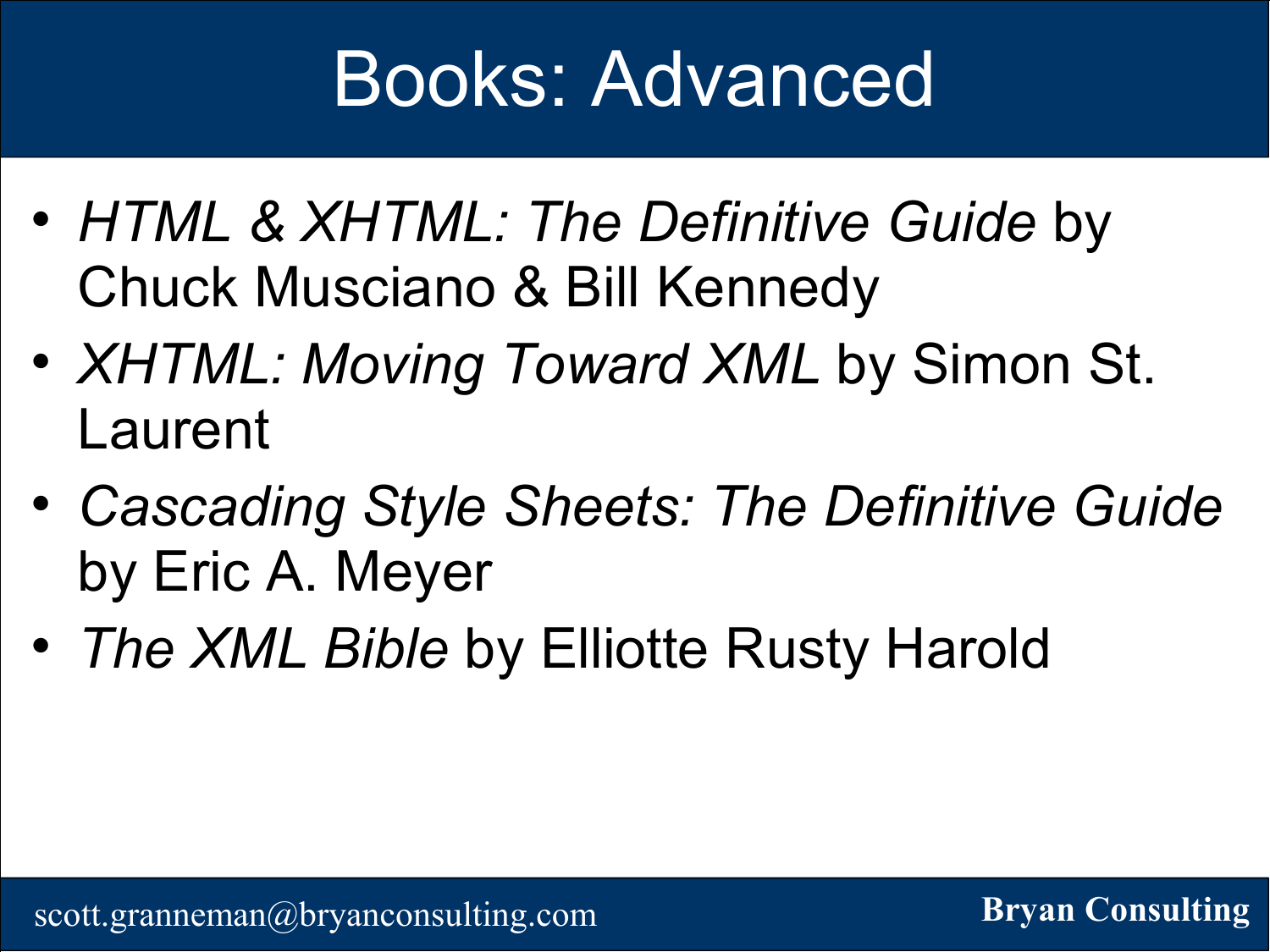## Thank You!

- Final thought: XML & XHTML offer exciting opportunities for businesses & developers
- Email me: scott@granneman.com
- Visit my Web site: www.granneman.com
- Join GranneNotes, my listserv for people interested in technology & the Internet, by visiting www.granneman.com & signing up